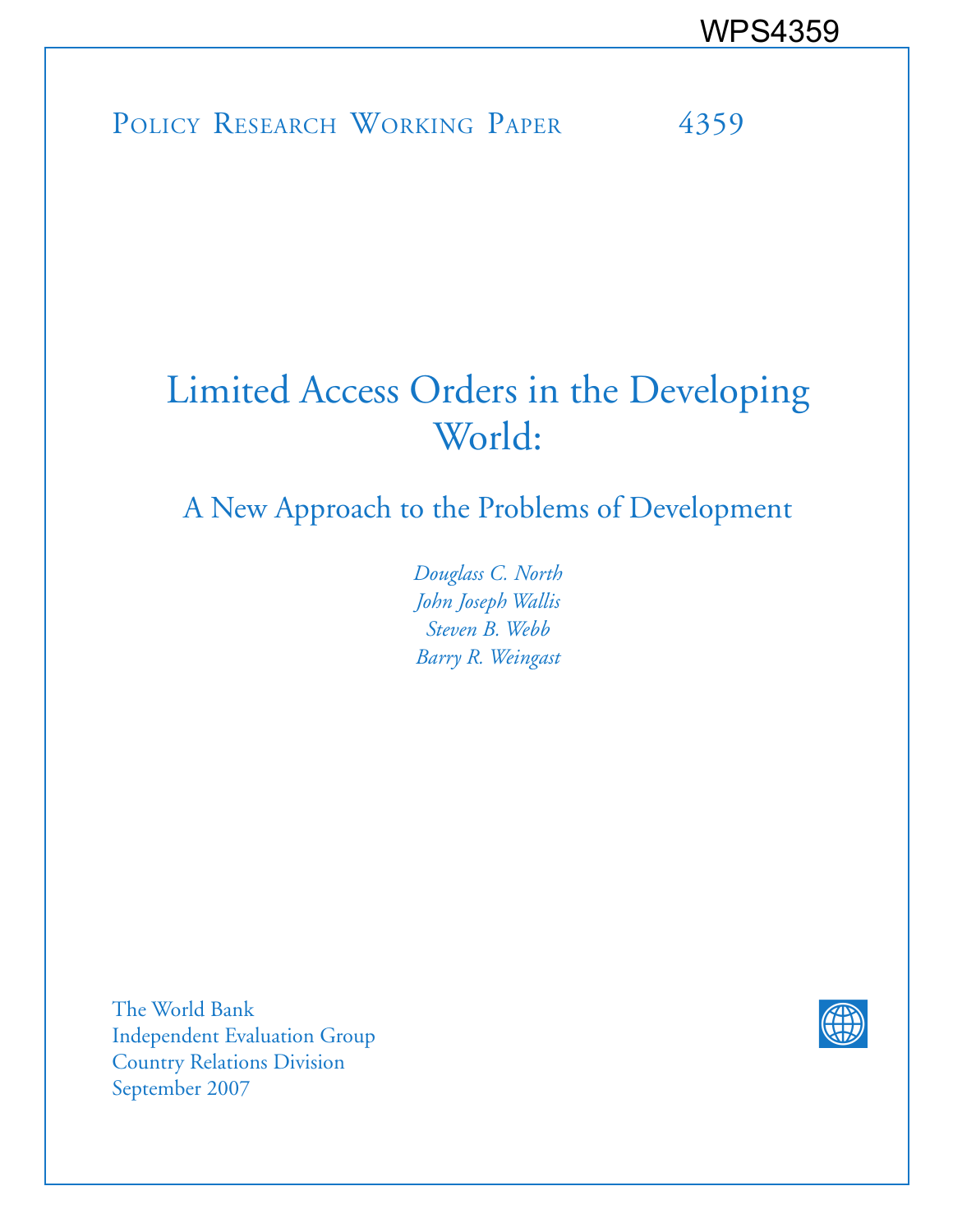## **Abstract**

The upper-income, advanced industrial countries of the world today all have market economies with open competition, competitive multi-party democratic political systems, and a secure government monopoly over violence. Such open access orders, however, are not the only norm and equilibrium type of society. The middle and low-income developing countries today, like all countries before about 1800, can be understood as limited access orders that maintain their equilibrium in a fundamentally different way. In limited access orders, the state does not have a secure monopoly on violence, and society organizes itself to control violence among the elite factions. A common feature of limited access orders is that political elites divide up control of the economy, each getting some share of the rents. Since outbreaks of violence reduce the rents, the elite factions have incentives to be peaceable most of the time. Adequate stability of the rents and thus of the social order requires limiting access and competition—hence a social order with a fundamentally different logic than the open access order. This paper lays out such a framework and explores some of its implications for the problems of development today.

*The Policy Research Working Paper Series disseminates the findings of work in progress to encourage the exchange of ideas about development*  issues. An objective of the series is to get the findings out quickly, even if the presentations are less than fully polished. The papers carry the *names of the authors and should be cited accordingly. The findings, interpretations, and conclusions expressed in this paper are entirely those of the authors. They do not necessarily represent the views of the International Bank for Reconstruction and Development/World Bank and its affiliated organizations, or those of the Executive Directors of the World Bank or the governments they represent.*

This paper—a product of the Country Relations Division, World Bank Independent Evaluation Group—is part of a larger effort in the department to understand the role of economic and political institutions in development. Policy Research Working Papers are also posted on the Web at http://econ.worldbank.org. The author may be contacted at swebb@ worldbank.org.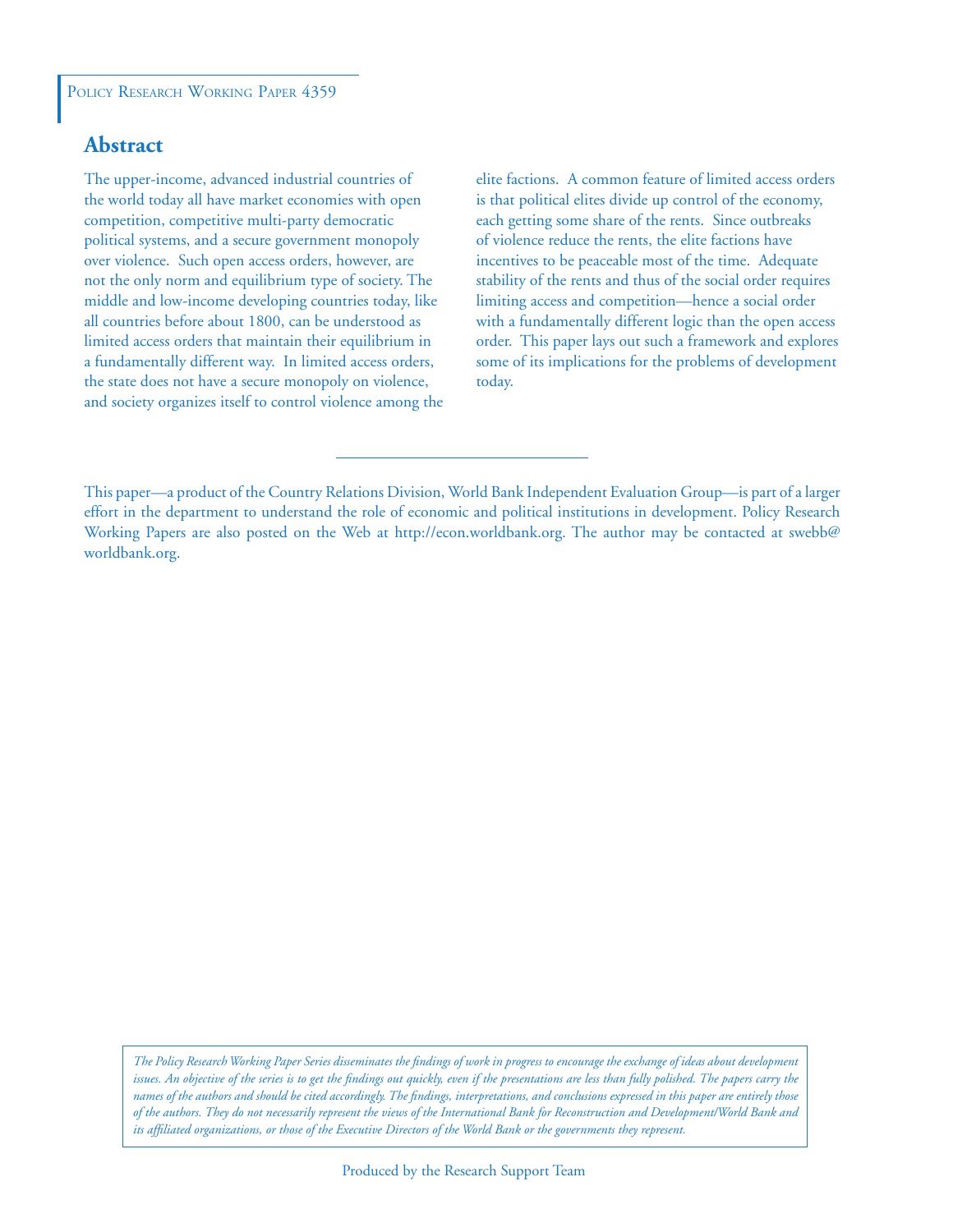## **Limited Access Orders in the Developing World: A New Approach to the Problems of Development**

Douglass C. North, John Joseph Wallis, Steven B. Webb and Barry R. We[i](#page-49-0)ngast<sup>i</sup>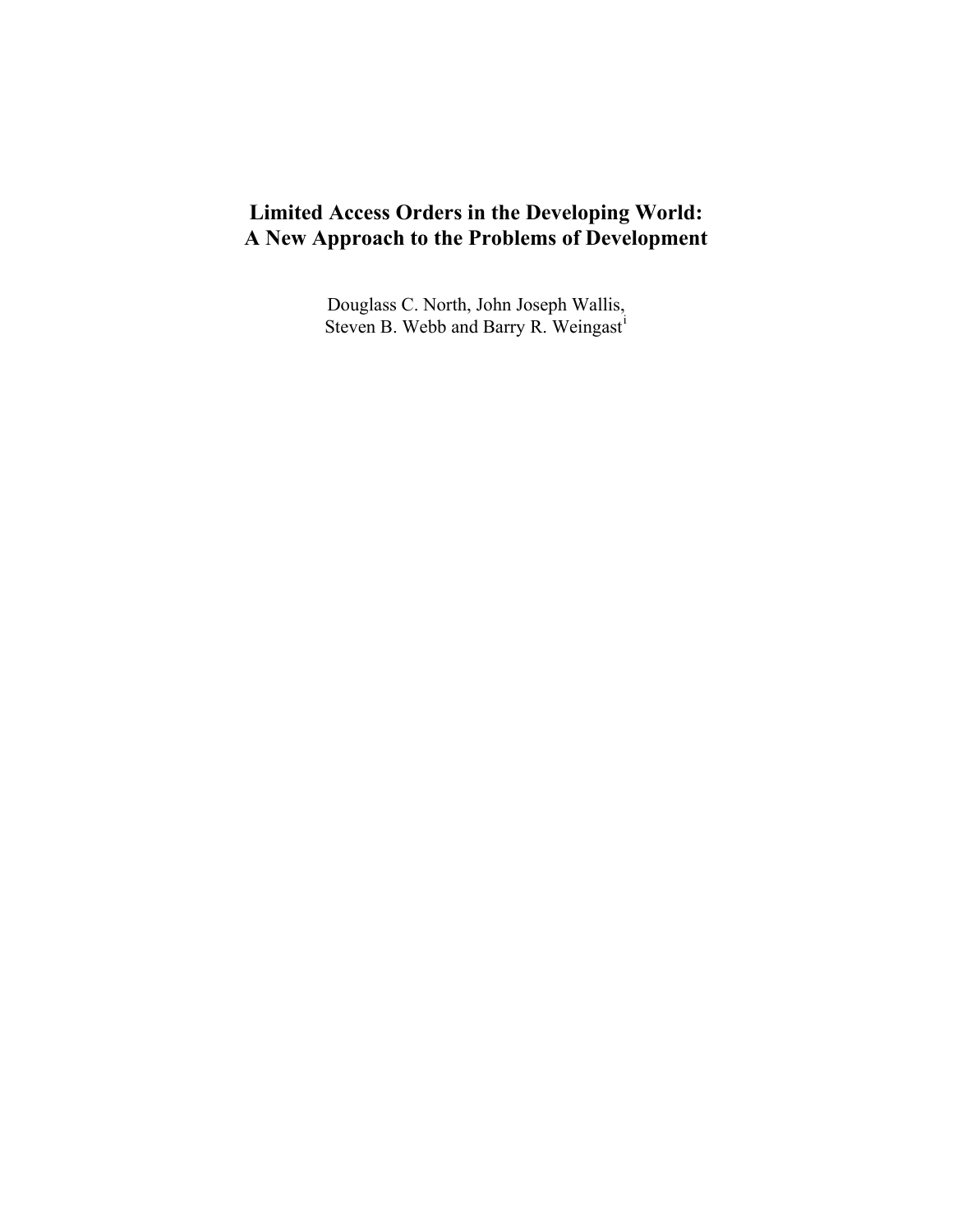## **I. Introduction**

Most development policy today is based on models of the developed world and attempts to make developing countries look more like developed ones. However, the social dynamics of developed countries fundamentally differ from those of developing countries. Development practitioners therefore face a mismatch between the development problems they seek to address and the available tools. They aim to implement social, economic, and political institutions characteristic of the developed West in societies that often cannot even secure basic physical order. To improve state capacity they might, for example, administer donor funds conditional on improving government transparency through better financial auditing of public funds. But they do so in countries where potential leadership groups compete for control through violence, intimidation, and occasionally the ballot box, and where new groups replace old groups at regular intervals. Development practitioners face the futility of trying to solve a problem without knowing its cause and to build state capacity in societies that regularly dismember their governments. Development tools based on industrial country experiences are ill-suited to the development goals in developing countries.

The first step to more effective development policies is a more realistic understanding of how societies actually behave and, in particular, how developing societies are different from developed ones. This paper and the research it proposes build on a new conceptual framework for interpreting recorded human history (RHH), developed by North, Wallis, and Weingast (2006). By laying out the conceptual framework, we hope to initiate a new conversation within the World Bank and the larger scholarly and policy community about how developing societies structure their economies and polities in order to solve the universal problem of violence and disorder.

2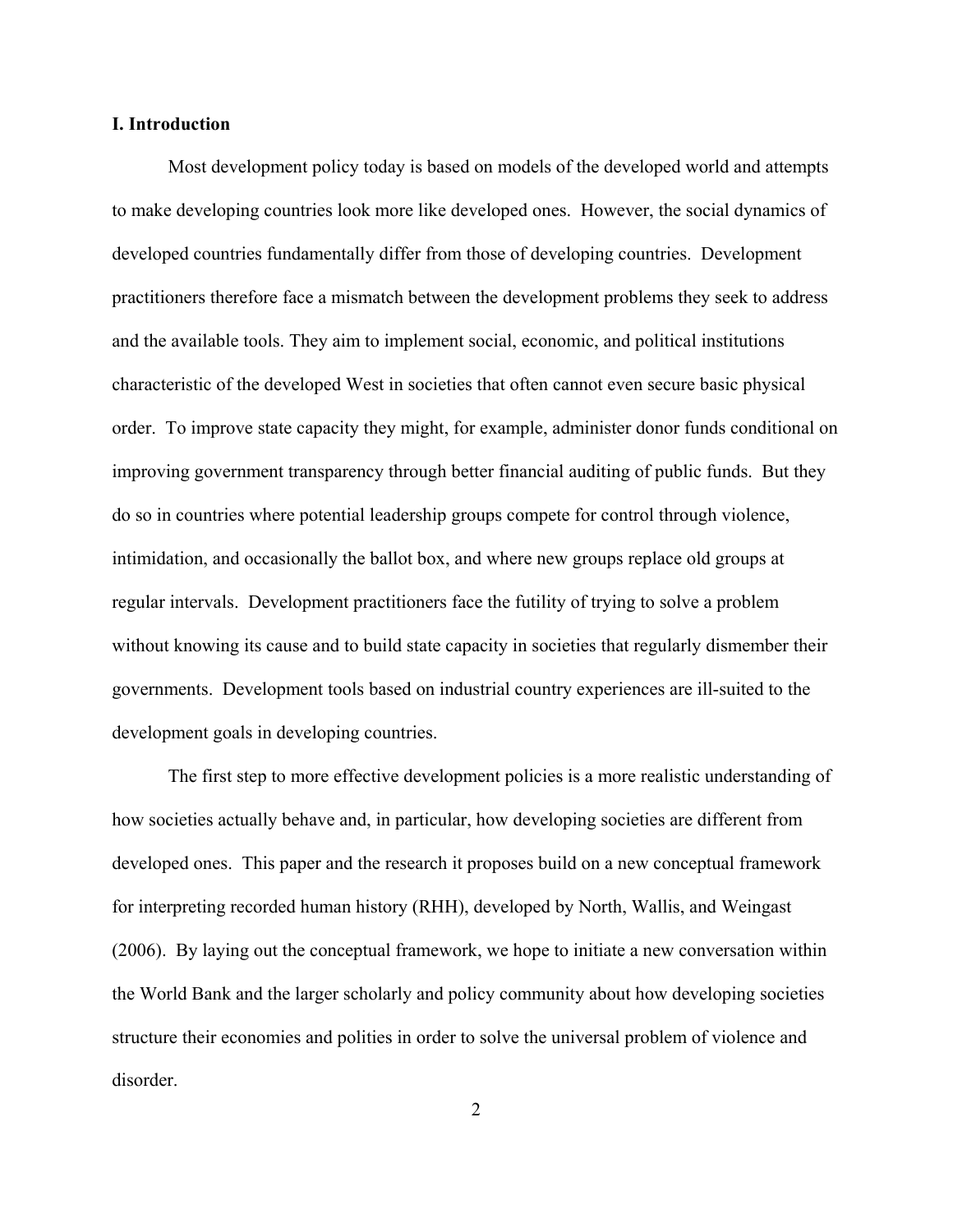The problem of providing powerful individuals with an incentive to be peaceful motivates the entire framework. Systematic consideration of violence, and the role it plays in shaping societies, is fundamental to the problem of economic, political, and social development. All societies possess institutions, organizations, and beliefs that enable them to deal with violence with varying degrees of success. These social structures embody a fundamental logic, captured in the concept of a social order. Standard development advice fails all too frequently because it conflicts with the social logic that maintains order. This paper does not propose any concrete policies, but aims to stimulate a discussion of the implications of the framework for a new approach to development.

According to our framework, throughout all of history humans have devised just three *social orders*: ways of organizing societies that are self-sustaining and internally consistent. The *primitive order* consists of hunter-gatherer societies, and will concern us only in passing.

The *limited access order* creates limits on access to valuable political and economic functions as a way to generate rents. Rents are created both by limits on access to resources and functions – like worship, trade, education, and warfare – and by limiting access to forms of social organization that the larger society will support. Powerful individuals possess privileges and rents, and since violence threatens or reduces those rents, the risk of losing the rents can make it in the interests of powerful individuals and groups to cooperate with the coalition in power rather than to fight. Privileged individuals have privileged access to social tools enabling them, and only them, to form powerful organizations. In limited access orders the political system manipulates the economy to create rents as a means of solving the problem of violence. Acknowledging this direct link between the creation of rents and maintenance of order enables us to integrate economic and political theory in a new way.

3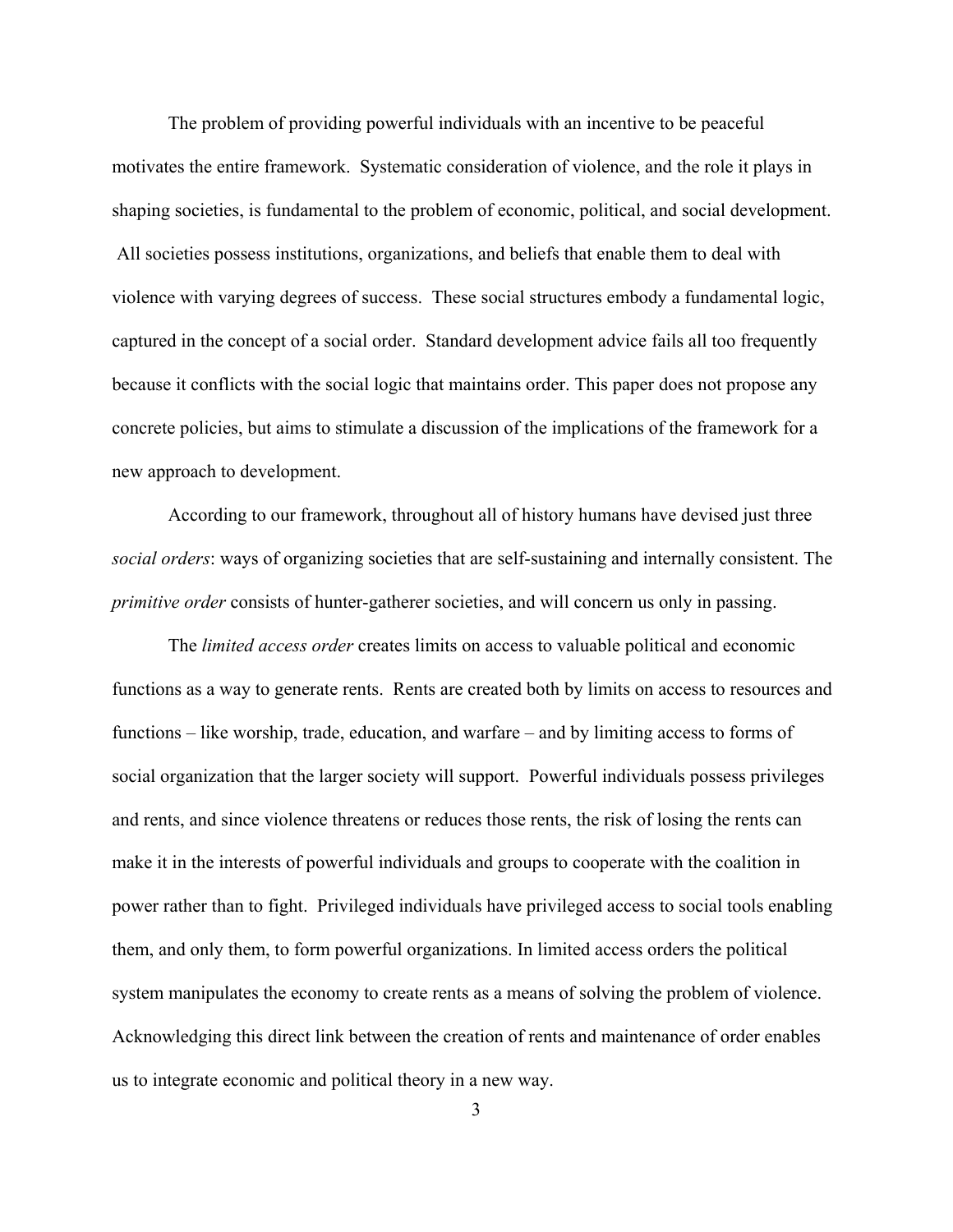The third order, the *open access order,* relies on competition, open access to organizations, and the rule of law to hold the society together. These societies use competition and institutions to make it in the interests of political officials to observe constitutional rules, including consolidated political control over all organizations with the potential for major violence.

The framework builds the logic of limited and open access social orders to explain why they differ fundamentally in their organization, behavior, and consequences, including freedom and economic growth. The framework also sheds light on how societies make the transition between the two social orders.

Limited access orders vary widely and include almost all of today's developing countries. Some are mired in poverty and violence. Others accumulate considerable productive assets, use them with at least modest efficiency, and allow most of the society to share in some of the resultant output growth. The framework distinguishes between two separate problems of development. The first development problem reflects the task of helping societies increase per capita incomes from \$400 to \$8,000. This problem requires understanding how limited access orders behave, since most of the development the World Bank wishes to promote occurs within the range of limited access orders. The second development problem is the *transition* from a limited access order to an open access order—from societies with per capita income of say \$8,000 to societies with per capita incomes of \$35,000. The two development problems are completely different, since one involves changes within the limited access order and the other involves the transformation of that social order into an open access order.

Our approach to the first development problem has two important implications. It suggests an explanation for the persistence of poverty and retarded development that explicitly

<sup>4</sup>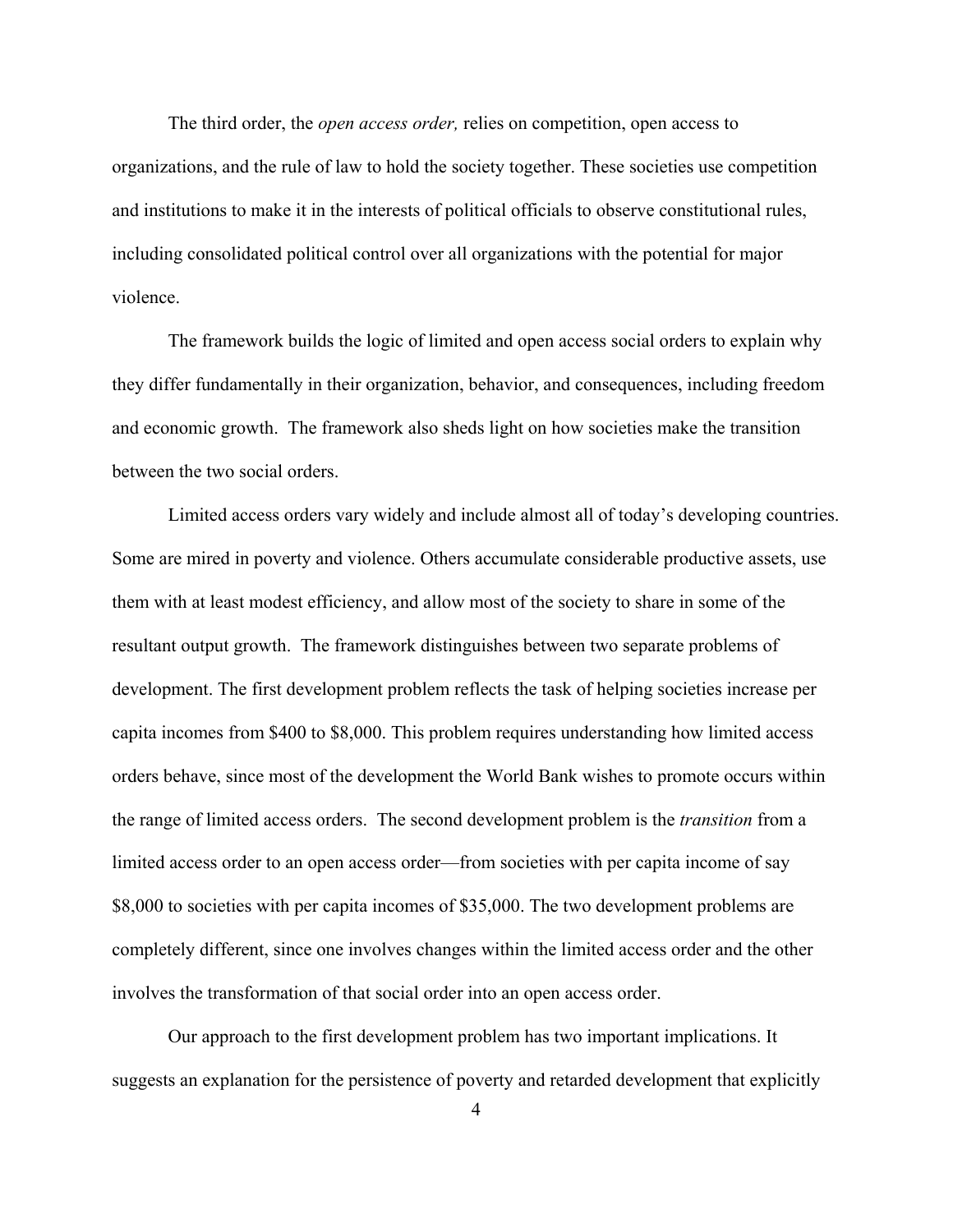incorporates the role of endemic violence, rent-creation, and limited access in the structure of developing societies. It sheds light on why those structures hinder development and especially why they are so difficult to change. The framework also allows us to see why institutional changes persist only when they are compatible with the incentives and constraints of those in power. It explains why the larger society is often more concerned with enabling those in power to maintain order than with achieving a more open social system.

Taken together, these ideas suggest that development policies often fail because they try to transplant elements of the open access order -- such as competition, markets, and democracy - directly into limited access orders. These reforms threaten the rent-creation that holds the society together and in many cases challenge the very logic on which the society is organized. Not surprisingly, the elite and many non-elite resist, sabotage, or subvert such reforms in limited access societies that are not ready for them. Limited access orders vary widely, as discussed below, and further analysis with this framework may help us understand the appropriateness of various reforms.

The RHH framework has many lessons for new democracies, post-conflict societies, and other low and middle-income countries today. Developing countries today are in a different situation from 200 years ago, and each country that has moved to open access has some unique features of its transition. While the basic logic of the limited access order is the same in today's developing world as it was in Europe of 1800 when the first countries began the transition to open access, the context has changed dramatically. The logic of the limited access order plays out differently in the modern world than it did 200 years ago.

Section II presents the RHH framework, and explains the logic of the two social orders. Section III discusses why institutions work differently in limited and open access orders and the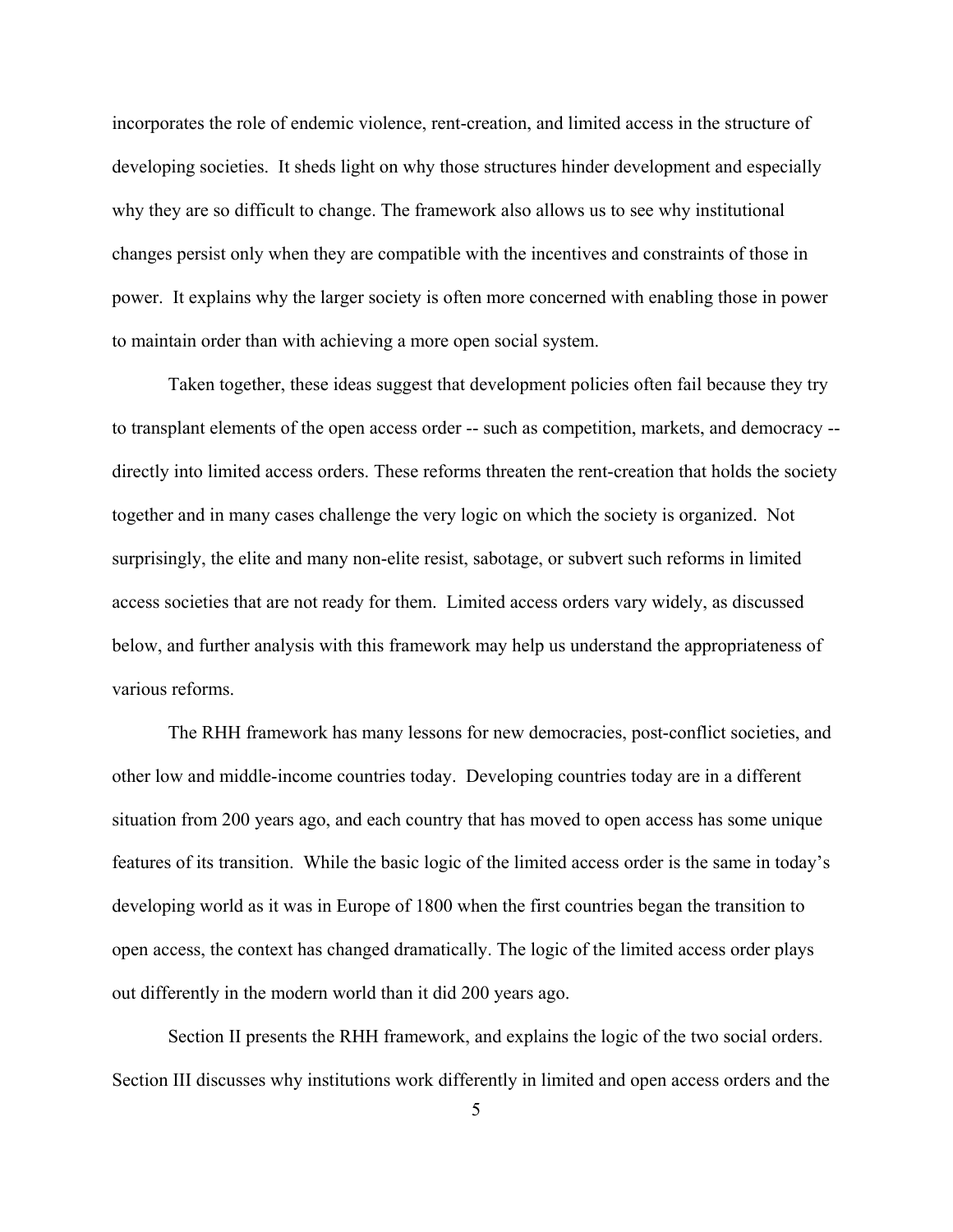challenges that this difference presents for development policy. Section IV examines how the changes of the last two centuries in the international political system and technology (production, warfare, communication, and institutional organization) have altered the prospects for development in limited access orders. Section V discusses how the framework suggests new approaches to the development problem and to the question of why standard development advice often fails to achieve development.

## **II. Limited and Open Access Orders**

Most existing political and economic models of development posit a continuous path or process along which countries develop. In contrast, our framework has two distinct types of equilibria, each with a different mechanism to sustain itself. Those countries in the limited access order (LAO) have social, economic, and political systems based on limited entry and rent-creation. Elites in limited access orders use rents to maintain order and to hold the social order together.<sup>[ii](#page-49-1)</sup> The political system manipulates the economy to generate rents that bind the interests of economic actors to support the current political system. The limited access order appears to be the means by which all but a handful of societies have secured order and limited violence for the last 10,000 years. We think of the limited access order as a *natural* state because it appears to be the natural way for societies to solve the problem of violence.

By contrast, a few countries in the past two centuries made the transition to a system based on open access and competition. An open access order (OAO) is defined as a country where access to economic, political, and social organizations, including the freedom to form them, is open to all individuals who qualify as citizens in the society and where citizens comprise most of the population. The ability to form organizations at will is necessary to sustain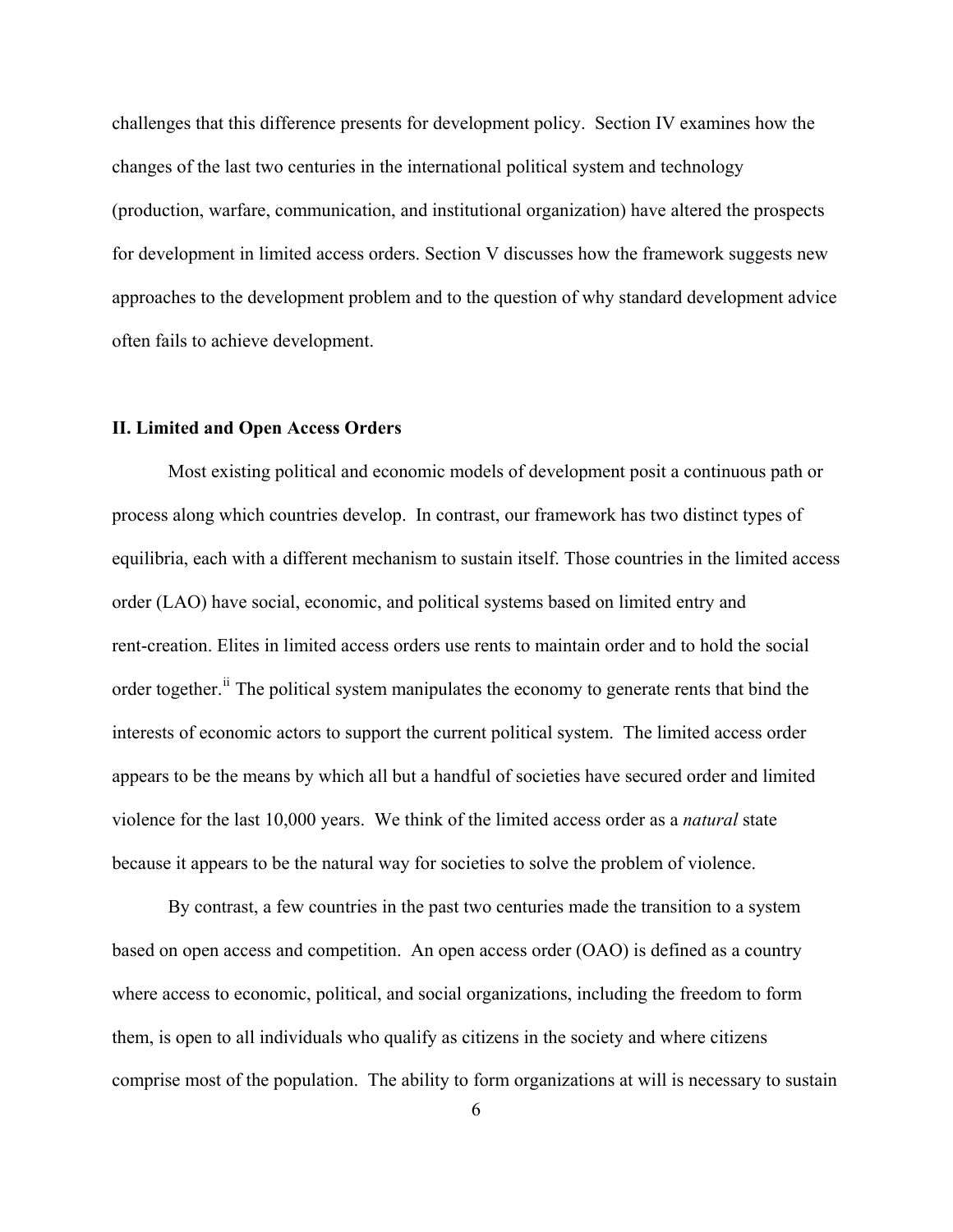thriving competition in both politics and economics. In politics, competition arises at several levels, including organized political parties that vie for political control and competition among groups, constituencies, and regions that vie for political influence. In economics, competition arises from organized firms. Competition in both the economic and political systems depends on the ability of people to form organizations and to utilize the state to support these organizations (for example, in contract enforcement).

## **II.1 The Logic of Limited Access Orders**

Almost all theories of the state explicitly or implicitly make two assumptions: first, the state can be modeled as a single actor and, second, the state has a monopoly on violence. Prominent examples include Olson's (1993) stationary bandit, North (1981, ch 3) and Levi's (1988) revenue maximizing monarch, and the standard theories of rent-seeking (Buchanan, Tollison and Tullock 1980).<sup>[iii](#page-49-1)</sup> Normative economics, the principal component of the traditional approach to development, also falls in this category: it assumes a benevolent social planner that is a single actor (with no collective choice problems), has a monopoly on violence and, by virtue of benevolence, does not use violence for destruction or expropriation. These assumptions lead to misunderstandings of the problems of development. We begin in a different place.

 In most societies, historical and contemporary, violence potential is spread throughout the population rather than concentrated. No one, including the state, has a monopoly on violence. Establishing a society that fosters peace, specialization, and exchange requires the creation of incentives for groups to compete peacefully rather than fight. LAOs are the natural response of societies to the threat (and sometimes the actuality) of internal or external violence.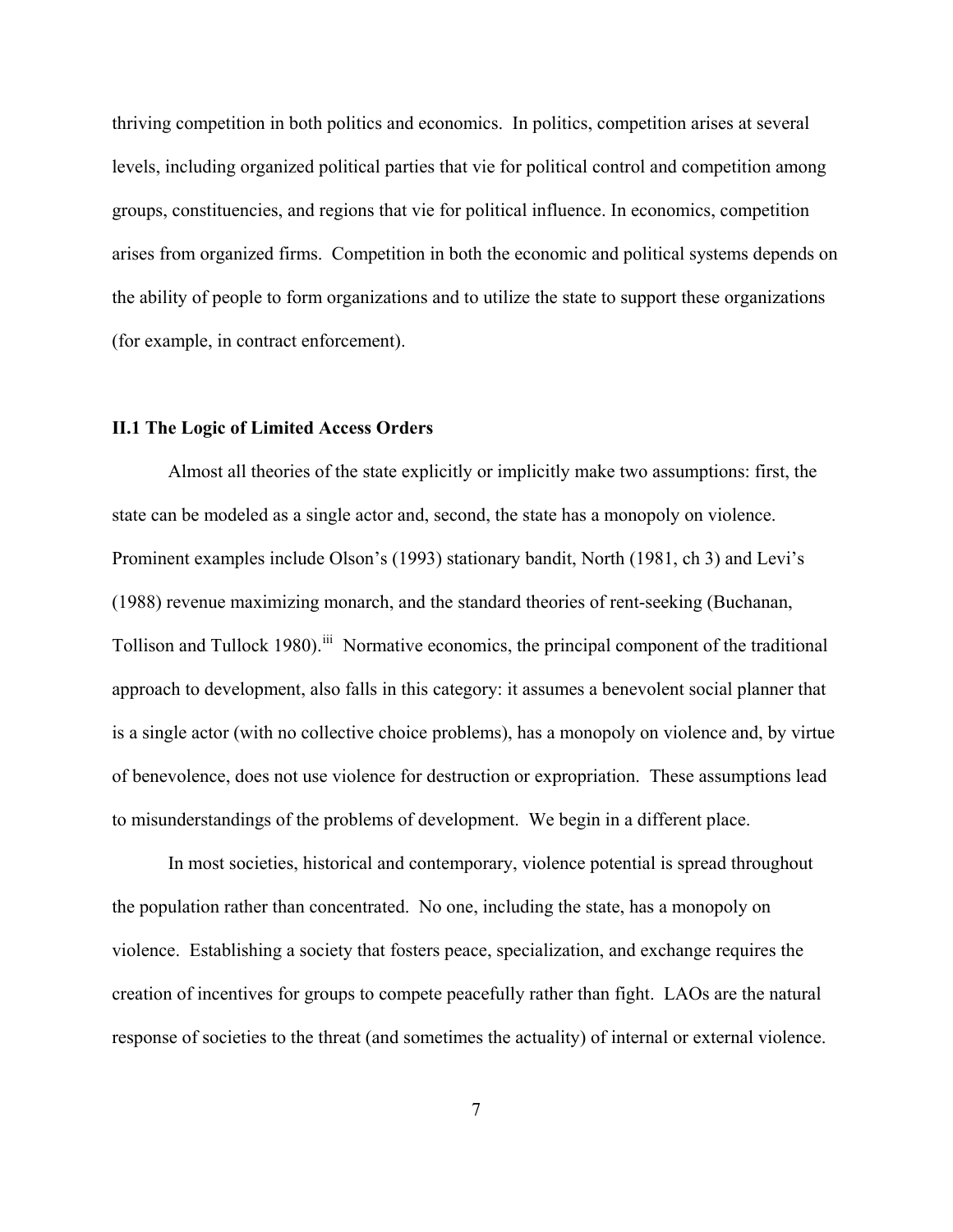An LAO reduces violence by forming a dominant coalition containing all individuals and groups with sufficient access to violence that can, if they act unilaterally, create disorder.

 The dominant coalition creates cooperation and order by limiting access to valuable resources – land, labor, and capital – or access and control of valuable activities – such as contract enforcement, property right enforcement, trade, worship, and education – to elite groups. Restricting support for organizations to elite groups magnifies the rents that elite groups receive. Sophisticated social organizations require the ability to make agreements within and between organizations that rely on external, third party enforcement. Limiting access to organizational forms and contract enforcement is the key to the limited access order: it creates rents through exclusive privileges and directly enhances the value of the privileges by making elites more productive through their organizations.

Because violence reduces elites rents, the existence of the rents can motivate credible commitments among elites that they will not fight each other.<sup>[iv](#page-49-1)</sup> Sometimes they fight anyway, but the cost of fighting makes it less likely. Maintaining the rents depends on the stability of the current coalition. The creation and distribution of rents therefore secures elite loyalty to the system, which in turn protects rents, limits violence, and prevents disorder most of the time. These causal links reflect the LAOs arrangements as a kind of social equilibrium: all the parts interact to sustain the social order. Rent-creation through the assignment of exclusive rights and privileges and the selective suppression of competition is at the heart of the LAO. Rent-creation provides the glue that holds the coalition together, enabling elite groups to make credible commitments to one another to support the regime and to perform their functions. $v$ 

 Historically, LAOs were a great innovation over the previous primitive order of hunter-gatherer societies. They allowed the formation of complex civilizations with substantial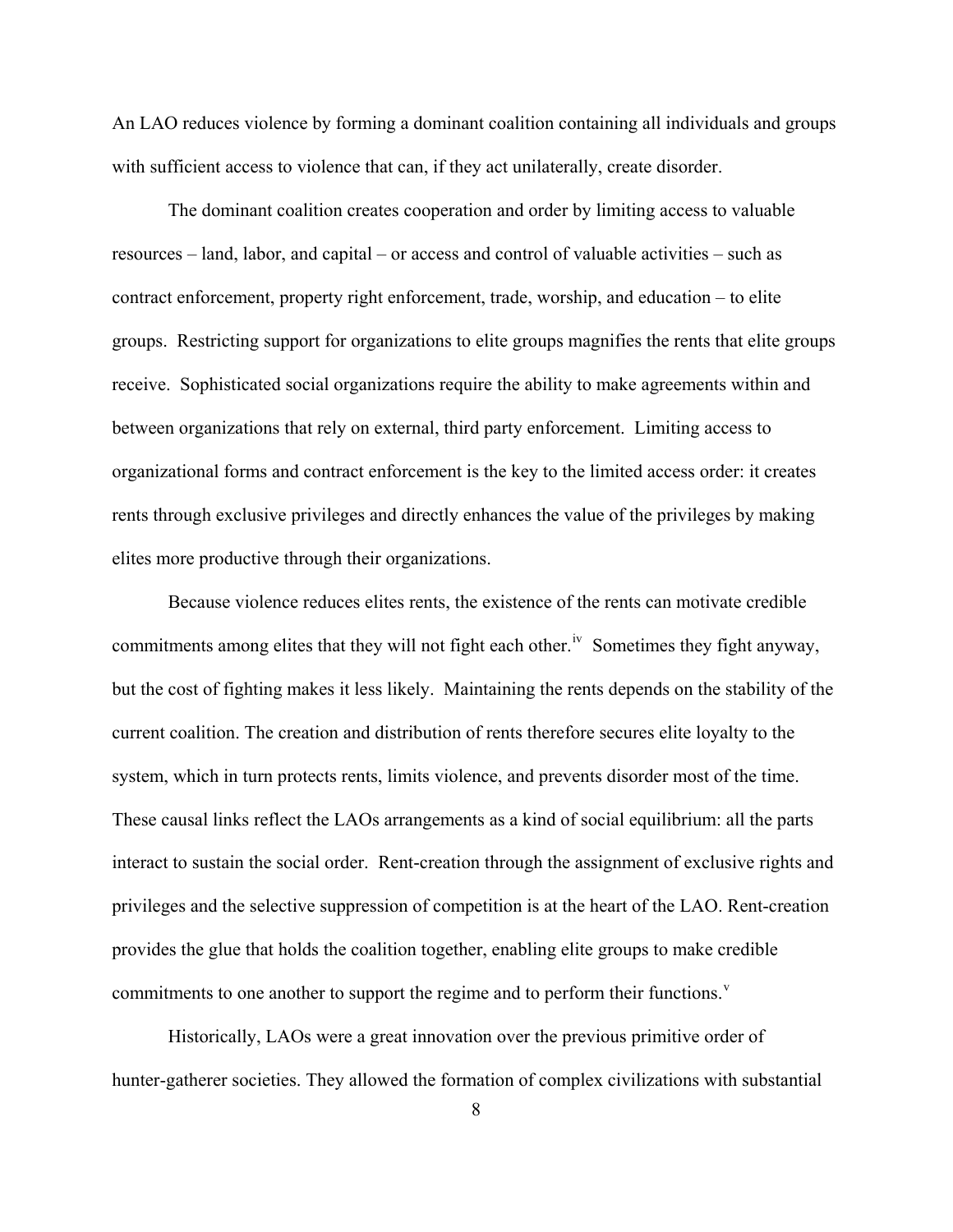specialization, exchange, and wealth. Since the dawn of civilization, limited access orders have made it possible for people to live in large societies, pursue specialization, and develop economically. In comparison with a primitive social order, a well-functioning limited access order permits both personal security and positive growth of output and rents. Some limited access orders of the past and the present have been more successful than others. Some have failed. The great civilizations of the past were all successful limited access orders.

 LAOs encompass a wide variety of societies – the Roman republic and empire, Mesopotamia in the third millennia BCE, Britain under the Tudors, and modern Nigeria, Bolivia, and Russia. The limited access order is a general strategy for organizing society, not a specific set of political, economic, or religious institutions. Some are vicious authoritarian regimes (Uganda under Idi Amin) while others have elections (Argentina); some are failed states (Central African Republic) while others exhibit long-term stability (Mexico); still others have been socialist states (the former Soviet Union). All share the basic principle of manipulating the economy to produce rents, stability, and prevent violence.

 In comparison with an open access society, typical LAOs today have state-controlled industries, problematic business licensing regimes (for new entrants), and "corrupt" patron-client networks. All are manifestations of rent-creation. Many LAOs today have some institutional forms similar to those of OAOs—elections, corporations, etc.—but as discussed later, these institutions operate under a different logic and with different effects in the presence of limited vs. open access.

 Limited access orders must carefully balance the distribution of elite interests within the dominant coalition. A shift in the incentives facing a major player that leads him to defect from the coalition and use violence or other means to forward his interests will produce instability, if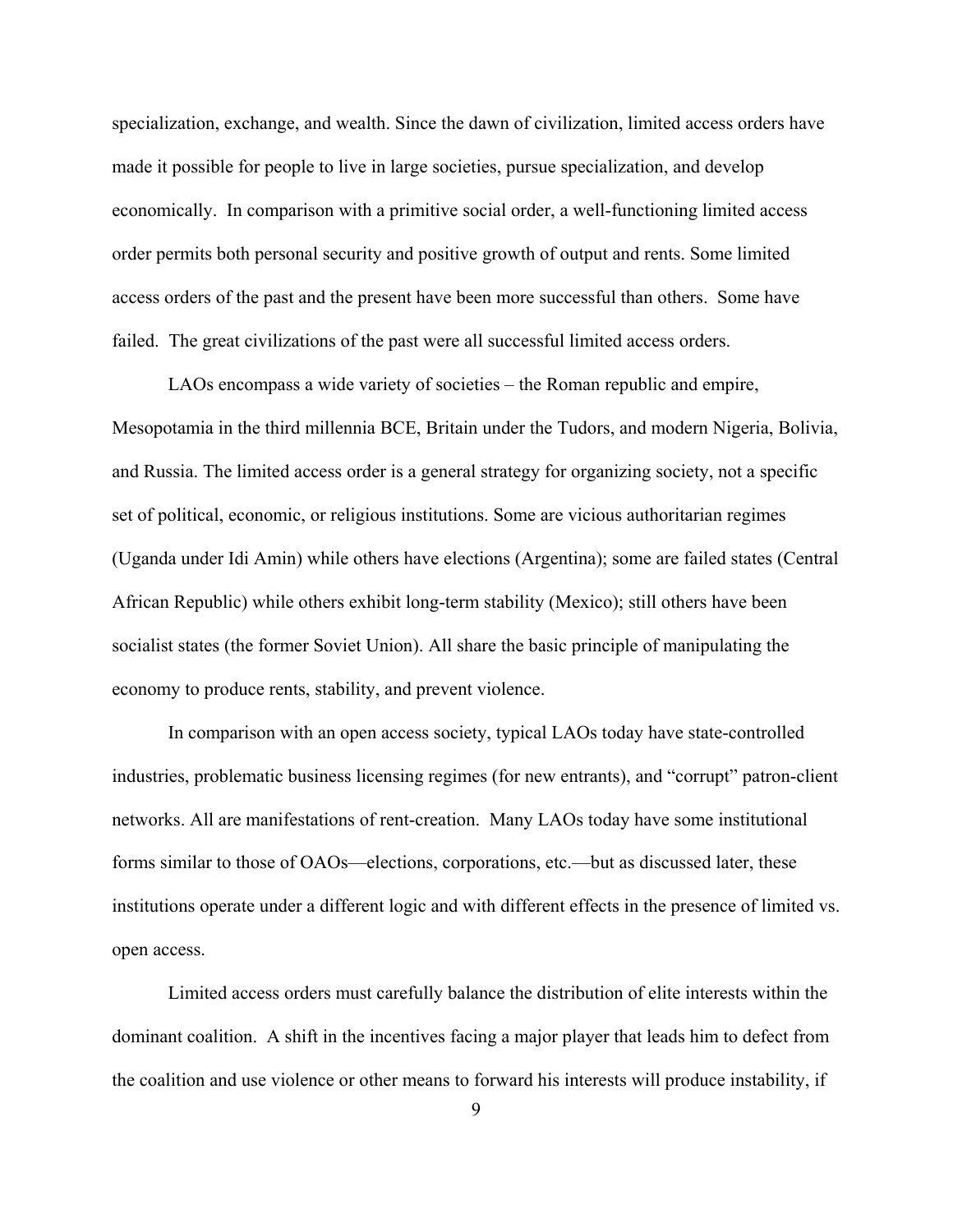not civil war. Because many shocks – including demography, weather, economic cycles, new technology, threats from external sources – may affect the distribution of elite interests and violence potential, the internal structure of the dominant coalition and its distribution of rents is not robust. Any shock that changes the distribution of violence potential can force renegotiation of the distribution of rents; and actual violence is a constant possibility, because members of the dominant coalition may fail to reach a negotiated redistribution. For this reason, we say that LAOs are stable as a social order, but they are not static. They change frequently in the composition of the dominant coalition and the distribution of rents; but throughout, they remain limited access orders.

Persistence in the leadership of a LAO is also inherently uncertain. The LAO relies on personal relationships among the elites. The impermanence of individuals and their relationships produces ongoing adjustments within the coalition. External or internal shocks often cause regimes to collapse (wars, coups, civil wars, peasant revolts, ethnic violence, and succession crises). The violence and disorder associated with these collapses, however, usually motivates the establishment of another limited access order, as even the non-elites prefer a regime that maintains order. Thus the equilibrium forces in limited access societies usually block the transition of middle-income countries to open access orders.

## **II.2 The Spectrum of Limited Access Social Orders.**

LAOs differ widely. All low and middle-income countries are limited access orders, yet they have income levels that differ by a factor of 20. These differences suggest the importance of understanding the differences among LAOs. While all LAOs rely on the same mechanisms of sustaining stability, they differ in the density and kinds of organizations they support.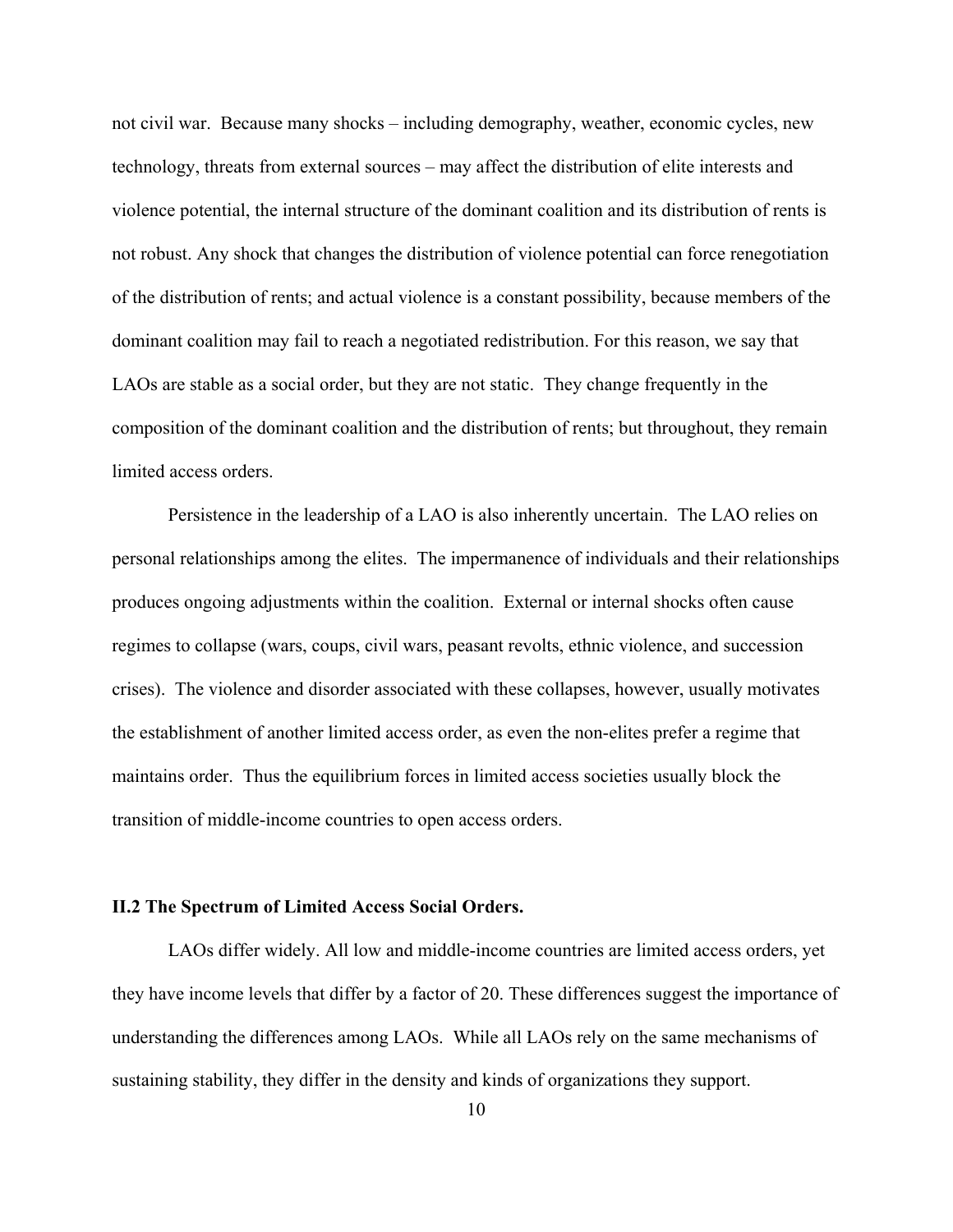Limiting access to organizational forms is a key element of rent-creation for elites. All states are at once coalitions and organizations. The elemental organization in a limited access order is the state itself, or more accurately, the web of relationships that make up the credible commitments within the dominant coalition. Rent-creation is at the heart of a LAO, and one of the most potent sources of rent-creation is privileged limited access to organizational forms that the state supports. The sophistication of the state as an organization relates directly to the sophistication of elite organizations that the state and society can support. As a result, all LAOs have interlocking public and private networks of organizations.

We distinguish three broad types of LAOs along a spectrum -- fragile, basic, and mature limited access orders. Unlike the three social orders, which differ fundamentally in their own internal logic, the three types of LAOs are less distinct typologies that help us organize our thinking about differentiation and the process of change within limited access orders. The differentiation is mainly in terms of who has access to violence and of the sophistication and variety of organizations within the state and external to it.

In the *fragile* LAO, the state can barely sustain itself in the face of internal and external violence. Contemporary examples include Haiti, Iraq, Afghanistan, Somalia, and several other places in sub-Saharan African. The bottom billion, described by Paul Collier, live in fragile LAOs (Collier 2007). In a fragile LAO, each faction in the dominant coalition has direct access to violence, and violence potential is a principal determinant of the distribution of rents and resources. If the allocation of these rent-flows is out of alignment with the balance of military power, factions demand or fight for more. Because of their instability, fragile LAOs have simple institutional structures for the state, and they cannot support private elite organizations. Individuals in fragile LAOs perceive the potential benefits from institutional structures, but the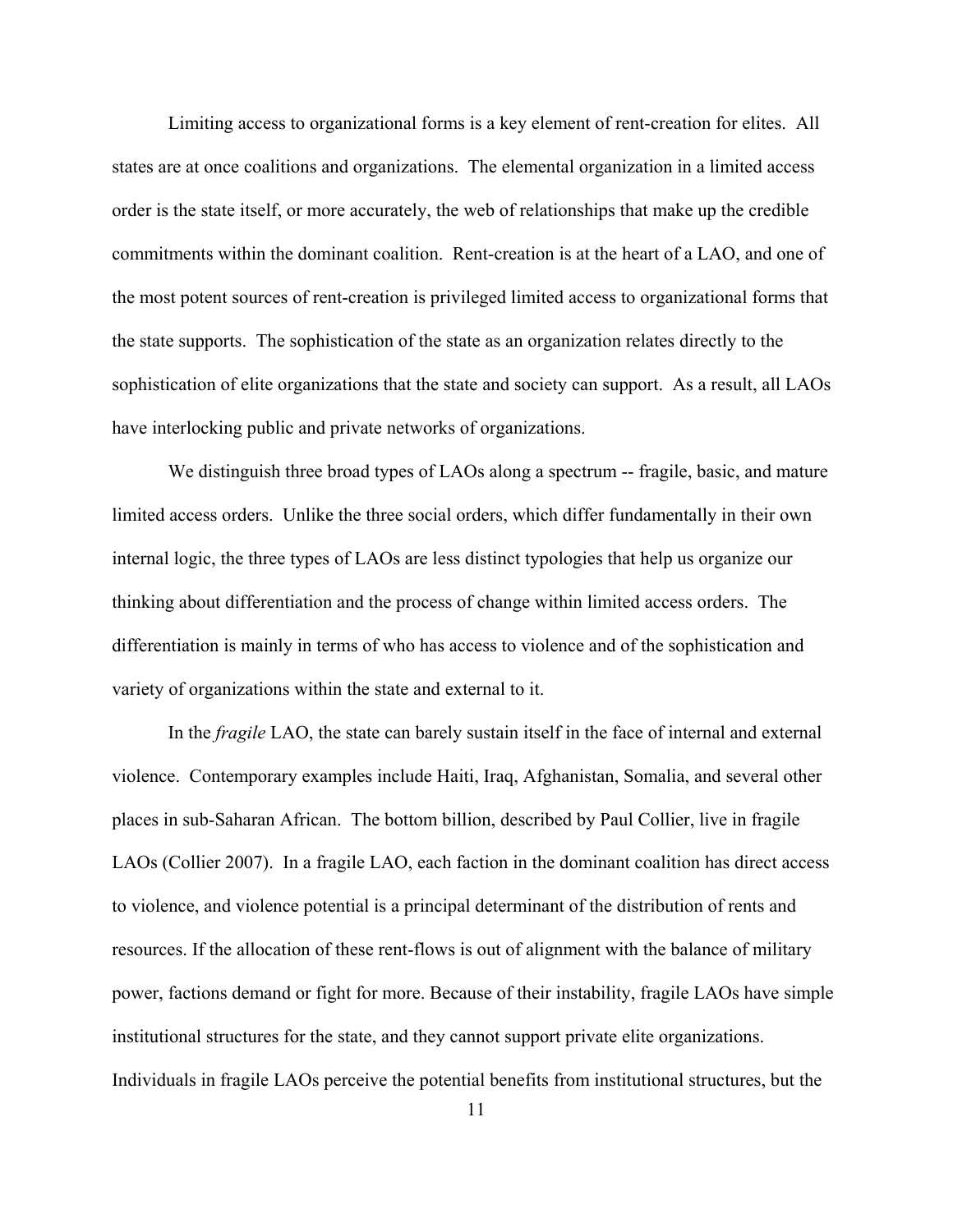inability to maintain the coalition over long periods creates pervasive uncertainty about outcomes and prevents elite individuals from credibly committing to observe rules in a many possible circumstances. Fragile states attempt to create credible commitments among elites, but their fundamental instability means that as the dominant coalition changes, the attempted commitments are not credible *ex ante.* It is irrational for those elites to believe the commitments will be honored, and the commitments fall by the wayside. Only organizations outside the state are ones that enforce their own rules, since the state is struggling to enforce its own internal rules and has little credibility to do more.

In the *basic* LAO, the state is well established and, in comparison to a fragile LAO, generally able to reduce the outbreak of violence. In basic LAOs the only durable organization is the state itself, and elite rights and privileges are closely identified with it. Contemporary examples include Burma, Cuba, North Korea, and many Arab and Sub-Saharan African countries. In contrast to fragile LAOs, basic LAOs create and sustain a stable organizational structure for the state. An individual or group who wishes to pursue a complicated activity requiring a more sophisticated organizational structure must use the state itself as the vehicle for organization.

Sanctioned organizations in the basic LAO are essentially all elements of the state itself. For example, in twentieth century socialist countries every organization was usually embedded within the ruling party. As the state develops a more sophisticated internal institutional structure, it provides more organizational forms to citizens, but typically within the direct orbit of the state itself. Basic LAOs are not capable of supporting other organizations, even for elites, outside the orbit of the state's own organizational structure. Any private organization is a potential threat to the dominant coalition. As a result, all private elite organizations are closely tied to the state.<sup>[vi](#page-49-1)</sup>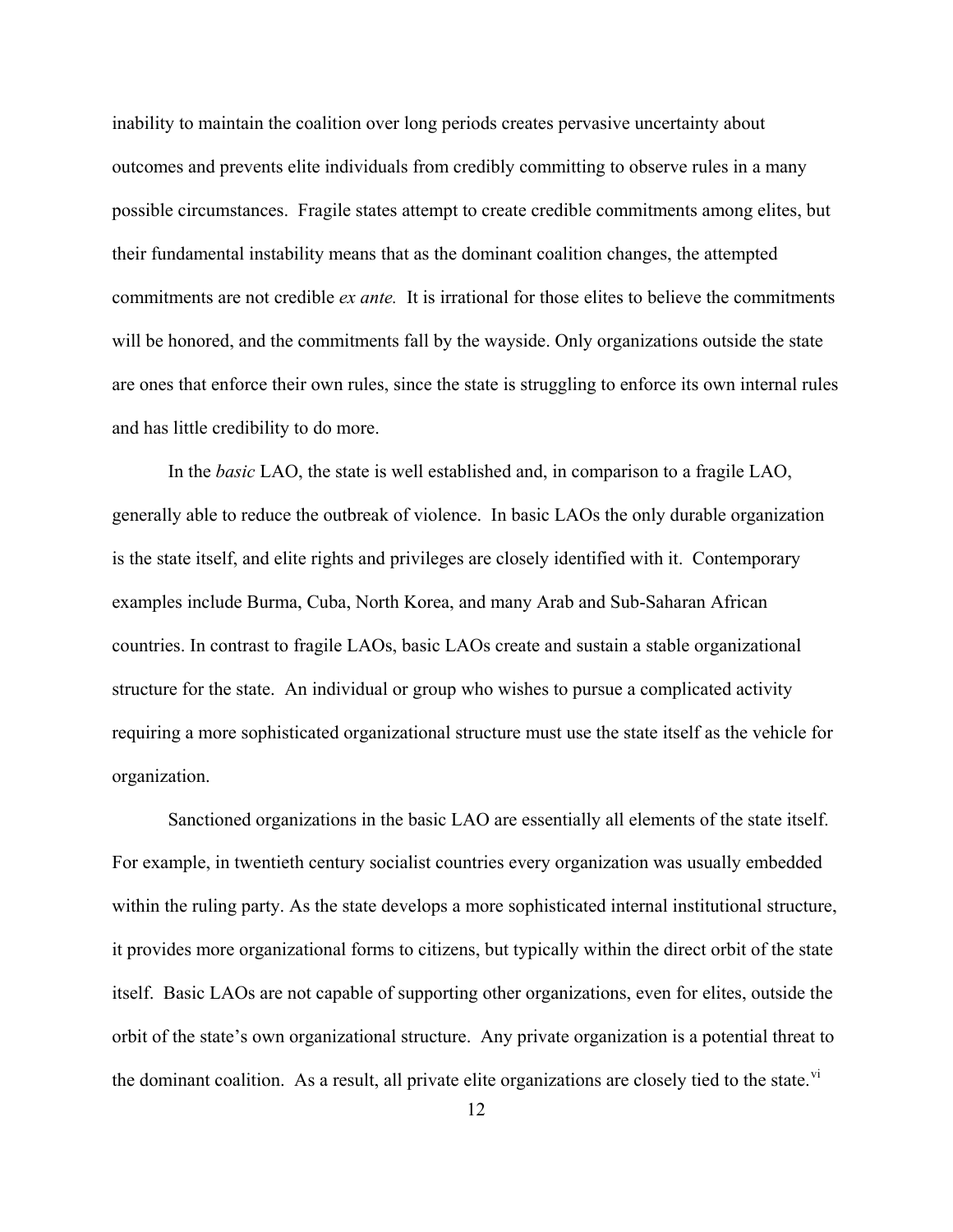Basic LAOs cannot support a rich civil society, and the increasing sophistication of organizations develops primarily within the state.

This specialization and division of labor within the basic LAO state allows it to create organizations with specialized capacities that focus on particular public and private goods for the dominant coalition, such as managing trade, education, religion, tax collection, or infrastructure provision. Violence potential remains dispersed in most basic LAOs.<sup>[vii](#page-49-1)</sup> Although not everyone is a violence specialist, every member of the elite has ties to a violence specialist: in case violence erupts, members of the elite need protection.

Basic LAO institutions are largely public law institutions, which structure the internal relations of the state and its relations with members of the dominant coalition. Public institutions also provide standard solutions to recurring problems, and basic LAOs may include institutions supporting the succession of the leader, succession of elites, determination of tax and tribute rates, dispute resolution among coalition members, and division of the spoils of conquest. All of these problems hold the potential for violence and renegotiation within the dominant coalition; institutionalizing decision-making facilitates negotiated settlements and limits the recourse to violence. Public organizations also help create common beliefs about behavior among elites. Widening the set of commonly held beliefs among elites broadens the range of credible commitments that the dominant coalition can sustain. Basic LAOs are therefore more stable and more resilient to shocks than fragile ones.

In the *mature* LAO, the government supports a large variety of organizations outside the government. As a limited access order, the mature LAO requires that each organization be sanctioned by the state. This allows the state to limit competition and create rents to maintain the dominant coalition. Mature LAO include most of Latin America, South Africa, and India.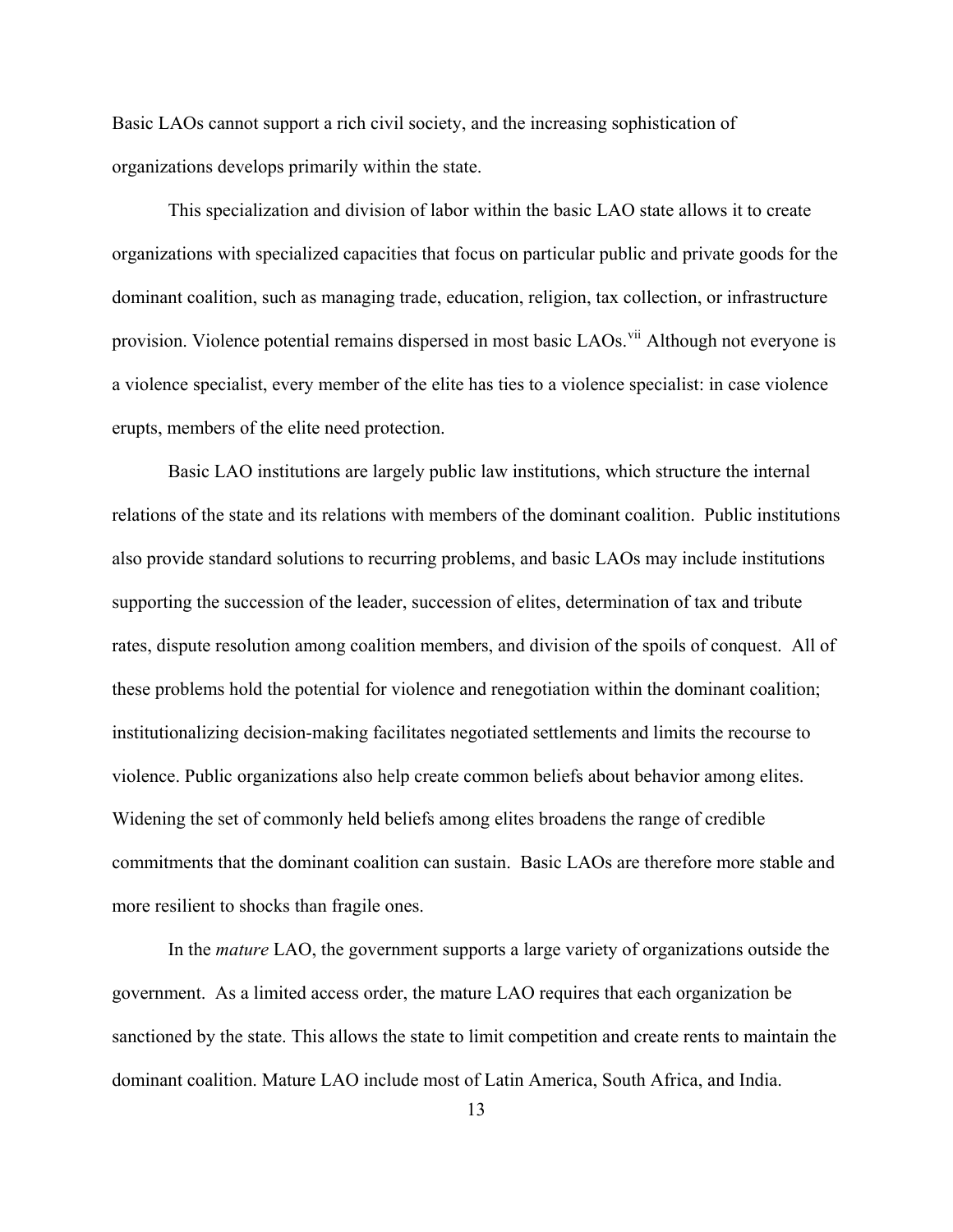Mature LAOs have durable institutional structures for the state and can support a wide range of elite organizations that exist apart from the state. In practice, this means that the institutions of the state must be readily identifiable by members of the dominant coalition. A mature LAO, therefore, has a well articulated body of public law that specifies the offices and functions of the state, the relationship between the offices and functions, and provides for methods of resolving conflicts within the state, and by extension, within the dominant coalition. The public law may be written or unwritten, but it must be embodied in a state organization, such as a court or bureaucracy, that is capable of articulating and enforcing the public law.

Mature LAOs cannot develop without more sophisticated private organizations. In order for more sophisticated limited access orders emerge, increasingly independent and sophisticated elite organizations are not only a source of development, but the presence of better organized private elite organizations allow more sophisticated institutions and organizations to mature within the state, because the private organizations will fight to protect the differentiation and autonomy of public institutions, such as courts and the central bank. The process plays a more visible role in open access orders, where sophisticated private organizations in a market economy serve as a counterbalance to political organizations. In a mature LAO, the government can credibly commit to a wider range of policies and institutions because elite private organizations can effectively punish the government if it deviates from its commitments. In this way, a double balance between the sophistication of public and private organizations emerges in mature LAOs that sustain a considerable level of political and economic development.

Mature LAOs are more resilient to shocks than fragile or basic LAOs. The durable public institutions of a mature LAO are capable, in normal circumstances, of lasting through changes in the make-up of the dominant coalition. Nonetheless, shocks always have the possibility for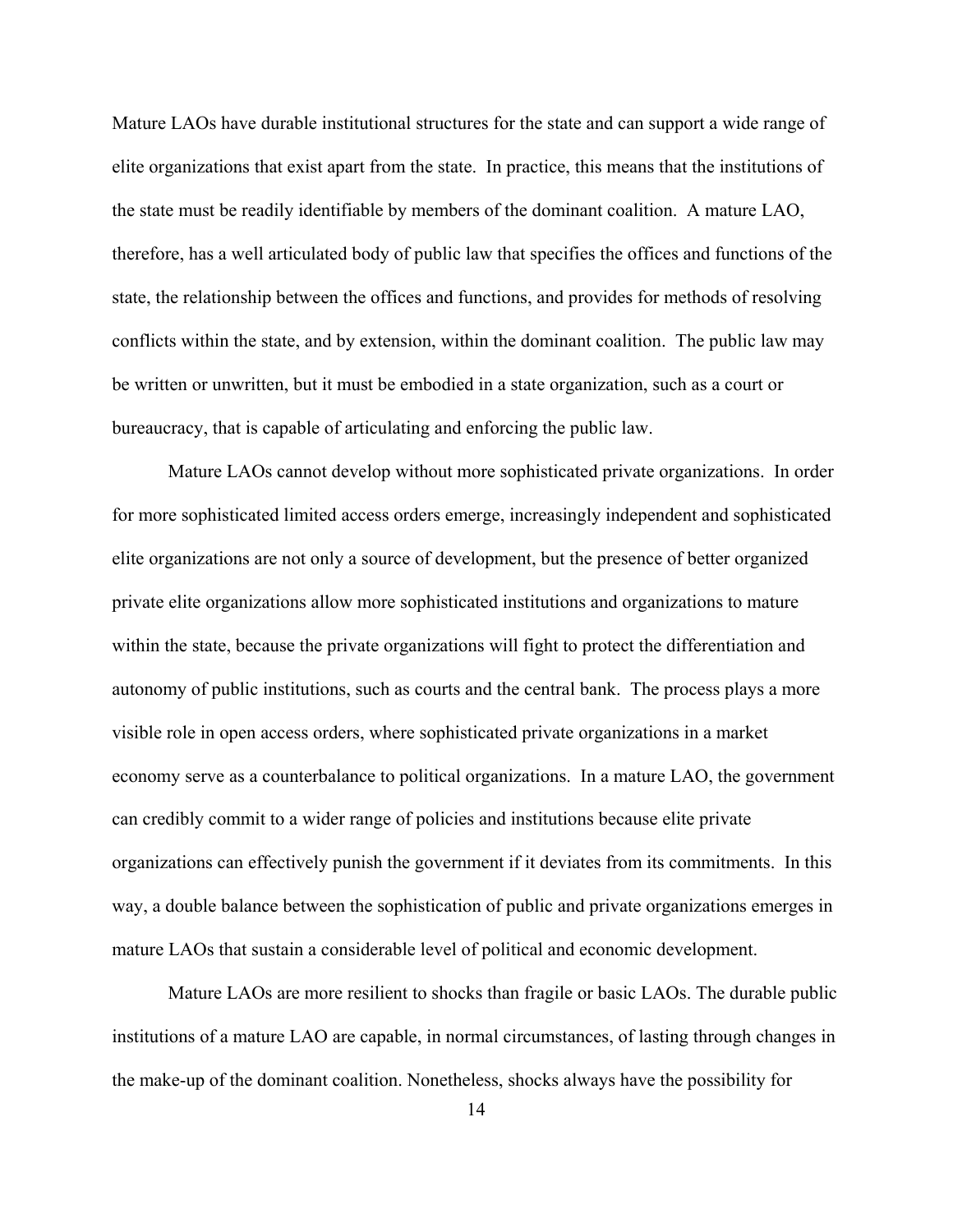breakdowns, and mature LAOs face intermittent crises. The extent to which mature LAOs have more durable state institutions than basic ones is a matter of degree rather than of kind.

In the mature LAO, some actors come to specialize in political or economic activities. Violence specialists will have more distinct and often separate organizations. The violence organizations, however, cannot be outside of the state structure and control. In contrast, it is difficult to differentiate political from economic actors in fragile and basic LAOs. All of the political and economic networks in these societies included violence specialists in their retinues or alliances. The integration of politics and economics is so complete, and the state relatively undifferentiated, that all actors are at once political and economic. In particular, in basic LAOs, organizations are at once public, political, and economic–the only sophisticated organizations are those of the state.

Although the different types of LAOs can be ordered in a progression from less to most developed, the progression is not a teleology: nothing inherent in any of these types impels them to move from fragile to basic or from basic to mature. States can regress as well as progress, and many states stagnate for decades or centuries. For example, Bolivia, Venezuela, and Russia all seem to be regressing as they nationalize, control, or outlaw once independent organizations. Similarly, states that fall into violence, such as Rwanda, Somalia and the former Yugoslavia, all regress. Germany in the 1920s and 1930s regressed from a mature LAO on the doorstep of OAO in 1913 to become more of a basic LAO under the Nazis.

Germany is good example of why fragile, basic, and mature LAOs are not ideal types but general categories. The spectrum of limited access orders do not translate neatly into ideal types. In a fragile LAO, the problem of endemic violence means that the dominant coalition directs its efforts primarily at sustaining the state itself. In general, fragile LAOs cannot support many, if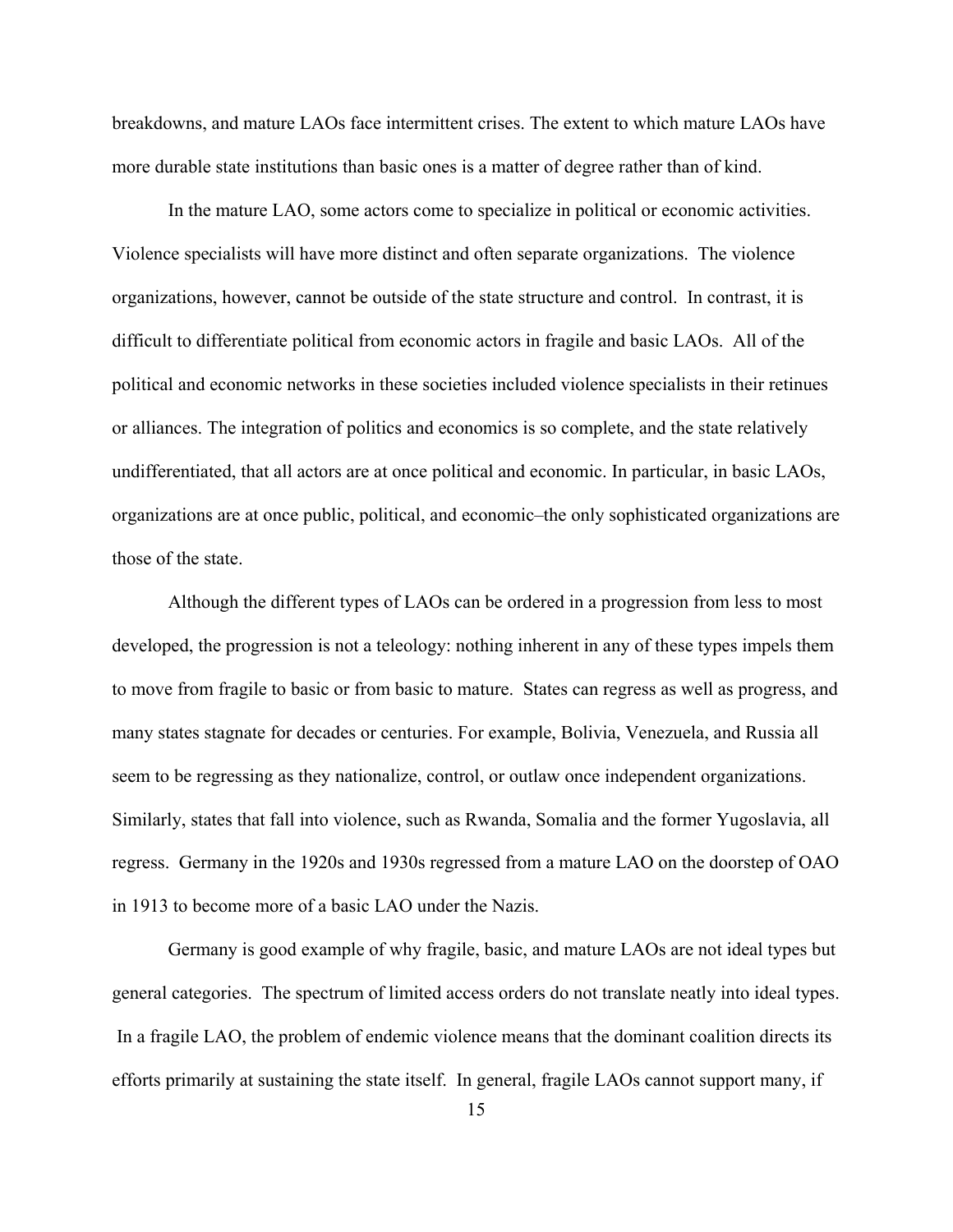any, elite organizations, but to define an ideal fragile LAO precisely as a society with no private elite organizations would be too rigid. Likewise, in most basic LAOs elites find it difficult to sustain private organizations outside the framework of the state, but that does not mean that there are absolutely no private elite organizations. It does mean, however, that those organizations are closely tied to the state and will not be sophisticated private organizations.<sup>[viii](#page-49-1)</sup> In the mature LAO, sophisticated private organizations begin to emerge and their independence from the formal state becomes more clearly defined.

An important aspect of the progression of LAOs is that the state and economy both exhibit more specialization and division of labor. The basic LAO sustains a range of organizations specializing in particular activities, such as exploiting natural resources, conducting inter-regional and international trade, collecting taxes, or providing various public goods. These organizations provide services and rents to particular elites, and as such must be protected by a set of state institutions that support these organizations and prevent other members of the coalition from expropriating their value. Basic LAOs therefore typically support greater levels of specialization and exchange and greater levels of investment than fragile LAOs. The mature LAO allows a range of non-state organizations, including (in modern mature LAOs) domestic business corporations. Here too sustaining private organizations requires that the state become more specialized. The state must create new institutions that provide services for these organizations, including enforcement of contracts; and the state must provide institutions that prevent expropriation of these organizations' assets by other members of the dominant coalition or by the state itself. Mature LAOs exhibit greater specialization and exchange and greater investment than basic LAOs.<sup>1X</sup>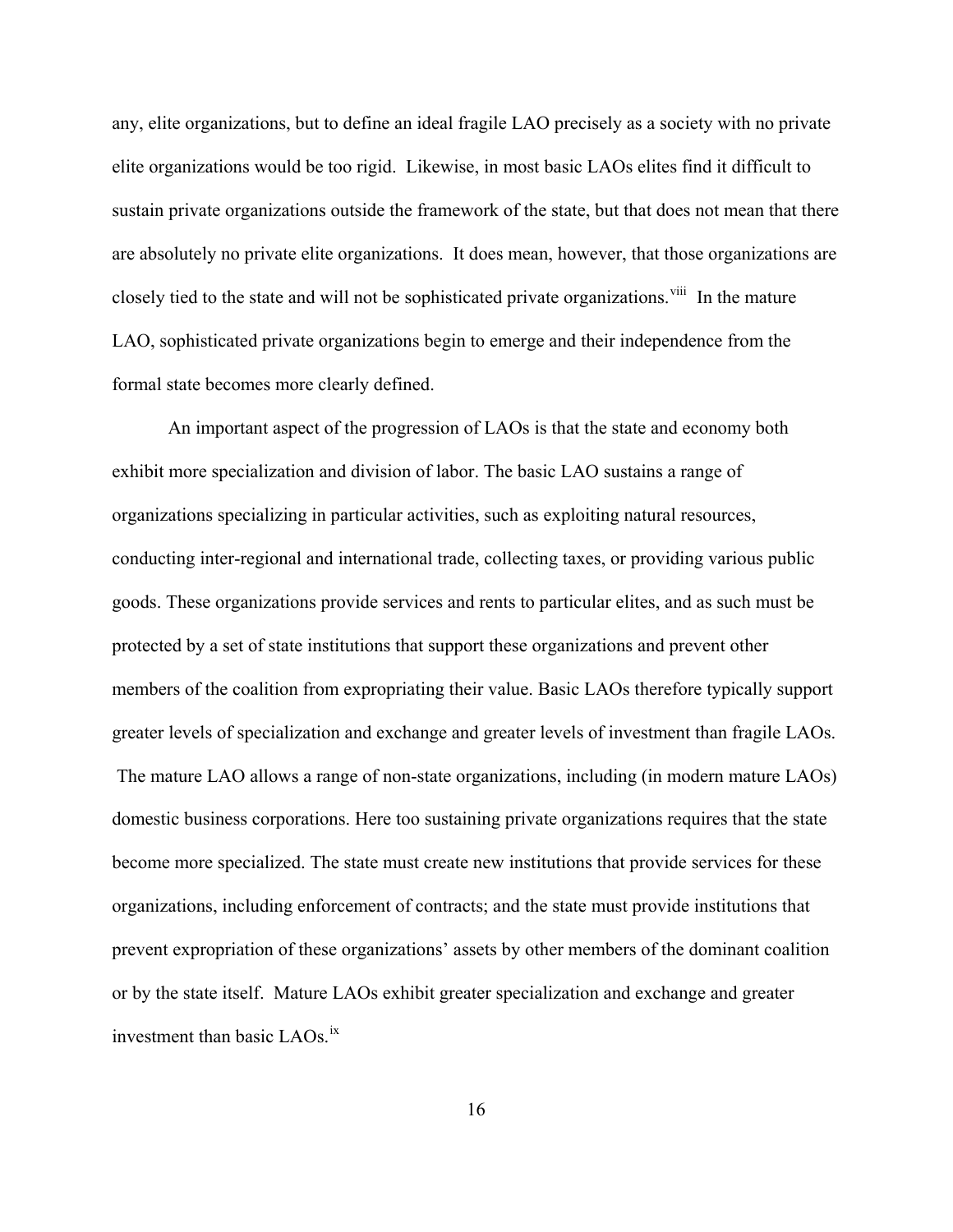## **II.3 The Logic of Open Access Orders**

Open access orders are sustained by competition. Specifically, political competition is necessary to maintain open access in the economy, and economic competition is necessary to maintain open access in the polity. Social scientists tend to overlook the deep and profound link between economic and political competition and thus have trouble explaining why modern developed societies do not appear more often.

Economists have long understood how competitive economic systems sustain themselves, but economic theory assumes the existence of a polity that enforces rule of law and property rights. There is no equivalent theory of competitive politics, but theories of democracy usually assume implicitly that a competitive market economy exists. Neither assumption is warranted. Almost all of the two dozen developed countries are developed politically as well as economically; they have open access and competition in both economic and political systems. The strong implication is that economic and political development are intrinsically linked. The question is how? The answer begins with core aspects of open access orders.

Open access is sustainable when a society is able to produce three outcomes: 1) entry into economic, political, religious, and educational activities is open to all citizens without restraint; 2) support for organizational forms in each of those activities that are open to all citizens; and 3) rule of law enforced impartially for all citizens. The portion of the population enjoying open access need not be 100 percent in order to sustain open entry in economic and political systems, which points to the importance of defining citizens: individuals who possess the right to engage fully in political and economic activities and organizations. A society where 5 percent of the population enjoys the rights of citizens is likely to be a limited access order; a society where a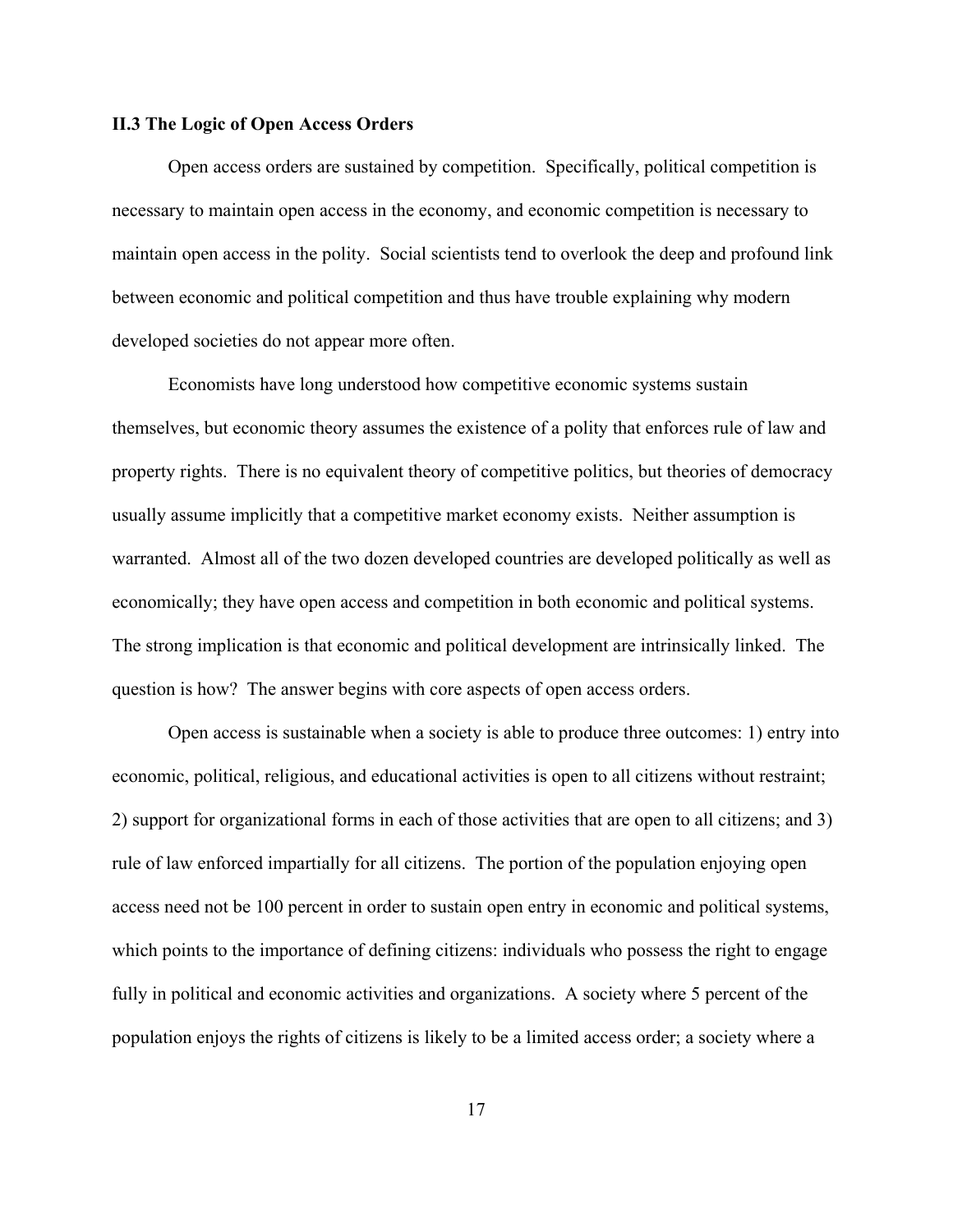third or more of the population enjoys the rights of citizens is likely to be an open access order that can sustain itself by intra-elite (intra-citizen) competition. $<sup>x</sup>$  $<sup>x</sup>$  $<sup>x</sup>$ </sup>

Schumpeterian creative destruction ensues when entry into economic activities is open to all citizens and potential entrepreneurs enjoy basic support for organizational forms like partnerships, corporations, and contract law. When entry is open, economic actors create rents through innovation. Competition gradually erodes those rents as new firms and individuals enter into new lines of business or transform old activities. Economic actors would love to use the political process to restrict entry and maintain their rents. Symmetrically, political actors would love to use the political process to restrict entry, create rents, and bind economic actors to support a developing political coalition. That, of course, is precisely the logic of the LAO.

What prevents elites from transforming open access orders back to LAOs? It is certainly not lack of desire to create and enjoy rents. The persistent competition that results from open entry, however, frustrates the desires of economic and political actors to create **permanent** rents through limited access. This is the core logic of open access.

The creation of a privilege for one person or group necessarily involves the denial of opportunities and access to another individual or group. Because all citizens in an open access order possess the ability to form organizations, any action of the government that harms some individuals faces potential opposition by a well organized group. It does not matter whether the group was initially formed around a political, economic, religious, or other social function. If access to organizational forms is open, the state cannot prevent groups forming to oppose the state's action. More importantly, in open access orders one organization cannot prevent the formation of another organization with conflicting goals. This contrasts with the essence of a LAO, which involves the selective creation of elite organizations whose interests work in concert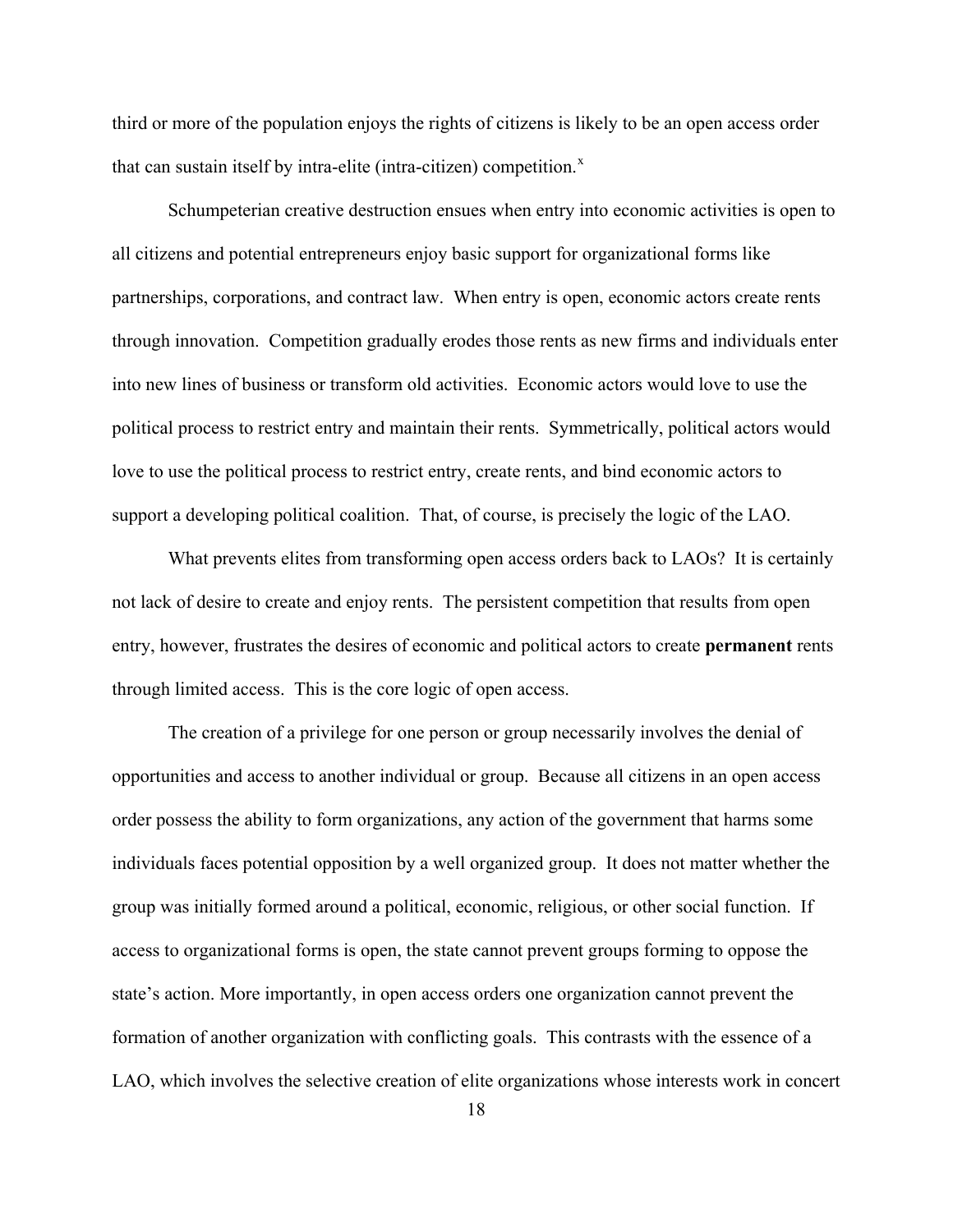to support the dominant coalition. An LAO exercises greater influence over the distribution of interests within both the elite and larger society through the systematic manipulation of rents. In contrast, a governing coalition in an OAO cannot prevent the formation of competing organizations that oppose privileges for others. Nor can the governing coalition prevent the process creative destruction from realigning interests in both economic and political dimensions.

Because the state, indeed the larger society, does not control the distribution and content of interests in an OAO, the political system cannot use manipulation of economic interests to order its internal arrangements. Open access orders maintain their equilibrium by allowing a wide range of economic and social interests to compete for control of the polity. Creative economic destruction produces a constantly shifting spectrum of competing economic interests. The inability of the state to manipulate economic interests sustains open political competition: politicians cannot cripple their opponents by denying them economic resources. The creation of rents by the political system will motivate the economic interests adversely affected by the rentcreation to organize politically. Because organizations mobilize and coordinate their members when their interests are threatened, open access to organizations of all types, especially economic, helps maintain political competition. Political competition in the presence of open access to organizations also provides opposition political parties with incentives to monitor the government and oppose proposals that threaten open access and competition. Access to organizational forms is thus critical to both political and economic activities.

Open access political and economic systems cannot sustain themselves independently of the other system. This is where the exogeneity assumptions of both economics and political science create fundamental problems. A competitive political system cannot sustain itself by its own internal structure and institutions if it is in the midst of a limited access economy. Several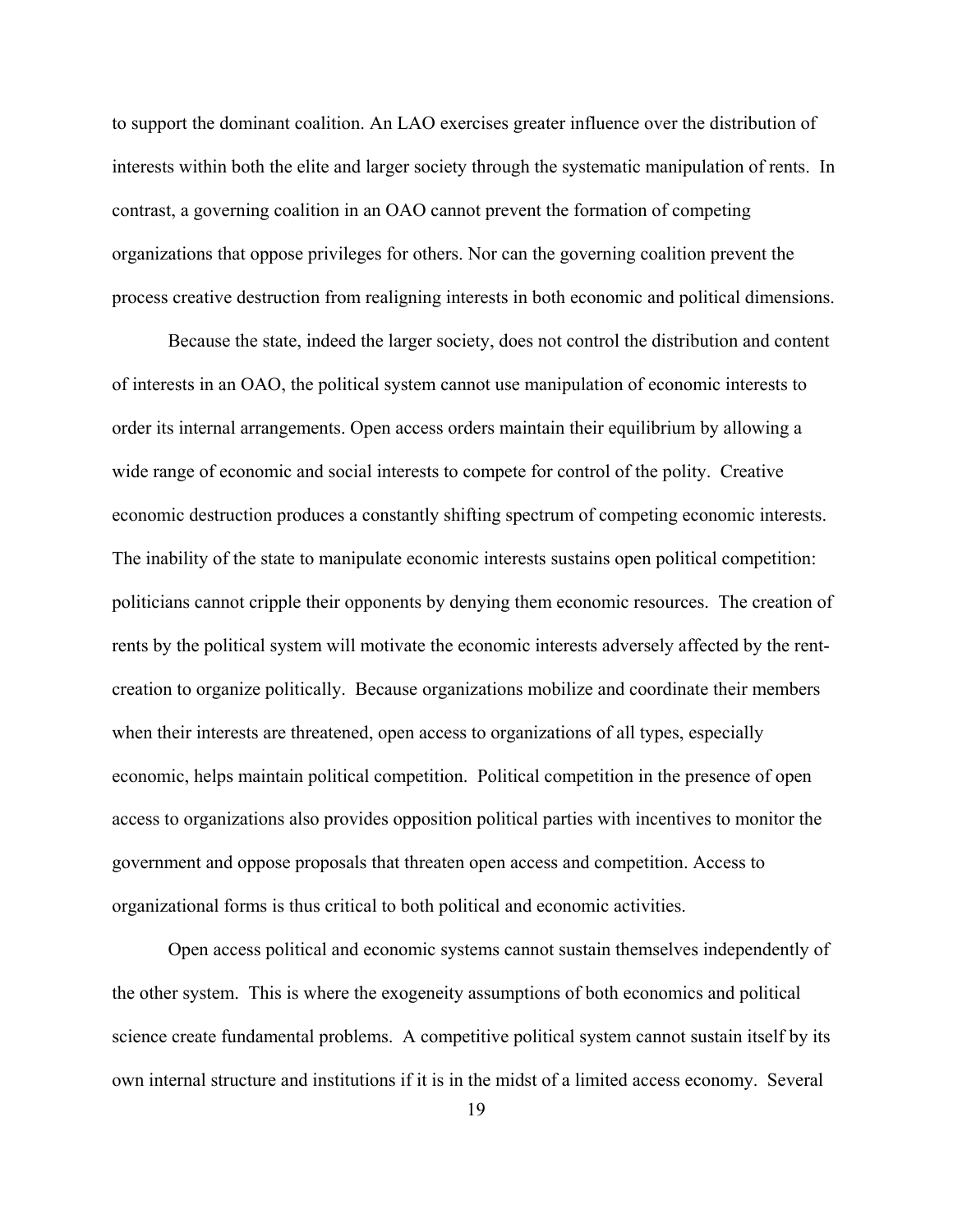mechanisms demonstrate the critical interaction of the two systems, in particular, how open access in the economy helps sustain open access in the polity. For instance, open access into the economy creates a wide range of organizations that can mobilize against a governing coalition that seeks to create privilege and limited access. The shifting pattern of economic interests that discipline political actors in an open access order seems necessary for sustaining political competition over time. Patterns of economic interests do not shift uncontrollably in a limited access order, because the logic of the LAO controls the pattern of economic interests. A symmetric situation holds with respect to shifting political interests.<sup>[xi](#page-49-1)</sup>

All open access orders have sophisticated public *and* private organizations. Open entry in both economics and politics drives the formation of sophisticated groups and generates forces that provide balance in both systems. As with the limited access order, the logic of open access describes a self-sustaining social order where all of the parts interrelate to sustain the social order.

To sustain open entry, the state in an open access order must have significant specialized institutions both that provide these services and that make the necessary credible commitments to maintain them without expropriating the value they create. The state therefore exhibits considerable specialization and division of labor. It must also have institutions that create incentive compatible conditions so that those in power and their constituents have an incentive to abide by the rules of the game. In short, the state must have popularly supported constitutional rules, whether these are written or unwritten.

A great deal of political science focuses on formal constitutional rules. Our framework gives equal emphasis to informal rules. Without specific institutions that support open access to organizational forms in both the polity and economy, open access is not possible. The forms of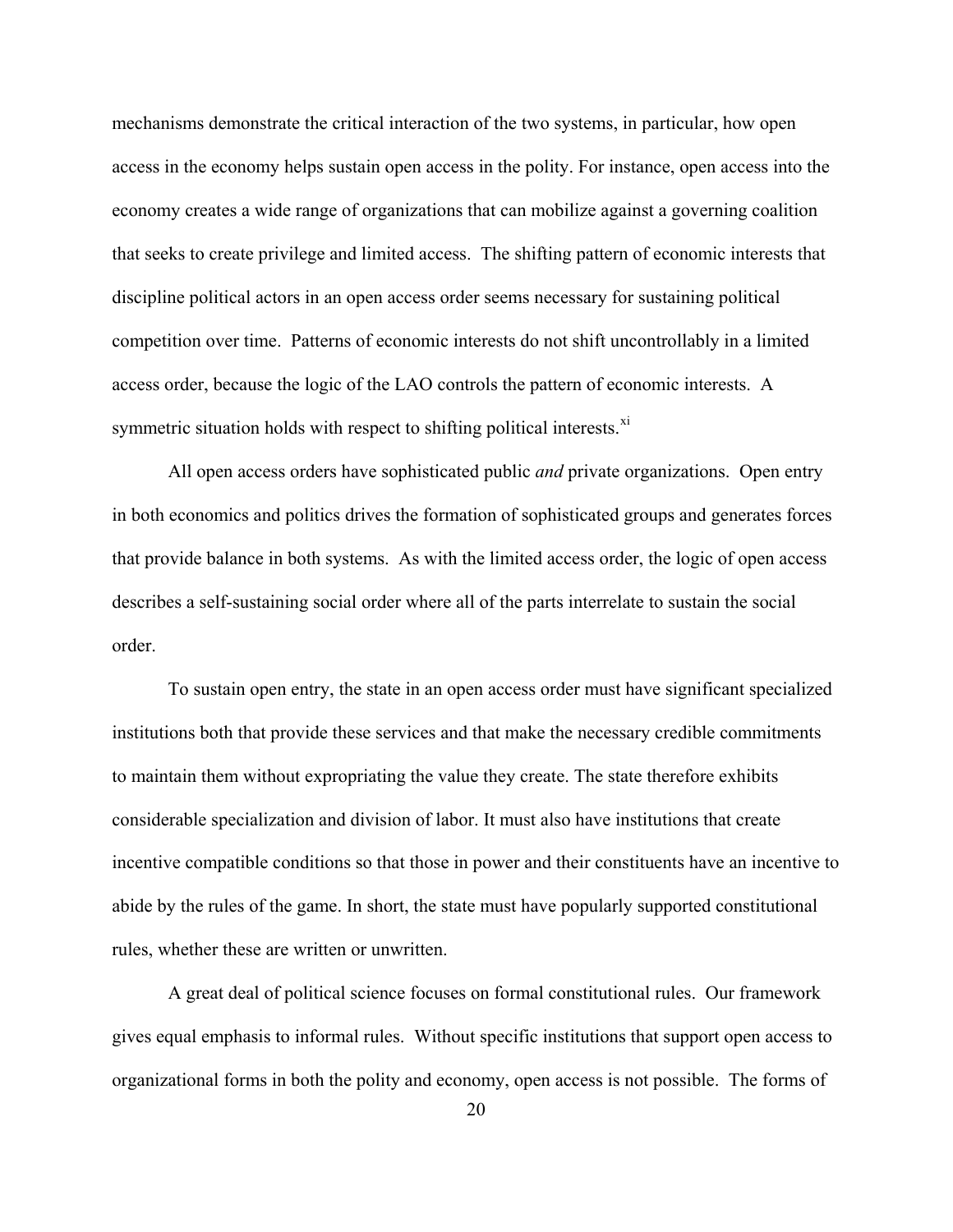the specific institutions – democratic processes, legal rules, etc. – are critical to understanding how each society manages to maintain open access. On the other hand, simply adopting the institutional forms does not guarantee that open access will ensue.

Open access in politics *sustains* open access in economics and vice versa; neither *causes* the other. Both the limited and open access social orders comprise systems of economics, politics, religion, military organization, and education that reinforce one another. The mutually supporting logic of open access, like the logic of the LAO, arises because the component systems are embedded in a social order with its own distinct logic.

The deep integration of social orders poses two problems. How do societies make the transition from one social order to another, and how do we conceive of specific institutional forms working in the two social orders?

#### **II.4 The Doorstep Conditions and the Transition**

The movement from limited access orders to open access orders occurs through the transition process. Our framework builds on two parts. First, within LAOs it is possible, following the logic of the LAO, for a mature LAO to develop institutional arrangements that enable the beginnings of impersonal exchange within elites. Second, the transition process proper begins when the dominant coalition finds it in the interest of elites to expand impersonal exchange and, therefore, marginally increase access.

Based on historical experience in Europe and North America, we have identified three "doorstep conditions" that may evolve in a LAO and that enable impersonal exchange among elites: (1) rule of law for elites; (2) support for perpetually lived elite organizations;<sup>[xii](#page-49-1)</sup> and (3) centralized and consolidated control of violence. Let us elaborate on each of these conditions.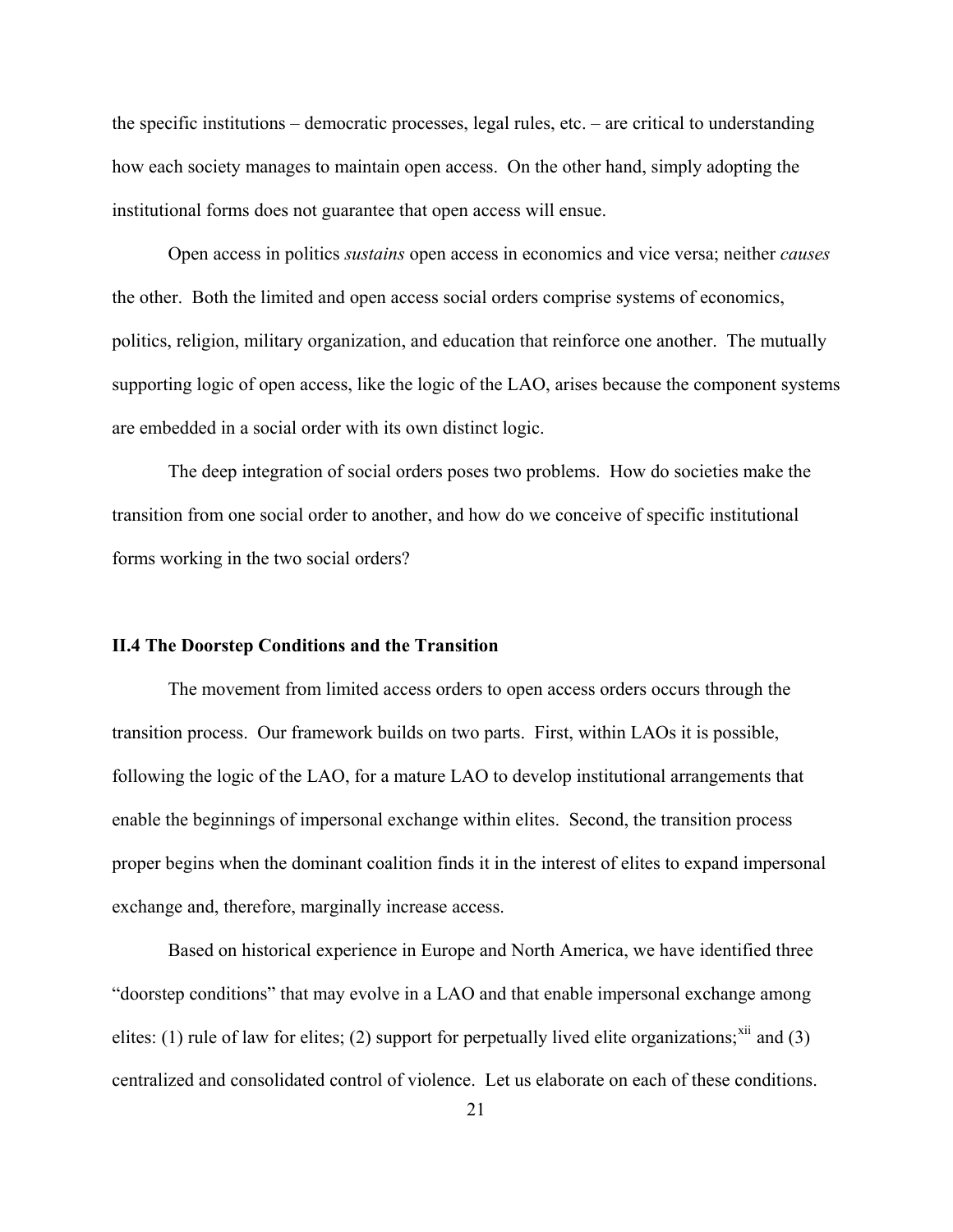Rule of law, property rights, and contract enforcement all provide a range of rights and services to elites. Perpetually lived organizations continue beyond the lives of those who create them, allowing people to create more powerful organizations that can, for example, more easily raise long-term financing and make long-term contracts. Logically, perpetually lived organizations require a perpetually lived state, because a mortal, temporal state (e.g., the king) cannot commit perpetual support to an organization. Consolidation of violence means that only specialized organizations (military and police) are violence specialists, and these organizations are controlled by the state and follow explicit constitutional rules about the use of violence against citizens.

Historically, societies that develop sustainable property rights and rule of law began by making credible commitments to sustain those rights for elites. Defining and enforcing elite rights often occurs as societies begin developing sophisticated public and private elite organizations in the process of becoming mature LAOs. Elite organizations can exert sufficient sway over the government to ensure that the government keeps its commitments. Stronger elite organizations simultaneously allow for more sophisticated state organizations, since the ability of elite organizations to punish the state increases the range of credible commitments the state can make.

In the transition, property rights and rule of law are transformed in two steps. First, rule of law for elites moves to define elite rights impersonally. That is, all elites possess the same rights, not a set of various rights that differ across individuals and groups depending on their power and their relationship to the ruling coalition. Once elite rights are defined impersonally, then it may be possible to extend those rights to a wider circle of society. For example, the creation of joint stock companies was originally a new organizational form to benefit elites. The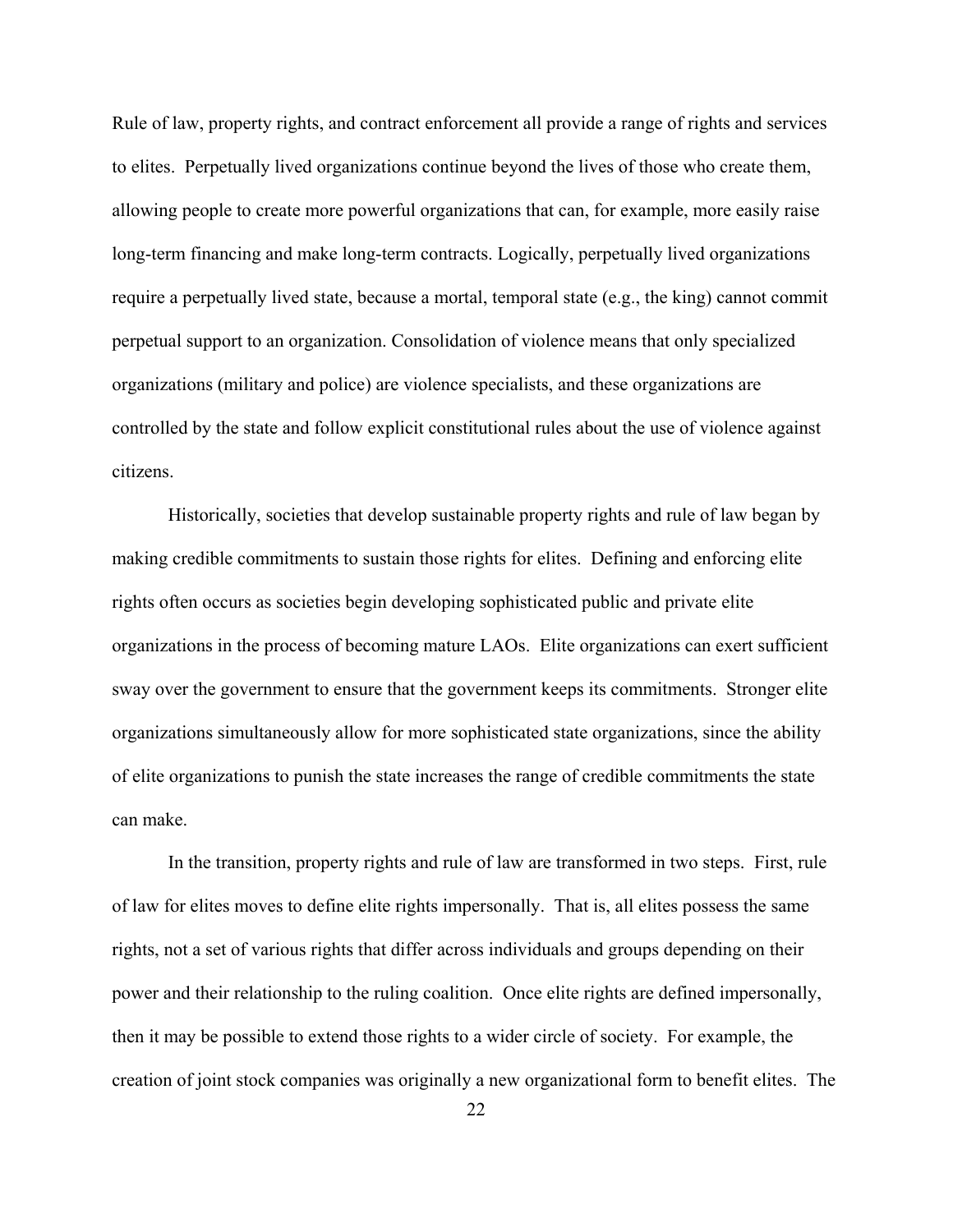existence of tradable stock, which was only valuable to individuals who could count on unbiased enforcement of their property rights in the stock, created an incentive to extend the same legal protection to all stock holders. Because the value of stock holdings depended on transferability to new owners, stockholdings were more valuable *within the elite* if ownership was defined impersonally, rather than depending on the legal status – duke, earl, freeholder, etc. – of the individual owner. Thus the creation of a perpetually lived elite organization provided incentives to create impersonal legal protection of elite rights. Once elite rights were defined impersonally, new incentives to tap the wealth of non-elites arose. Since stock holding was limited to a very small portion of the population, the elites could see a benefit to themselves from marginally extending the new impersonal legal protections to non-elite stockholders, who were also wealthy and few in number. The rights of "stockholders" thus came to be defined impersonally.

In the transition, some areas of the economy and polity become marginally more open through the extension of impersonal forms, while access in the commanding heights remain dominated by limited access arrangements. The tipping point comes when open access in one dimension – economic or political – commands sufficient power to press successfully for open access to the commanding heights in the other dimension. For example, in the U.S., open access on the political side had progressed by the 1830s to the point of bringing universal white male suffrage in most states and Jacksonian Democrats to the national presidency. Then when the economic crisis of the 1840s came, they were able in the states of the North, which controlled access to the economic commanding heights (banks and transport companies), to bring about general incorporation laws (Wallis 2006). Clearly some features of open access were present in the US earlier, and many features of limited access persisted -- notably in the South for another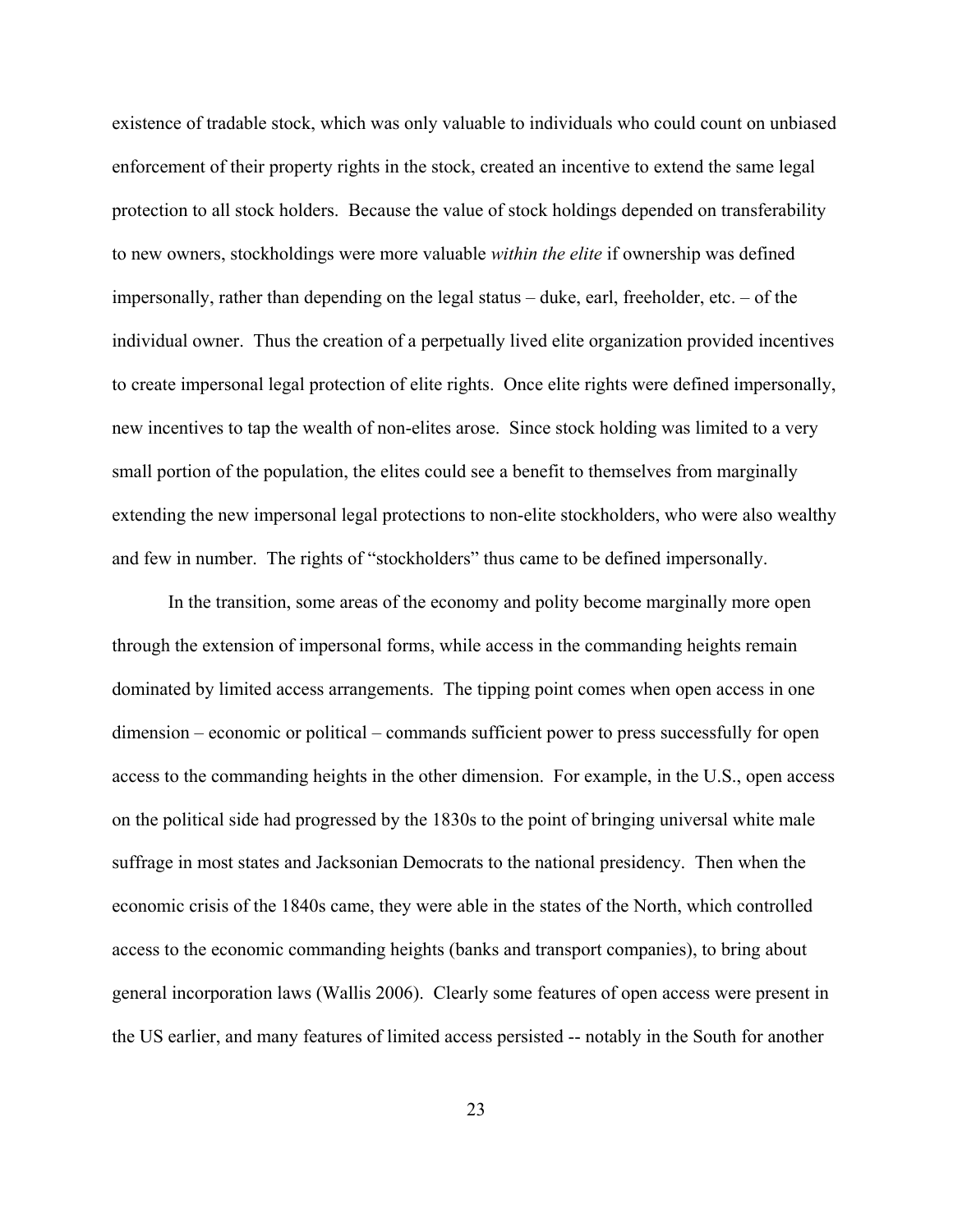century -- but the tipping point came when opening access on the political side reached high enough to push through effective open access rules for the top of the economy.

When the tipping point is reached, the dominant coalition finds that its internal arrangements are better served by supporting intra-elite competition, rather than intra-elite cooperation to perpetuate existing mechanisms of rent-creation. That is, it makes sense for the elites to define themselves impersonally as citizens, rather than as kings, dukes, earls, etc. At this point in the transition, we expect to see rapid and fundamental changes that institutionalize "open access within the elite." This sounds paradoxical, but remember that an open access order does not require universal open access. Once, however, the elite has created political, economic, legal, and social institutions that define elites as citizens and all citizens as equally and impersonally guaranteed to rights and privileges under the social arrangements, it is easy (nonrevolutionary) to extend the access to larger segments of society.

A transition then, has two parts, at least in the historical cases that we have examined. The first part occurs when a mature LAO moves to the doorstep conditions. There is nothing, unfortunately, about being on the doorstep that impels societies into a transition. The doorstep conditions create the possibility for intra-elite impersonal exchange. The second part of the transition occurs when intra-elite relationships are put on the impersonal basis of "citizenship": when each elite possesses his or her rights simply because they meet certain impersonally defined requirements. Further research is needed to see if transitions after 1950 have had or will have similar features.

24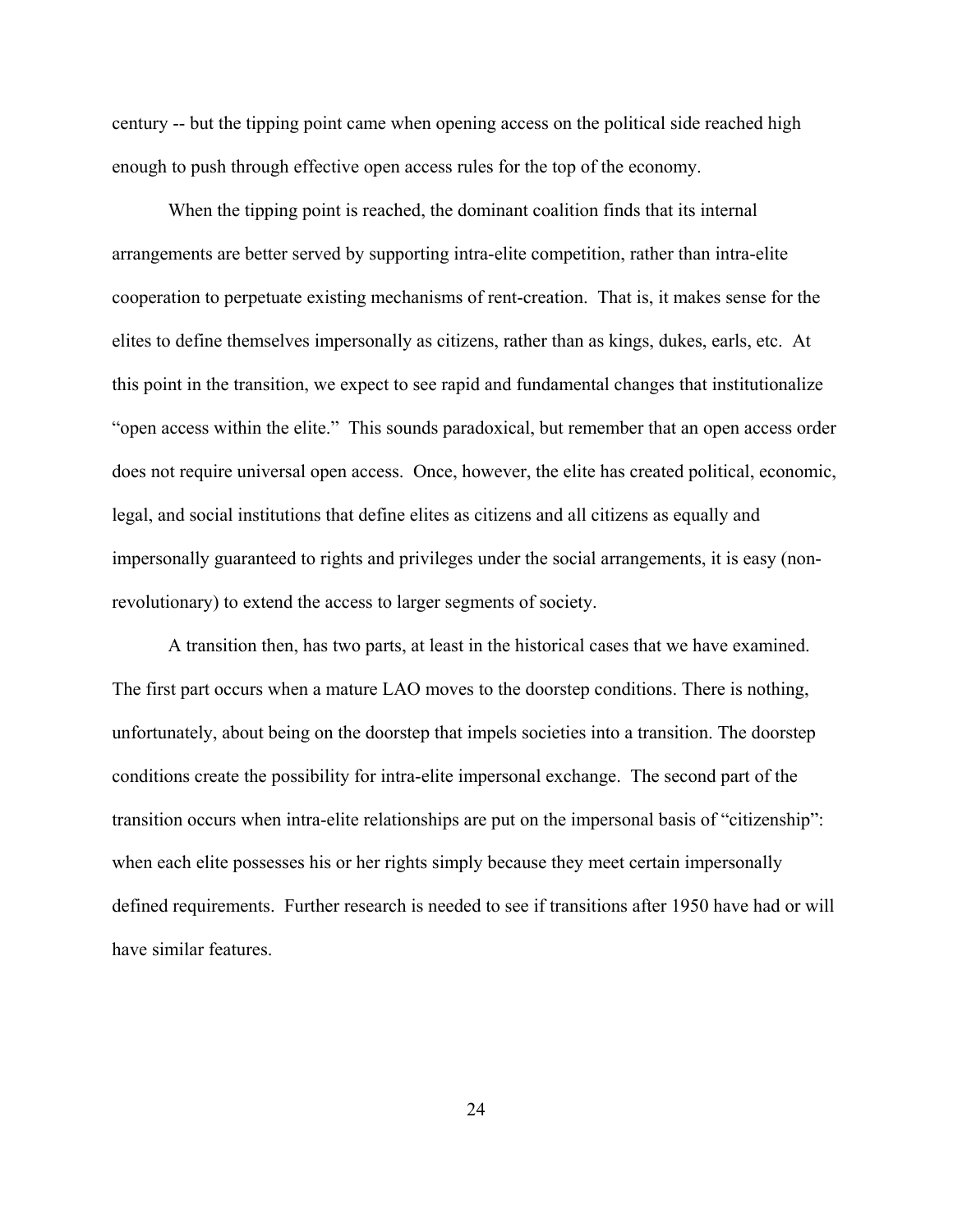## **III. Implications: Why the Behavior of Institutions Depends on the Social Order in which They Are Embedded**

The two social orders maintain themselves in very different ways: LAOs through limiting access, rent-creation, and the selective suppression of competition; OAOs through open access and competition. The same institutional forms therefore work differently in the two social orders. This makes the transition more difficult to understand, much less to implement or trigger by deliberate policy interventions, and deserves further discussion.

What is an institution? North (1991) defines an institution as the "rules of the game." Institutions, however, involve more than explicit written rules. They also include informal norms behavior, the mechanisms by which the rules are enforced, and individual beliefs and expectations about how the institution, and other individuals, will behave. Greif (2005) identifies these separate elements that collectively make up institutions. If we use such an inclusive definition of institutions, then it is clear that every institution is unique, and it makes no sense at all to compare institutions in different societies or in different social orders.

Instead, we use the term "institutional form" to refer to explicit and formal institutional arrangements, like a written constitution, and "mechanisms" to represent the formal or informal way the institutional forms are implemented and sustained. An institutional form might specify that leaders are to be selected by majority-rule elections, and the mechanisms are the process by which the election is implemented.<sup>[xiii](#page-49-1)</sup> Institutional forms and mechanisms explicitly do not include beliefs, cultures, or whether the institution is embedded in a limited or open access order. Along with loans or grants of funds, much of the assistance the World Bank offers to its clients come as recommendations and incentives to adopt specific institutional forms and mechanisms. Understanding why reform of institutional forms often fails to produce transformations in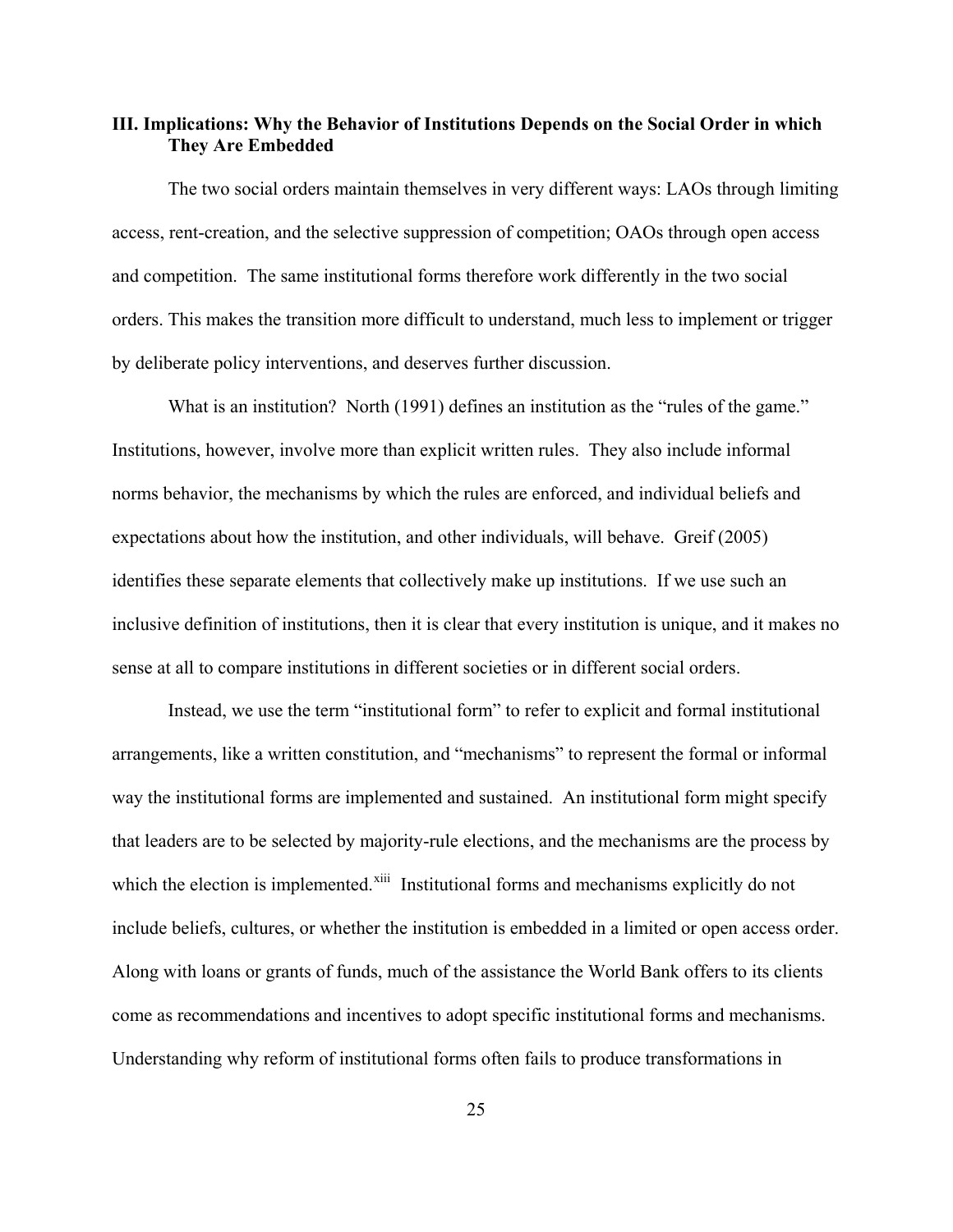developing countries requires recognizing that the same institutional forms work differently in limited and open access orders, even if the recipient country has the political will to implement the reform.

An important difference between the two social orders is the transformation from personal exchange to impersonal exchange in both economic and political systems. Open access orders have the ability to create and sustain impersonal exchange, in politics, economics, and in government administration: open access orders can issue driver's licenses and similar public goods to people based on relatively objective administrative criteria. In the LAO's personal exchange systems, the logic of the LAO creates incentives such that the delivery of government services always depends on whom the recipient is connected to. LAO bureaucracies and judiciaries find it difficult, if not impossible, to deliver services according to impersonal criteria. This is not necessarily because the bureaucrats or judges are personally corrupt, but because the system of incentives created by the social order offers them little or no opportunity to change.

The administration of welfare programs, business licenses, and judicial services all require personal exchange – and often bribes – in limited access orders. Ration cards in India, for example, often never reach the poor; instead they are sold informally to people who can afford them, generating income for those who distribute these cards.

On a more complicated and important level, consider legislatures. Many mature LAOs, including Argentina, Brazil, Chile, India, Mexico, and Russia, have elections, parties, and legislatures. The countries of Latin America have had US-style constitutions for two centuries without becoming OAOs. Competition for power works in LAOs differently than when citizens have open access to organizations that can represent their interests. First, LAOs restrict the number and types of organizations so that many constituencies and groups who might mobilize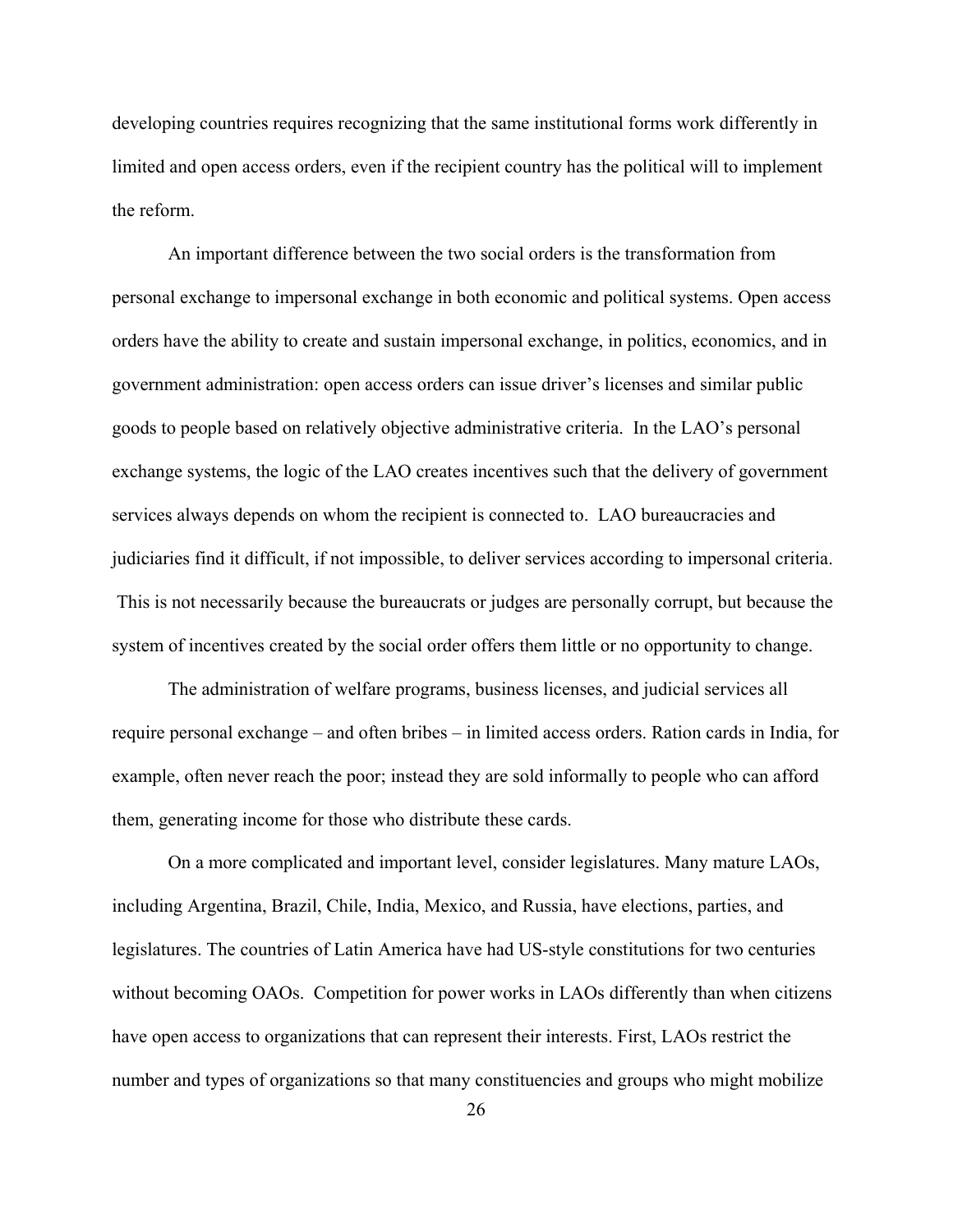to represent their interest cannot do so. Second, because limited access orders involve the systematic creation of privilege and rents, those powerful organizations that do exist are all part of the dominant coalition. To sustain the state, these groups must all exhibit a reciprocal respect for one another's privileges as part of the system of maintaining their own. In an open access order, the far richer array of organizations not only means the absence of reciprocity, but too many organizations fighting for privilege. The competition for privilege is part of the process that limits privilege. Third, the "tragic brilliance" mechanism hinders the operation of elections in LAOs (Diaz, Magaloni, and Weingast 2006). Because LAOs have many fewer limits on politics, political officials in these states can short-circuit electoral competition by making basic services depend on whom citizens vote for. When standard local services – such as water, electricity, and garbage – depend on supporting the incumbents, citizen electoral choice is highly proscribed and citizens have less ability to exercise choice. The logic is at once tragic and brilliant: Many citizens are forced to vote for the incumbents despite preferring the opposition simply because they want to maintain their services.

For Argentina, Spiller and Tommasi (2007) discuss how the legislature fails to produce members with long-term careers, and many legislators are beholden to regional bosses. In practice, this means that the legislature fails to be an arena for writing legislation, making compromises among contending groups and regions, overseeing the bureaucracy, or enforcing long-term bargains. In these LAOs, elections become a means of political control rather than a vehicle for citizen choice. In contrast, elections in the presence of open access to organizations and limits on government that prevent the wholesale manipulation of public benefits to supporters afford greater citizen choice. The delivery of benefits based on impersonal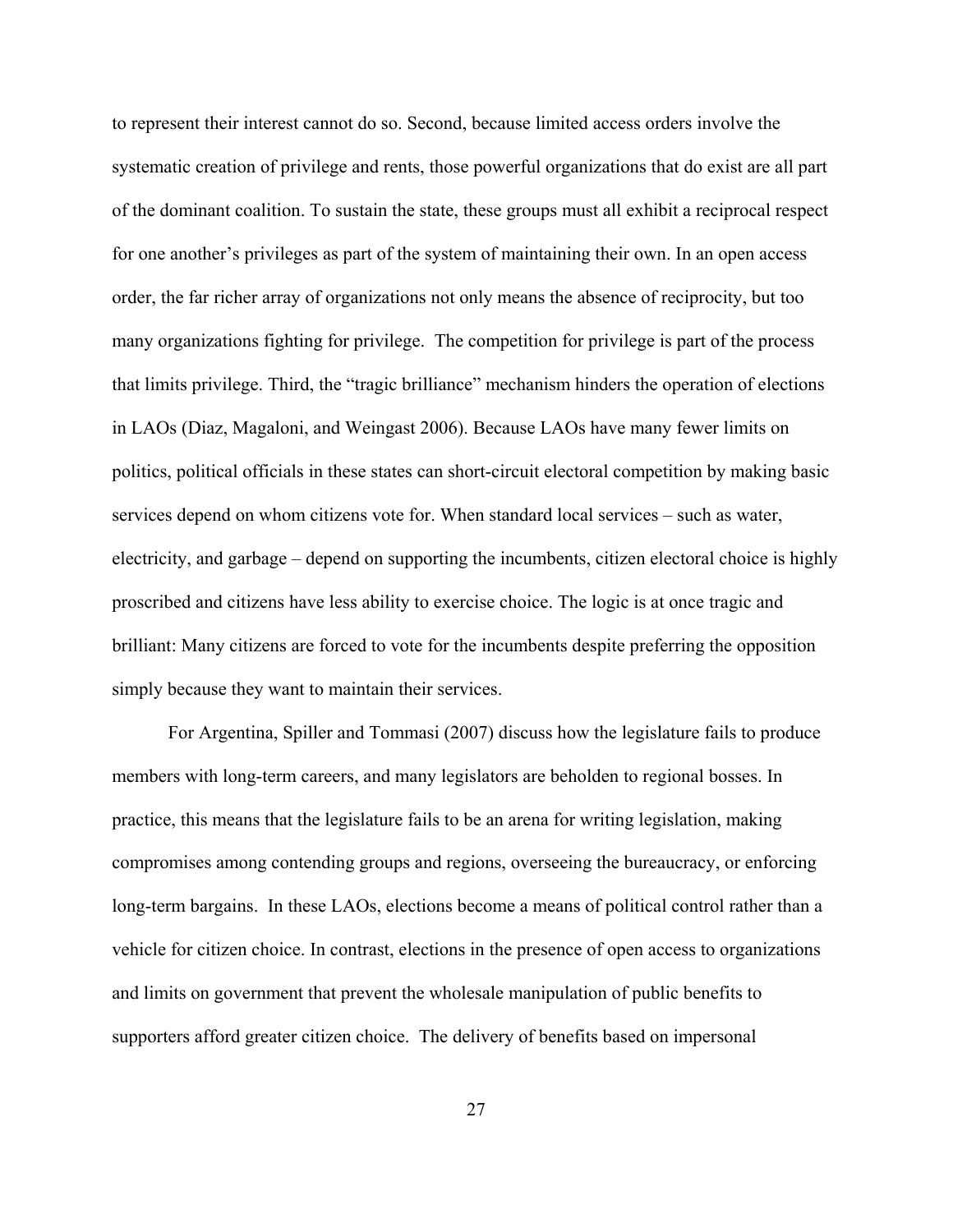characteristics helps to limit electoral manipulation in open access orders. The same institutional form operates in completely different ways in limited and open access orders.

Similarly, the judiciary works very differently in an LAO than in an OAO. Because delivery of services in limited access orders depends on personal connections, courts cannot dispense impartial justice. Instead, courts in LAOs appear to be corrupt: insiders and elites are treated differently from others. The courts solicit bribes from non-elites in order to move a case through the standard channels of justice. Indeed, many limited access order judicial systems are designed to have sufficient red tape so that they can collect numerous bribes that extract nearly the full value of each case.

Central banks are another example where research shows how formal legal independence does not always correspond to actual independence, as indicated by the ability to control inflation. Across a large sample of countries, the legal attributes of central bank independence do explain success in controlling inflation in the sub-sample of "industrial countries" -- almost all OAOs--but not in the sub-sample of "developing countries", which are all LAOs. Many developing countries have laws specifying independence of the central bank, but that did not have the intended effect because there was not consistent rule of law, whereas there was in the industrial sub-sample (Cukierman, Webb and Neyapti 1992). As the LAO model would predict, the central banks could not have effective independence in the absence of independent private sector organizations to lobby on behalf of central bank independence.

We could multiply the examples, but the basic point should be clear. As they made the transition from limited to open access orders over the last two centuries, open access societies developed new institutional forms and mechanisms that allowed the delivery of public goods and services based on relatively objective, impersonal, and impartial criteria. It is tempting to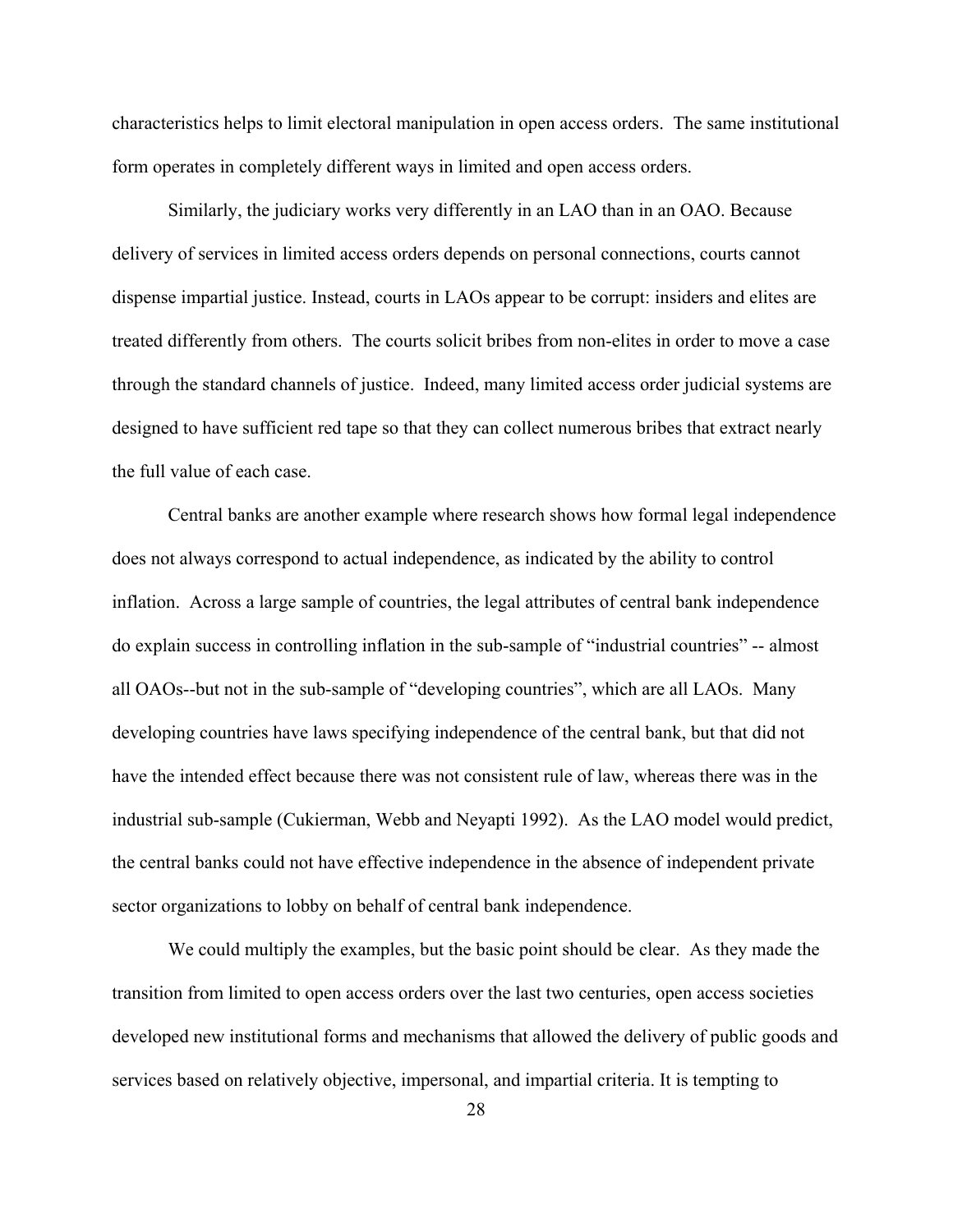attribute the success of open access societies to the institutional forms because they are visible manifestations of development. But this view is too simple. Directly transferring the institutional forms and mechanisms of open access orders to LAOs will not produce development – *even if the LAO adopts the forms with good will and good intentions.* The institutional forms of open access societies differ in detail, and all the forms require an open access context in order to work in the way reformers intend.

The logic of the limited access order takes any institutional form or mechanism and bends it to the purpose of rent-creation to sustain the existing dominant coalition. Tackling the problem of development within LAOs, the first development problem, is unlikely to succeed simply by transplanting open access institutional forms and mechanisms.

## **IV. Why Forces Operating in the Modern World May Not Produce Transitions in Limited Access Orders**

The world of 2007 differs substantially from that of 1800, in large part because open societies have developed, grown, and for much of the last two centuries controlled large parts of the planet. Many historians, economists and political scientists – including Lenin and Wallenstein – have discussed the effects that economically developed countries have on the less developed. The value added in our approach is that it allows us to examine the effects of the developed on the developing world in light of the logic of the limited access order. We focus on four dimensions of these effects that have changed fundamentally in the past two centuries – the availability of institutional forms in open access orders, the world political order, technology, and multinational firms.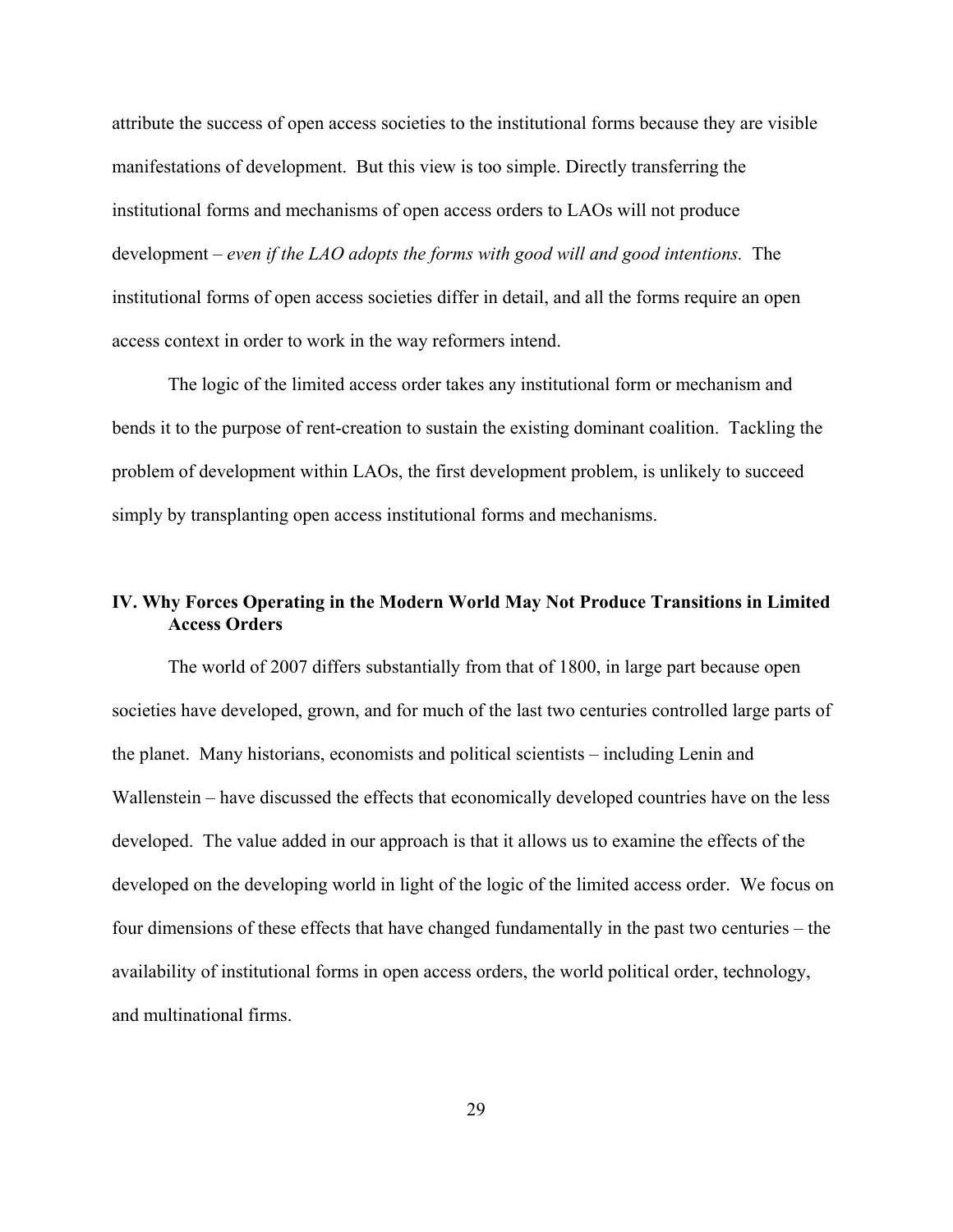The development community, both practical and academic, has at one time or another had hope that these new factors in the modern world will make it easier for limited access orders to make the transition. As we discuss in this section, it ain't necessarily so.

#### **IV.1 Institutional Forms**

Extensive experimentation with political and economic institutional technology has occurred in the past 400 years – constitutions for presidential and parliamentary systems, federal and unitary states, different types of socialist systems, and various forms of limited liability companies and financial institutions. The literatures in law, political science, and economics describe the outcomes associated with these institutional forms. In the past twenty-five years, substantial bodies of work have been compiled about how to design corporate institutions, legal systems, financial institutions, and labor markets. Decision-makers in developing countries – established elites or newly empowered leaders of the former opposition or the revolution – can and do look at this annotated menu when they consider changes in their systems.

In principle, these menus could allow a faster transition from a LAO to an open access order. In 1600, no one could conceive of an open access order, let alone specify the transition to it. The first movers had to use a trial and error process for several centuries to create the transition. In contrast, today's states making the transition do not need to invent most of their institutional technologies. Within broad parameters, the institutional forms of an open access order are well-understood, and elites can choose which institutional forms to bring in. Many elites in LAOs have been educated in the OAOs of Europe and North America, and many bring back ideals of the institutional models from where they have studied or from former colonial metropoles. Even well-understood institutions, however, such as joint-stock corporations and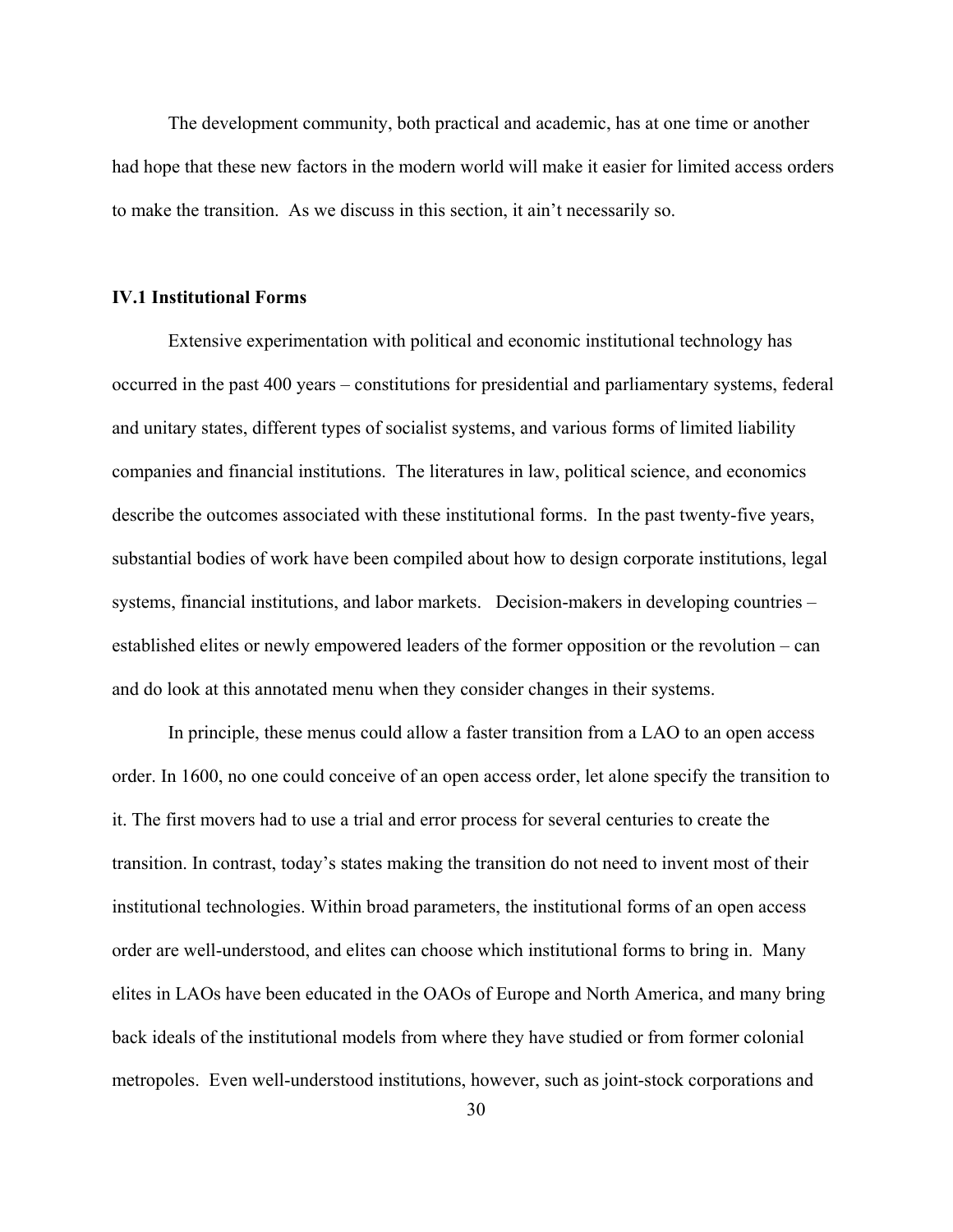proportional representation parliaments, operate differently when the surrounding economic and cultural situations are different.

What happens when the formal institutional forms of OAOs are set in LAO environments where the prevalence of violence and the lack of faith in formal institutions undercuts the OAO? If elites, old or new, are not ready for the transition to an OAO (for example, if they see it as a threat rather than a benefit, and they can see its effects better than elites in 1800), they will subvert formal OAO institutions, for example, by sabotaging the reforms through crippling institutional details or with informal practices to maintain limited access.

Many developing countries today have most of the formal institutions associated with OAOs – legislatures, formal executives, courts, bureaucracies and elections – but these institutions nonetheless sustain limited access rather than open access. Whereas limitations on access were often formal in earlier LAOs, such as European feudalism or imperial China, the limitations in LAOs today are frequently informal. Indeed, today the informal limitations on access often focus on effective utilization of the formal institutions associated with open access in the developed countries -- political parties, legalized property rights and corporate organization. Only the elites have full access to them. It is not obvious that these informal limits are deliberately imposed by the elite, for often they arise from the petty bureaucracy and petty corruption at lower levels of government. The elites tolerate the barriers, however (which do not much bind them) and benefit from their effect in limiting competition. Better local institutions are not created or are left dysfunctional, because the elites with international connections do not need the local institutions and because the lack of local institutions creates a barrier to entry that benefits incumbents.

31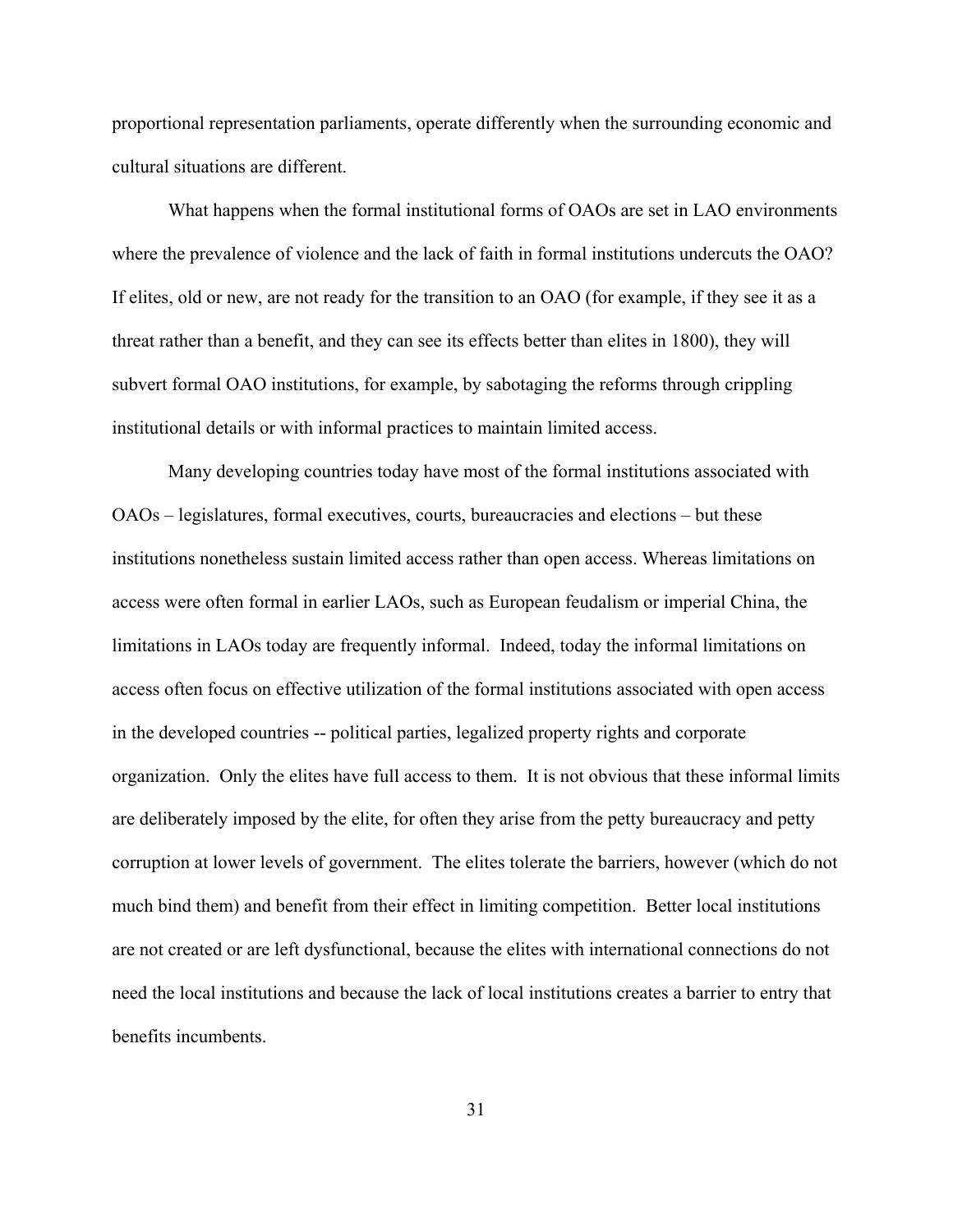## **IV.2 The World Political Order**

The world political order has changed fundamentally since 1600; including in the way that governments define themselves, their population, and their territory. The change started in Europe. In 1600 everyone with any status or property had a designated place in a hierarchy of interpersonal oaths and obligations made in return for specific privileges, often including some degree of land proprietorship. The state did not have a territory as such; rather for each king, one could in principle point to an array of territory to which he had direct claim or to which those with allegiance to him had claim (generally in return for that allegiance). Moreover, the boundaries of the state in this and earlier ages were not well-defined.

Between 1600 and the late nineteenth century, the institutions of the national state emerged, and almost all of the land and population of Western Europe came to be identified as the territory and citizens, respectively, of these national states. This process occurred simultaneously, in time and causation, with the development of the perpetually-lived state, property rights and perpetually lived organizations outside of the state. Initially these rights and organizations were only for the elite, but over time access to them became more widely available. This is the transition process described in RHH and summarized above.

Outside of Europe, similar concepts emerged in the half century after 1776 in the Western Hemisphere former colonies of Europe.<sup>[xiv](#page-49-1)</sup> Africa and Asia, on the other hand either became colonies of Europe or in some cases continued as empires or kingdoms (Chinese, Ottoman, Ethiopian, Siamese, Russian) with their distinctive non-European features.

In the wake of the two world wars of the early twentieth century and subsequent decolonization, national states were set up for much of East and Central Europe, the Caribbean, the former Ottoman empire, Africa, and Asia. People in these places, especially the leaders who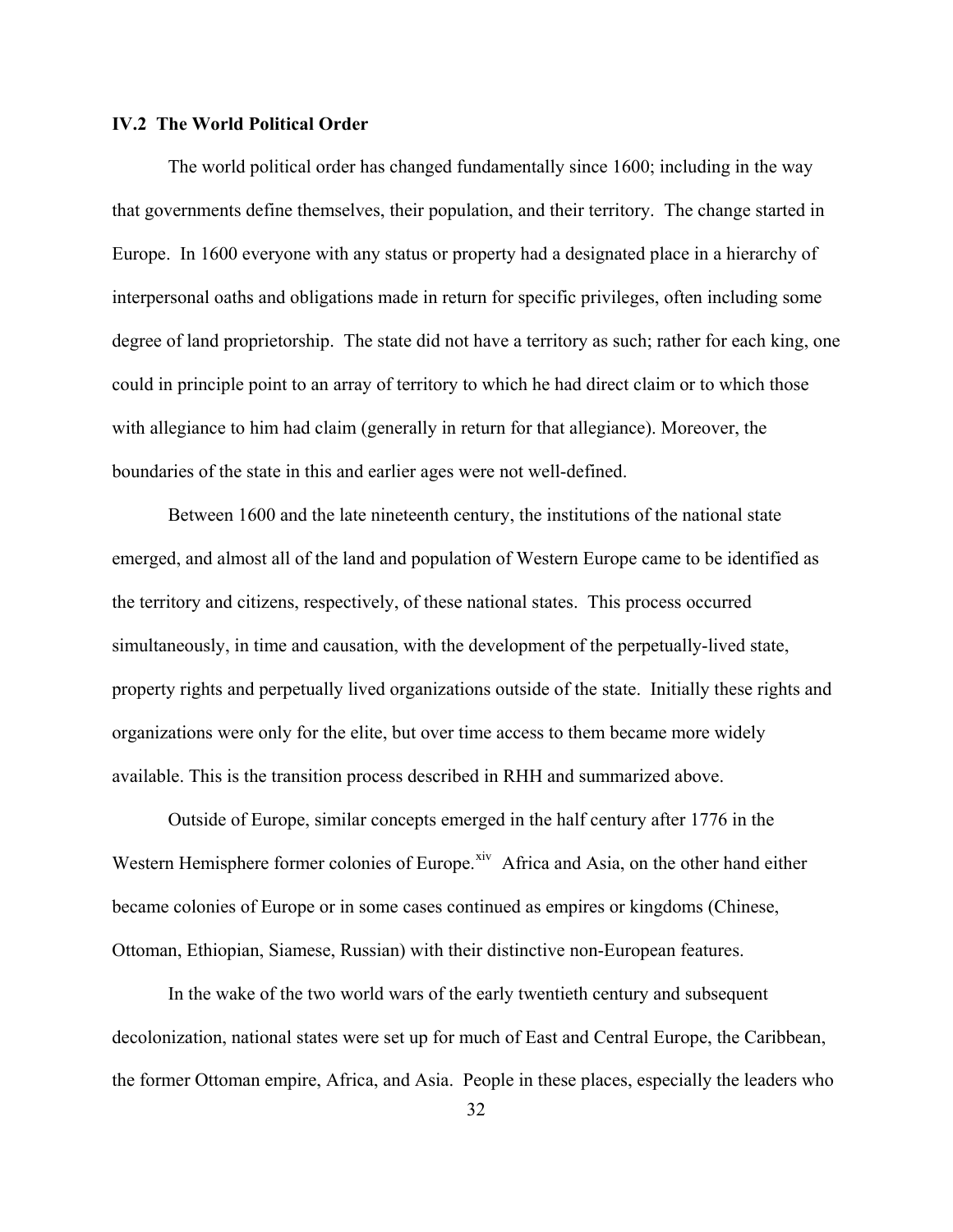had received higher education in Europe, wanted to follow the example of European national states. In Western Europe the national states of 1900 had developed the institutional strength to survive many internal and external challenges. Those without strength did not survive, and their populations and peoples were taken over by other states (Tilly 1990). A great many of the new national states of the twentieth century, on the other hand, were created by external fiat. Many such states in Eastern and Central Europe were taken over by the Germans and then the Russians in the 1930s and 40s. Since the breakup of the USSR and East Bloc, the newly emerged and sometimes redefined national states of central and near eastern Europe have rushed to join the European Union. The EU rules offer multilaterally guaranteed open economic and political access, and at the same time diminish the clarity of definition for member national states.

For national states in the rest of the world – the third world in its original sense of the places in neither NATO nor the Soviet bloc – the United Nations institutions (including World Bank and IMF) and rules of Cold War competition effectively guaranteed the external borders and provided access to emergency aid (e.g., Bates 2000). Some of these national states have developed institutions to maintain internal order and external autonomy, while others drifted in and out of failed status. An important difference in the modern world order is that failed states would have been taken over by powerful neighbors in the world order of 1600. Elites in failed or miserably performing states today can stay in power with financing from various combinations of foreign military and economic assistance and sales of natural resources – Bolivia, Venezuela, Surinam, Guyana, Nigeria, Zambia, Pakistan, and so on. Even states that fail to control major parts of their nominal territory, such as Congo, Somalia and Sudan, still obtain international backing and subsidies to maintain the guise if not reality of a national state. In comparison to 1600, states now face weaker negative sanctions that would pressure their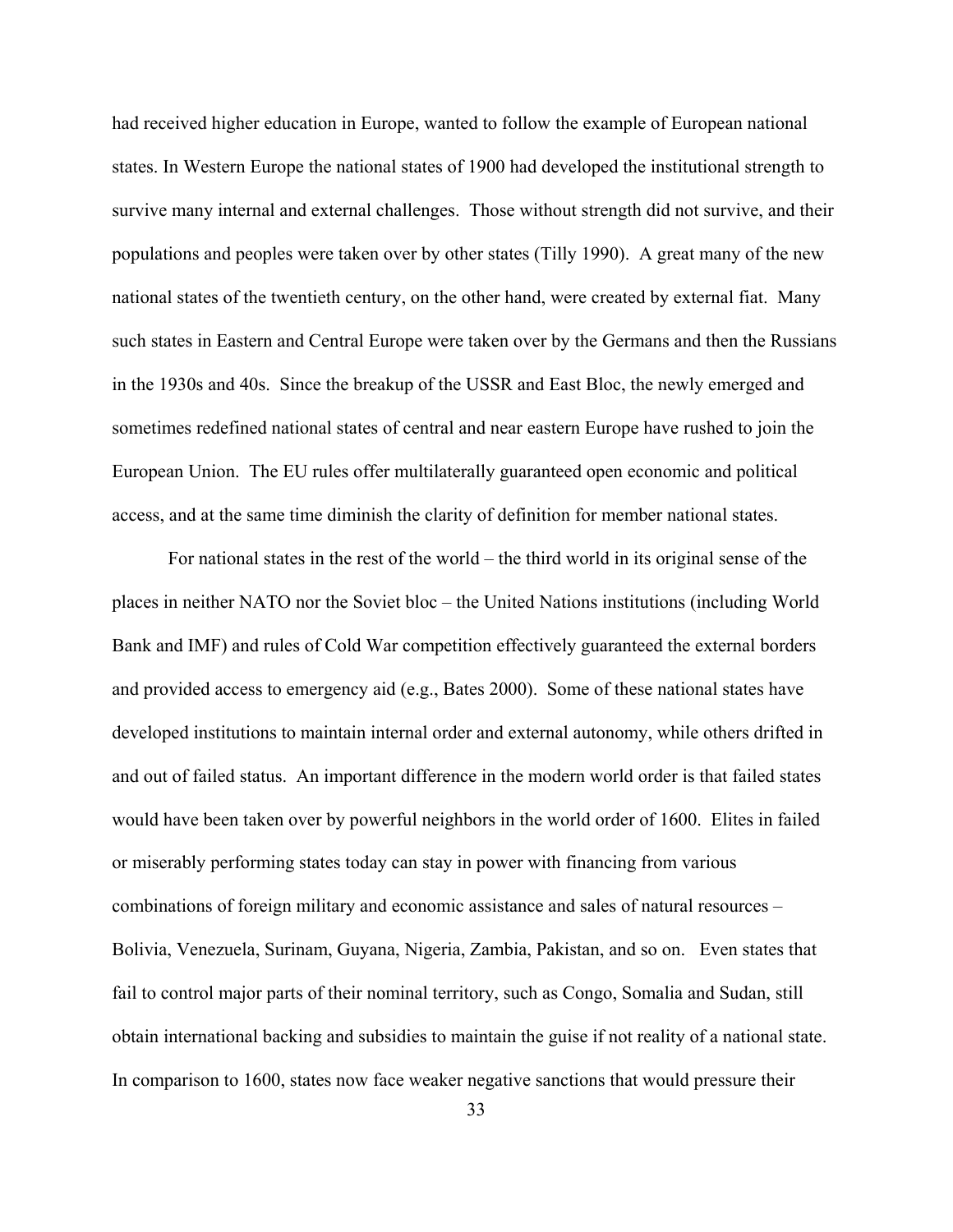societies to develop institutions that make their domestic economies strong (e.g., Bates 2000).<sup>[xv](#page-49-1)</sup> Only a few places on the front line of the cold war – Taiwan, South Korea, West Germany, and Finland – faced such pressures since the mid twentieth century. These places also needed an army to deal with external threats, requiring at the least an economy sufficient to support the army. Generally in Latin America and Africa, by contrast, the military has played mainly a domestic role. The change in the external environment seems to have made achievement of the third doorstep condition – centralized civilian control of the violence – more difficult. More research is needed to understand why.

The upside of the modern world order has been stability of external borders, so that countries had the opportunity in the second half of the twentieth century to focus on building up their domestic institutions. Not all of them used that opportunity.

We have developed the theory of limited and open access orders as a way to understand the variation among countries or societies. We take these countries as our given units of observations. Some commentators have noted, however, that the whole world order can be seen as a limited access order that assigns each area and population of the world to a different government, which is then allowed to manage or exploit its people and resources without outside interference. An important motivation for this international framework was to reduce the frequency and destructiveness of war. The Peace Treaty of Westphalia in 1648 was a deliberate attempt to reduce war among the major powers of Europe at the end of the 30-Years War, which had climaxed a long century of conflict about which branch of Christianity would dominate. The treaty held that the ruler of each principality could decide the religion of his people, and outsiders would not interfere. Similarly, to reduce conflict in their expansion to overseas empires, Portugal and Spain agreed around 1500 to divide their colonial rights in the Americas.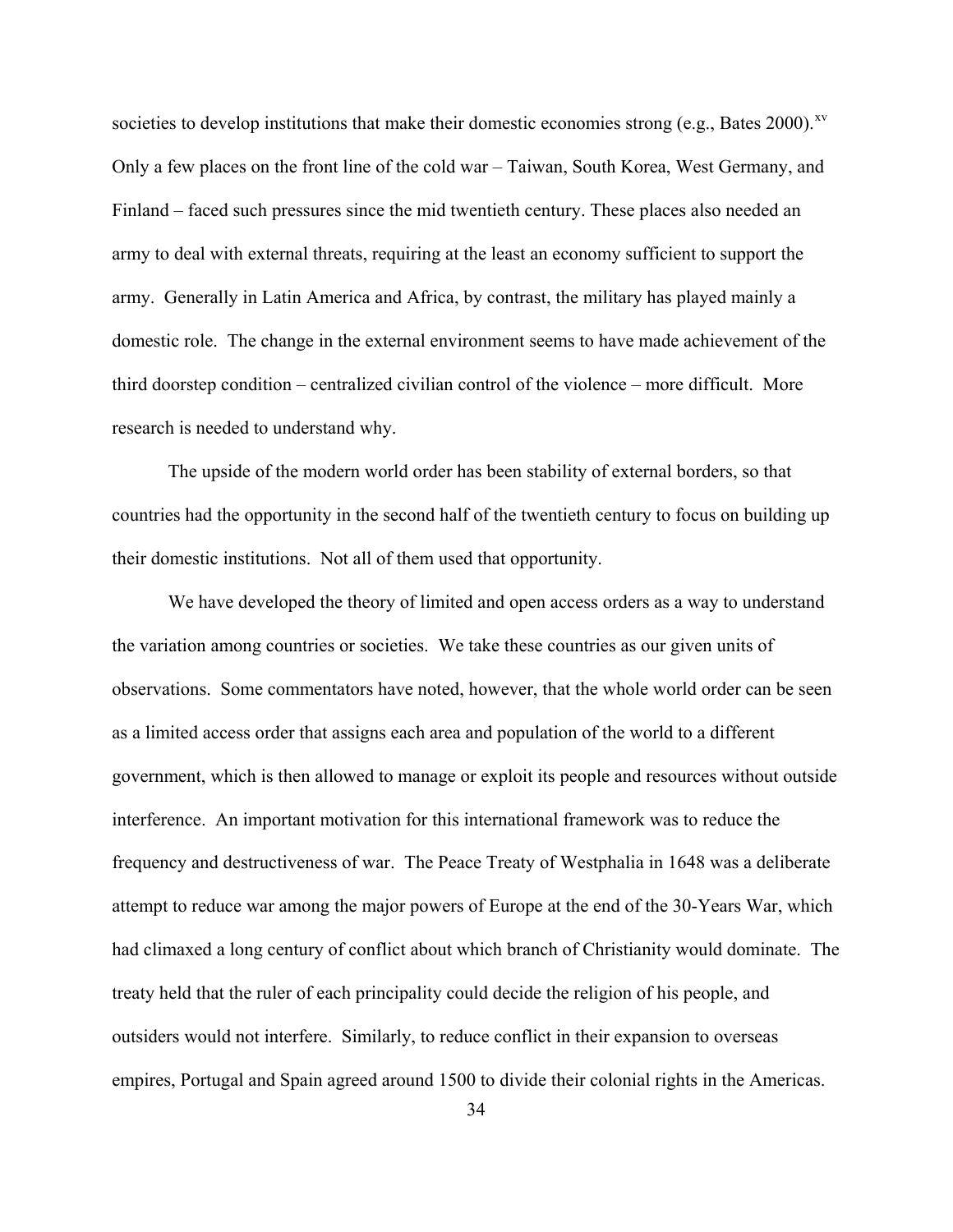Three centuries later, the major powers of Europe met in Berlin in 1882 to agree on a division of colonization rights in Africa. The cold war division of 1945-90 can also be seen in part as an arrangement to avoid nuclear conflict between the Soviet Union and the United States (and its nuclear armed allies in Western Europe) by dividing the world Each power recognized in practice the authority of the other to determine the economic organization and thus the allocation of rents in its sphere of influence. In all of these instances, at least some of the participants were limited access orders, so the governments had a direct stake in the allocation of rents.

In the European Union, we see a new phenomenon, where the criteria for membership essentially are the acceptance of open access rule for the economy and polity. The long-term effects of EU accession remain to be seen, but seem to herald an expansion of the OAO world.

## **IV.3 Technology**

Compared with 200 or 400 years ago, technology is the most eye-catching difference in the world today, both in the level and in the rapidity of change. Technology transfer has the promise of letting more backward economies catch-up quickly. Unfortunately, internationally available technology is not a panacea and in some cases may retard institutional development. Elites in LAOs can adopt technology in a selective way, without needing to enable the organizational density required for home-grown technology development. Without such institutions associated with OAOs, the LAOs can increase absolute levels of productivity and material welfare, but always remain behind the OAOs. Similarly the availability of weapons technology on the open market has mixed effects – sometimes letting elites in LAOs get a more secure hold on power, and sometimes allowing the non-elites to gain access to weapons and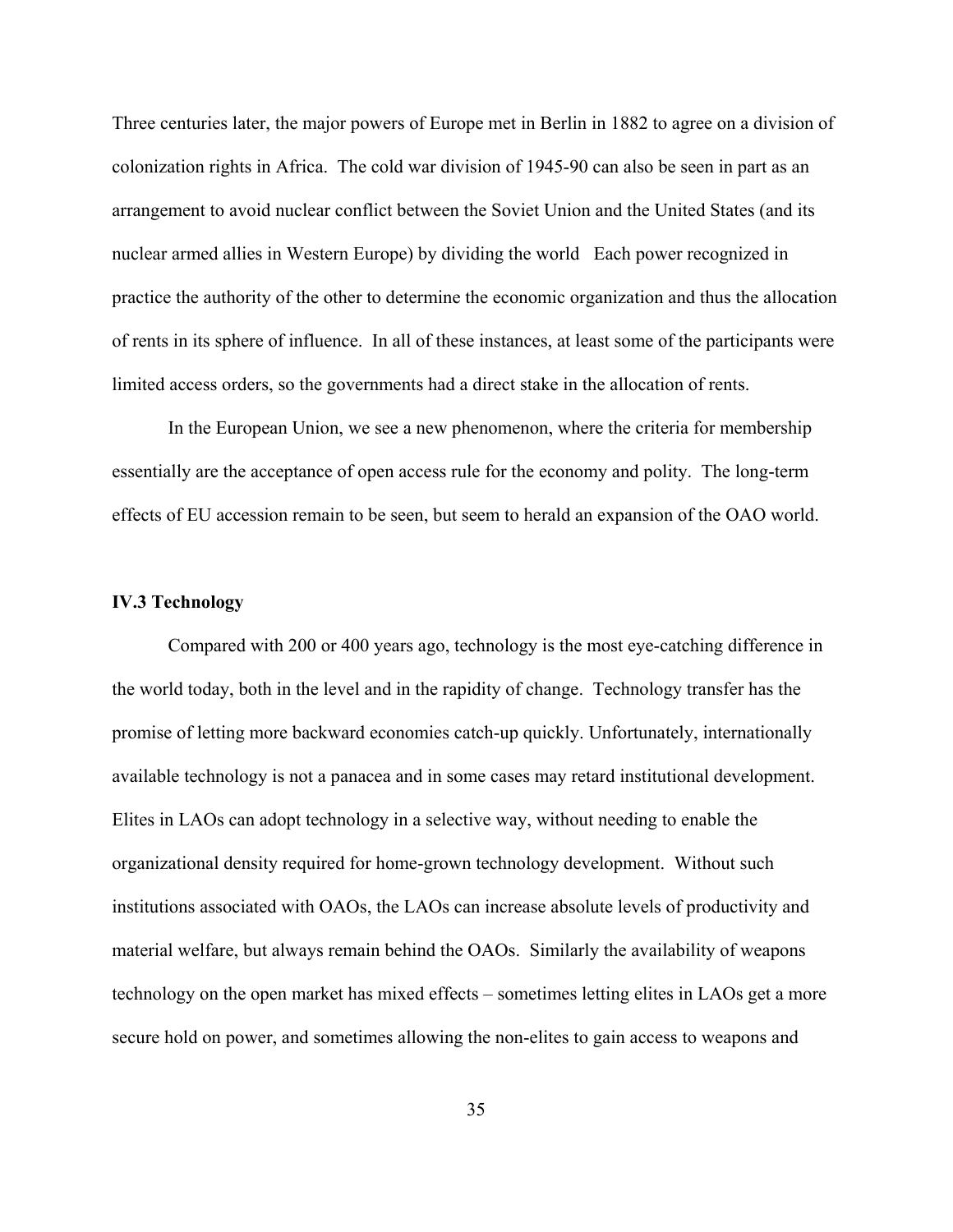power to challenge the elites. Rather than a more open social order, this usually leads to instability and more violence, moving society back toward basic or even fragile LAOs.

This point does not deny the productivity benefits to the elite in a country that has its own technology development; rather it recognizes that there is a cost to having the open access necessary for local technological progress – a cost not only in money but also (from the point of view of an LAO elite) in loosening the control on access to organizational forms. If elites can get most of the technology they want without allowing a flowering of potentially competing organizations, then they are less likely to allow such institutional change that threatens the stability of their situation.

Some scholars treat development as identical with productivity growth (Landes 1999; 1969; Mokyr 1990.), while others like Fogel and North see a distinction. The present framework allows us to examine the distinction more precisely. Development can be defined as movement along the spectrum of LAOs and the transition from an LAO to an OAO. This movement has generally led to increased productivity and incomes. Increases in income in and of themselves, however, rarely help states move along the spectrum of LAOs, much less to make the transition to an OAO. Growth due to technological change, therefore, does not necessarily produce either of these forms of development; so technological improvements do not necessarily contribute to development. So-called developing countries can adopt improved production technology (causing TFP growth) and to some extent even develop new technology themselves without becoming OAOs, achieving the doorstep conditions, or even becoming a mature LAO in the sense of supporting a wide array of organizations outside of the state.

Communications technology is particularly noteworthy, not only because it facilitates production and is itself an item of consumption, but because it is essential to forming and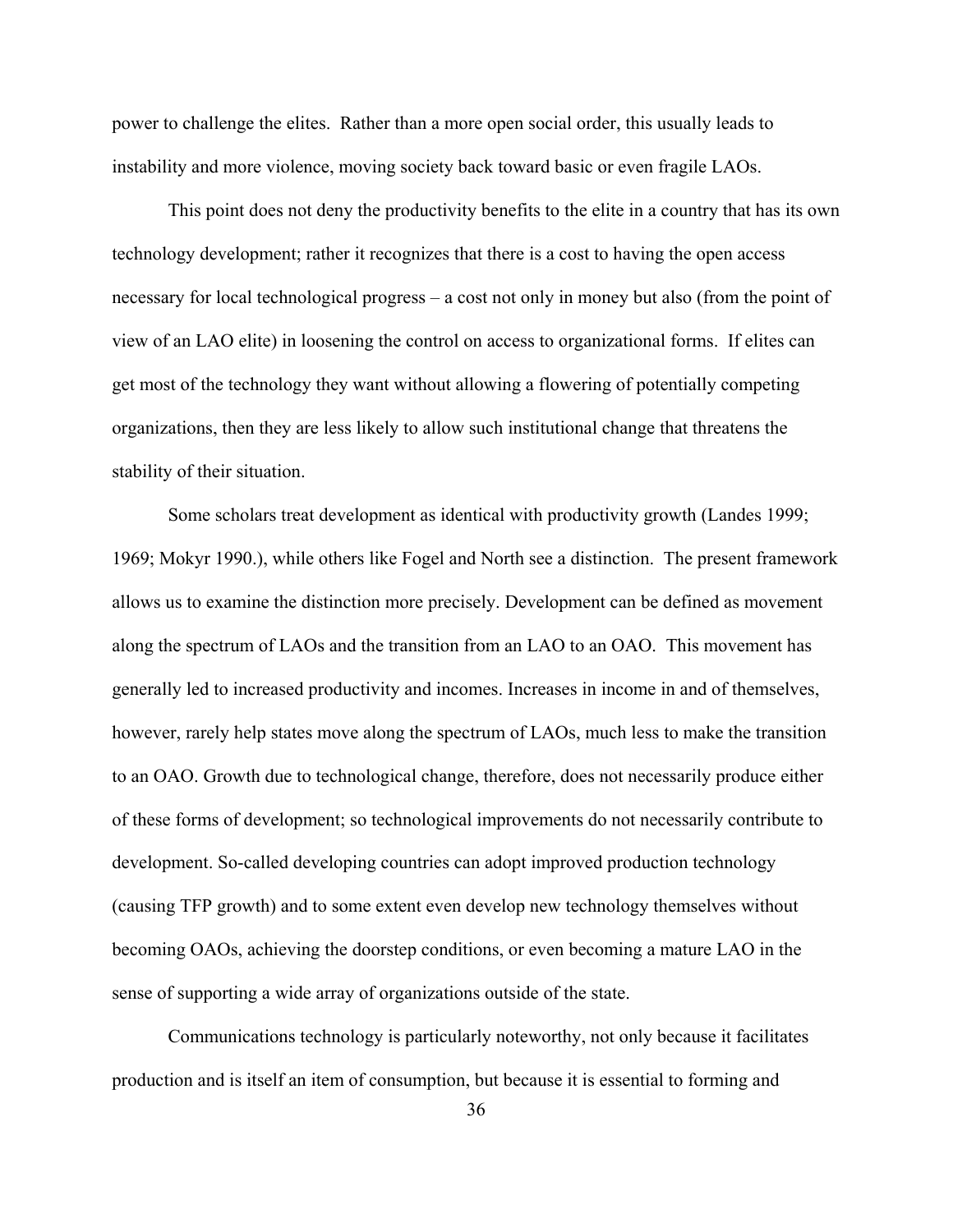sustaining organizations. Improvement in communications technology has multiple and contradictory effects on the two development problems and on the freedom of ordinary people. For example, enhancing the ability of people to form organizations and to coordinate can help a state move along the progression of LAOs. Freedom of speech and the press was critical to the historical emergence of OAOs. The introduction of radio and then TV in the early and mid twentieth century made it a lot easier for people in LAOs to get information, including about what was happening in the world and what other people were saying about it. This information allowed them to compare more readily their own circumstances and their leaders' performance relative to the alternatives.

These media have also made it easier for elites to disseminate their views to the masses. For much of the twentieth century, monopoly control over the radio and television media by the state allowed the dominant coalition to use these technologies to their advantage. Further, new technologies always provide a new potential source of rents, thereby potentially strengthening the dominant coalition by allowing them to add new members to the coalition without diminishing the benefits of the existing members. Privatization of Mexican telephones shows that this can be a tool of the LAO (See Haber et al. 2007).

More recent changes in communications technology seem to be undermining state control. Television and radio media did not do nearly as much to facilitate communications exchanges among non-state organizations because they lack the ability to support back and forth communication that is essential for organizations. The telephone did, although on a sequential one-on-one basis, with high costs for longer-range conversations (before the cell-phone).

The internet and cell phones on the other hand provide a significant increase in interactive communication, and we have yet to understand their full potential. Large groups of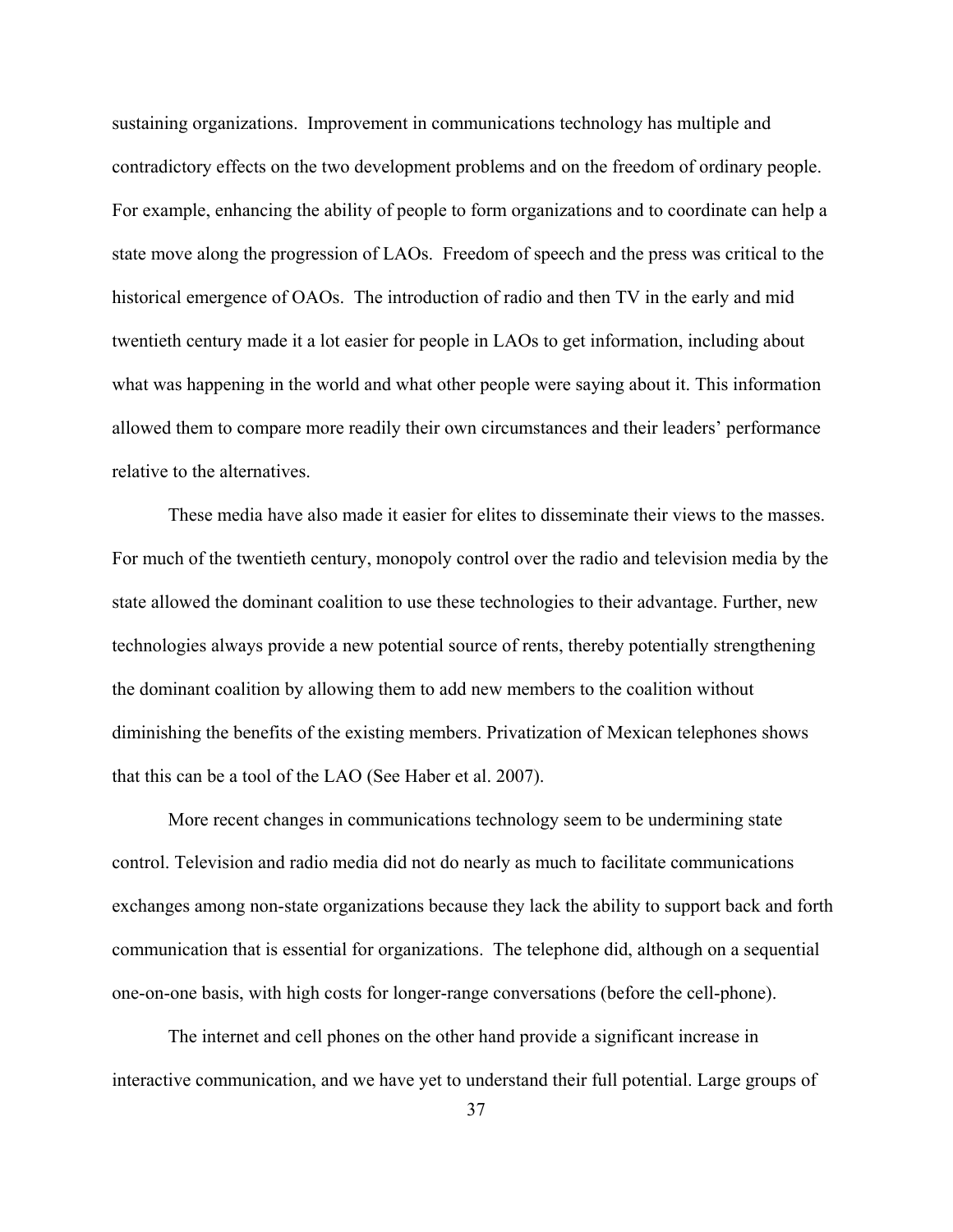people in geographically separated locations can now participate in the conversation at low cost.

 This form of communication potentially increases citizens' coordination in ways that can have big effects on governments in LAOs. This potential has made some governments nervous, and they have tried to restrict access to the internet and to keep track of (and often repress) those who use the internet to operate unapproved organizations. China is the best known but not the only example. Software and hardware companies – usually based in OAOs and nominally strong advocates of freedom – have sometimes cooperated, even to the extent of creating custom products by which governments can track who is doing what on the internet. We have yet to see whether these firms face sufficient market pressure to collaborate with authoritarian governments in designing technology that simultaneously allows limited access to the internet while affording government-controlled restrictions or monitoring. The public in the West reacted negatively when China arrested people on a user list released by Yahoo, and many IT companies signed onto a pledge in January 2007 that they would cease (or limit) such cooperation.<sup>[xvi](#page-49-1)</sup>

#### **IV.4 Private Corporations from OAOs**

Private firms from OAO countries have a strong presence in most LAOs today – exceptions, such as Burma and North Korea, are rare. These organizations make manifest the most important economic institutional forms of the OAO world order, and thus potentially smooth the way to form similar organizations in LAOs. They do not need to replicate the trail-and-error process in Western Europe and the United States by which the form of limited liability corporations and their regulatory environment emerged. Indeed, most OAO firms operating in today's LAOs use the institutions of an open access order for their institutional and contractual support and therefore do not need to rely on the LAO's institutions to maintain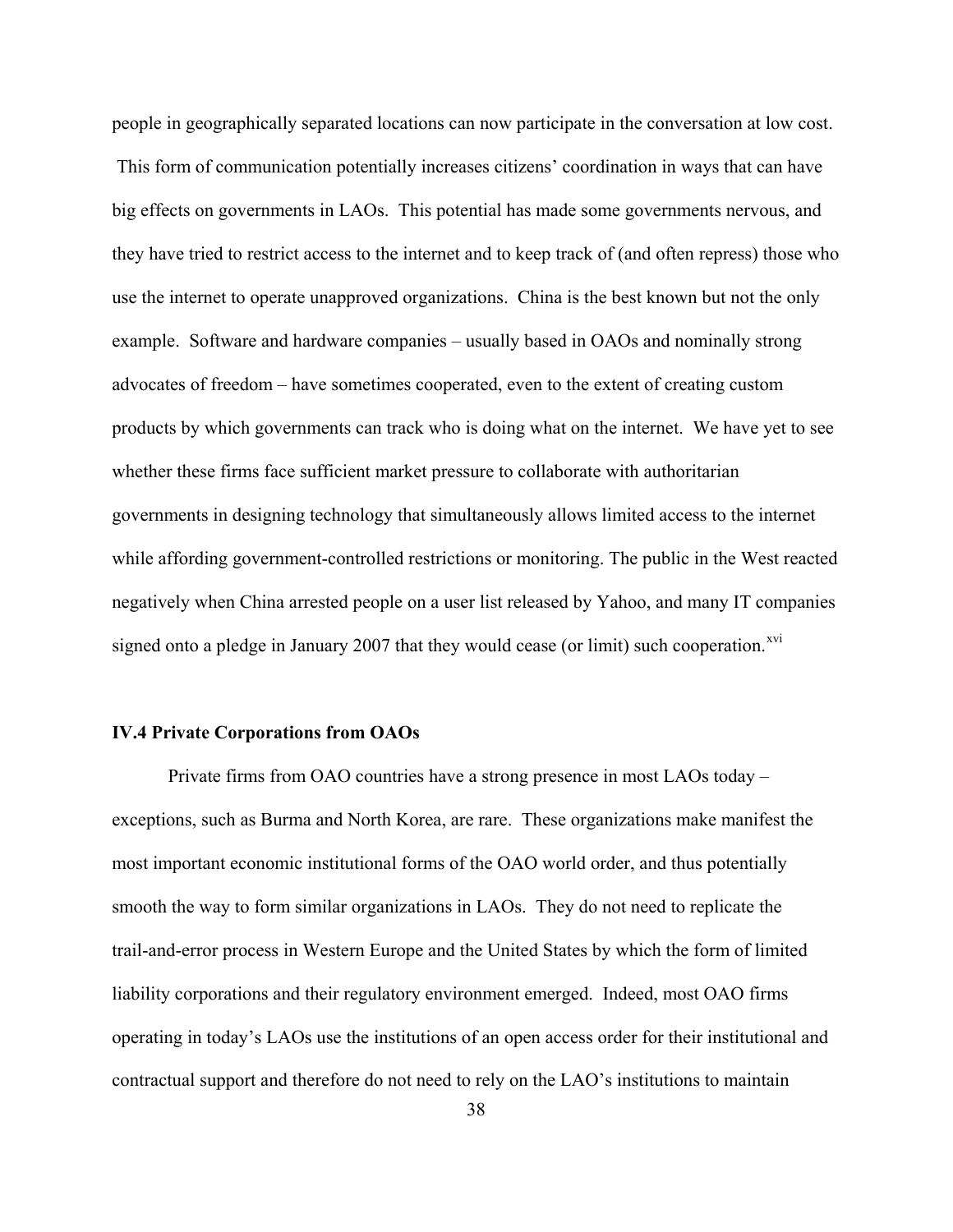themselves. This gives these firms significant advantages over domestic firms in an LAO. In today's LAOs the private sector development activities of the international financial institutions and donors typically emphasize the formal steps to creating similar institutional forms. To some extent this happens, but a frequent frustration is the lack of dynamism in the process.

As described in North et al. (2006), the institutions of modern private firms emerged 100-400 years ago in today's OAOs (especially the first movers), when the elites had a material interest to have such organizations in order to expand the scope and profitability of their operations. To meet their needs, elites in OAOs had to develop domestic institutions to support these organizations, which later became accessible to wider circles of society. In LAOs today the elites have other options to make their commitment credible, such as to form an alliance or joint venture with a multinational firm. They can also invest their assets through a multinational firm, such as a bank or investment company in London, Tokyo, Zurich, New York or Miami rather than relying exclusively on riskier domestic instruments of investment.

This institutional retardation may inhibit not only achievement of the doorstep conditions and an eventual transition to OAO, but also the maturation of the basic LAO. The ability of elites to rely on multinational firms for profitable interaction with the global system lessens their incentive to have domestically established organizations and sometimes even to improve the organization of the government itself. Thus rulers of Equatorial Guinea and Mobutu's Congo (Zaire) can sell oil and other minerals to the world and have the profits sent to their personal bank accounts in the US or Europe; they have what they want without even getting a functioning ministry of finance, much less a domestic private financial sector.

The result is that many LAOs today have *dualistic economies*, with a domestic economy governed by domestic rules and institutions and international enclaves run by a separate set of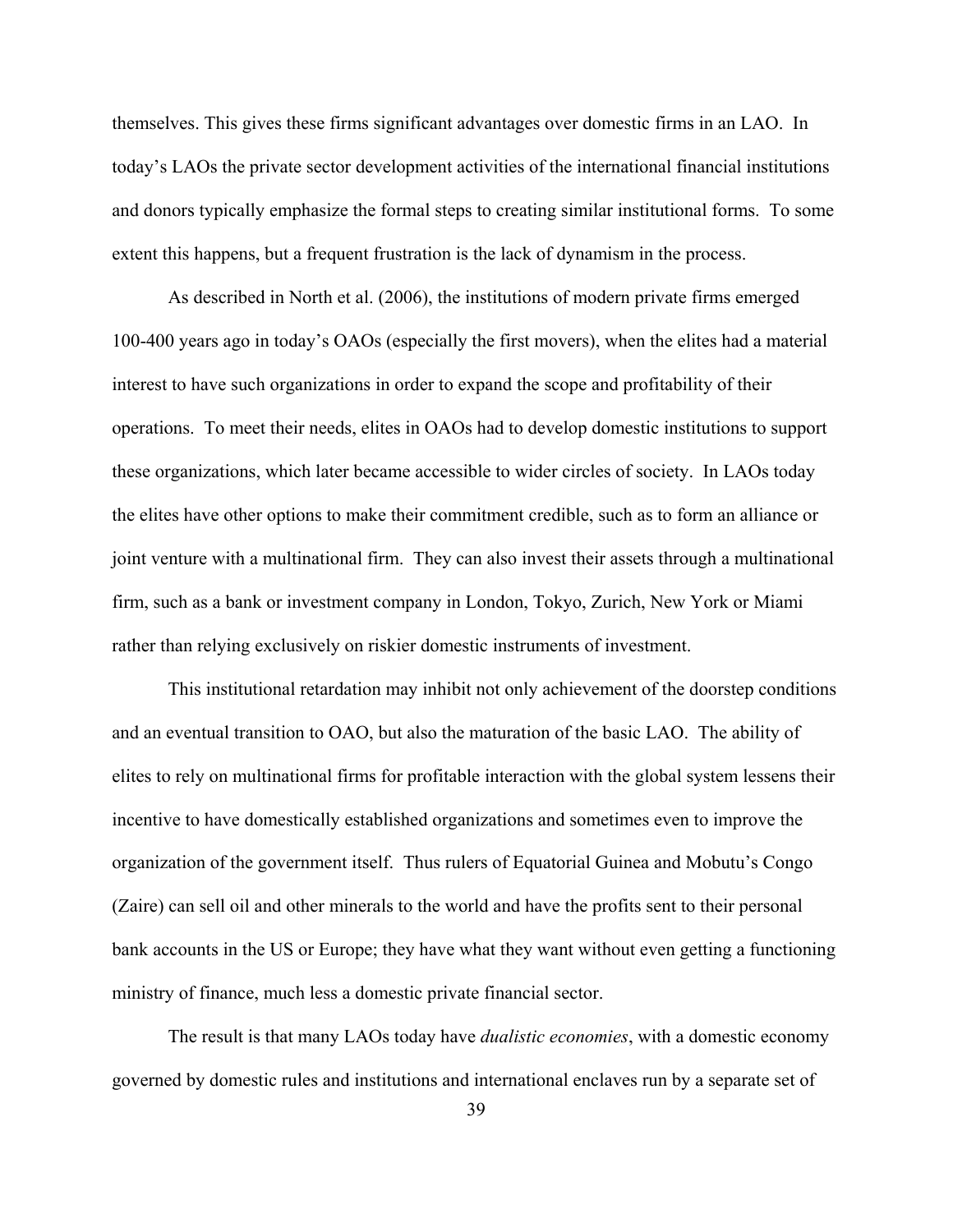rules and institutions, modeled on and enforced by foreign OAOs. Other observers have remarked on the duality in terms of production efficiency and incomes; our analysis highlights the fundamental duality in access to security for contracts and organizations, which underlies the other dualities. Even in some places that are quite lawless from the point of view of the average citizen, international firms and their local partners enjoy relatively good protection of their contracts. In Surinam in the 1990s, for instance, the head of the central bank was wanted by Interpol for money laundering, but ALCOA operated securely there, producing the large majority of the country's legitimate export earnings and government revenue.

Observers and advisors from OAOs wonder why the duality persists. Seen within the logic of the LAO operating in a world dominated open access economies, elites in today's LAOs often gain substantially from this duality, which is now a central feature of many LAOs. Participation in the enclave of the global economy, with access to international capital and secure property rights, gives third world elites opportunities to prosper without having to alter their domestic LAO institutions that produce security and that sustain their rents. By allowing additional streams of rents without threatening the domestic order, enclaves allow elites greater rents and thus greater incentives to maintain the current system. Better local institutions (outside the enclave) are not created or remain dysfunctional because the elites with international connections do not need the local institutions and because the lack of local institutions creates a barrier to entry that benefits incumbent elites.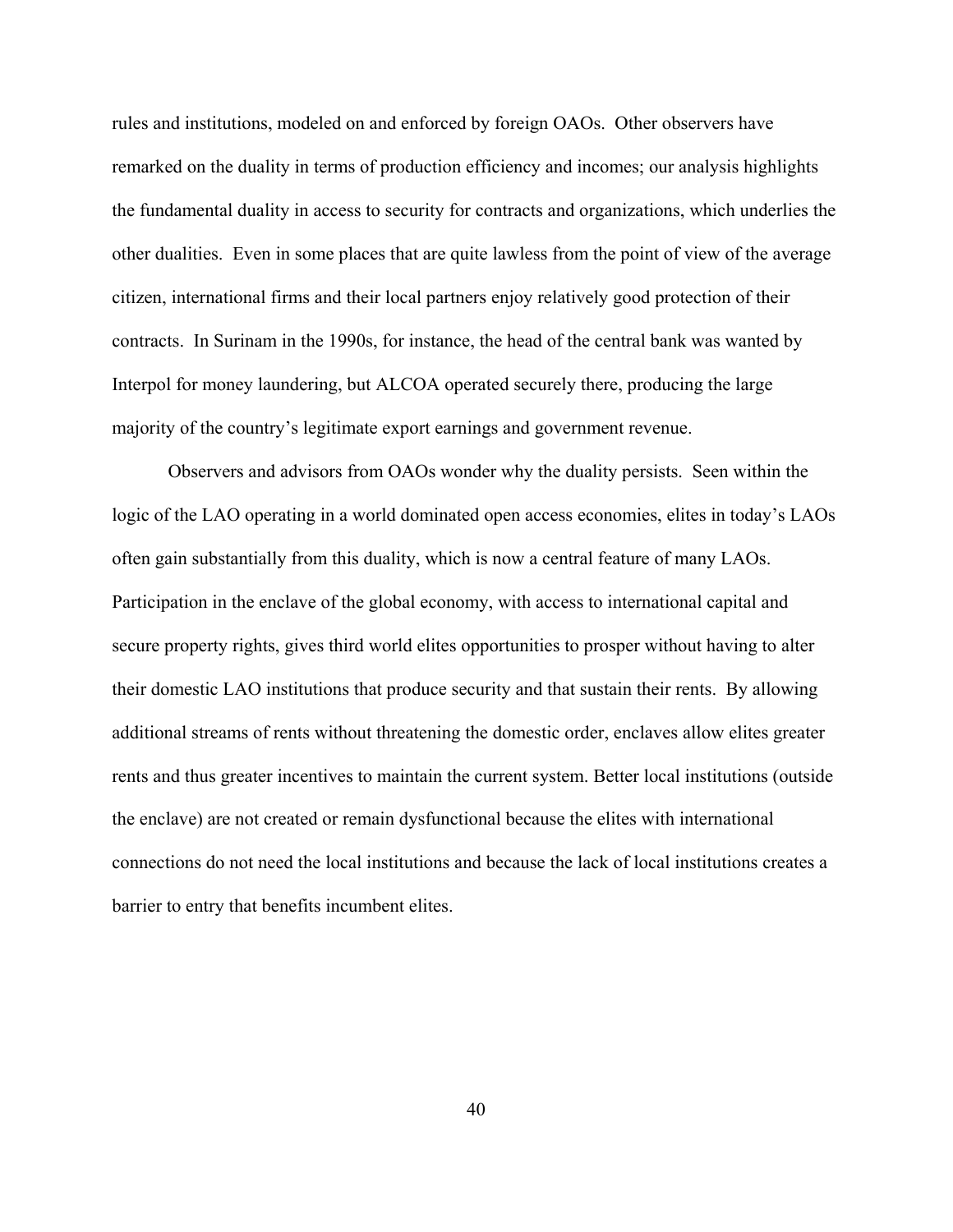## **V. Conclusions: Why Existing Approaches to Development Often Fail and an Alternative Approach**

In the last 50 years, donor organizations have provided developing countries (and failed states) with policy and technical advice. In some places this has contributed to improvements both in material outcomes and in the quality of institutions – more mature LAOs and even movement toward OAOs in a few cases. In many places, however, the advice (and accompanying financing) has failed to promote systematic development or significant reductions in poverty. Why does such advice fail?

Existing approaches to development rely heavily on economics. They focus on market-oriented reform, such as "getting prices right," and market-supporting institutions, such as property rights, rule of law, and democratic governance. According to this standard view, the extensive use of market controls and state intervention in LAOs reflects the negative influence of special interest groups and corrupt governments.

The problem with the standard approach to development is that the typical recommendations aim to introduce unmodified elements of open access orders into developing societies. These elements – property rights, the market, institutions of the rule of law, and democracy – can fail when inserted into limited access orders without taking account of the problem of the endemic distribution of the potential for violence. Some of them can work in LAOs, indeed they may help the movement toward a more mature LAO and the achievement of the doorstep conditions, but our model predicts that they will yield the expected benefits only if consistent with the logic of limited access in the actual country circumstance.

The foundation of the limited access order is its solution to the problem of violence. Reforms fail and lead to regression if they do not include arrangements to sustain this solution.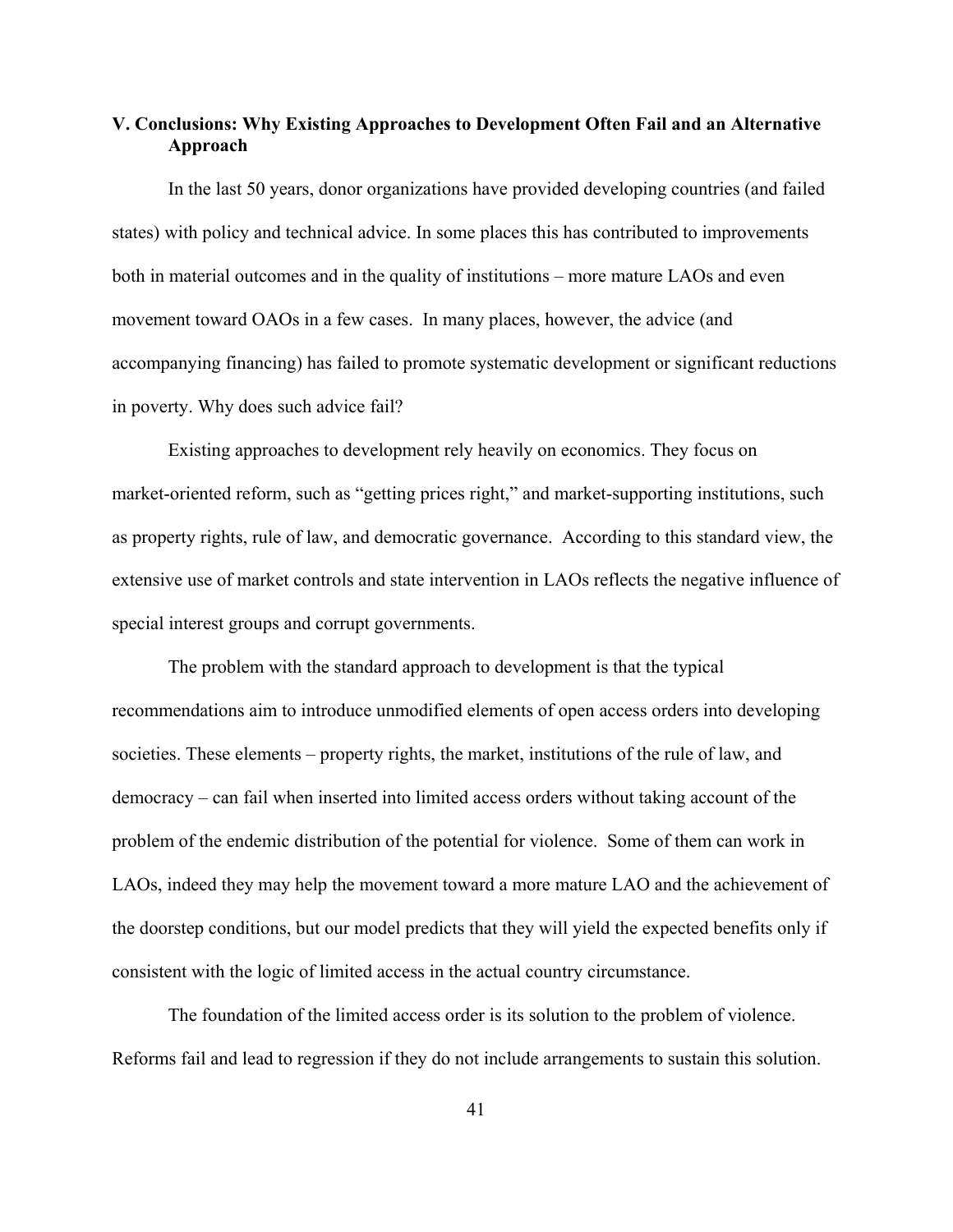The LAO gains stability when a dominant coalition emerges that provides powerful individuals and groups with incentives to refrain from violence. By limiting access, the LAO creates rents that help maintain peace. Limiting access and rent-creation is more than just service to interest groups; it is a solution to the problem of violence. More competition, opening access, or freer markets can weaken the rent-creation system that holds the LAO together. These reforms therefore threaten the basis of order and hold the risk of violence. Similarly, attempts to remove corruption, create rule of law, and institute democracy with competitive parties can also destabilize an LAO and generate broad resistance. Groups who benefit directly from market distortions – firms that receive monopoly profits or groups that receive services at subsidized prices – will resist the reforms. Paradoxically, many who are exploited by these policies will hesitate to push for reform because they see disorder and violence as worse than being exploited economically.

Perhaps even more problematic is the possibility that the dominant coalition in a LAO can adopt the institutional forms proposed by an international donor without fundamentally changing the way the receiving society operates. Since institutional forms and mechanisms operated differently in different societies, recipient countries may be able to adopt the recommended institutional forms and co-opt those forms to sustain or strengthen their LAOs. In retrospect, donors evaluate these programs and complain that the reforms were mere window dressing or that the country lacked "political will." We need to appreciate more deeply the logic and power of the LAO by which elites have incentives to subvert these reforms or, as they would see it, to adapt the institutional forms to local conditions.

Our approach remains in its beginnings and offers no magic solutions to problems of development. Nonetheless, it provides some insights suggesting a new approach to development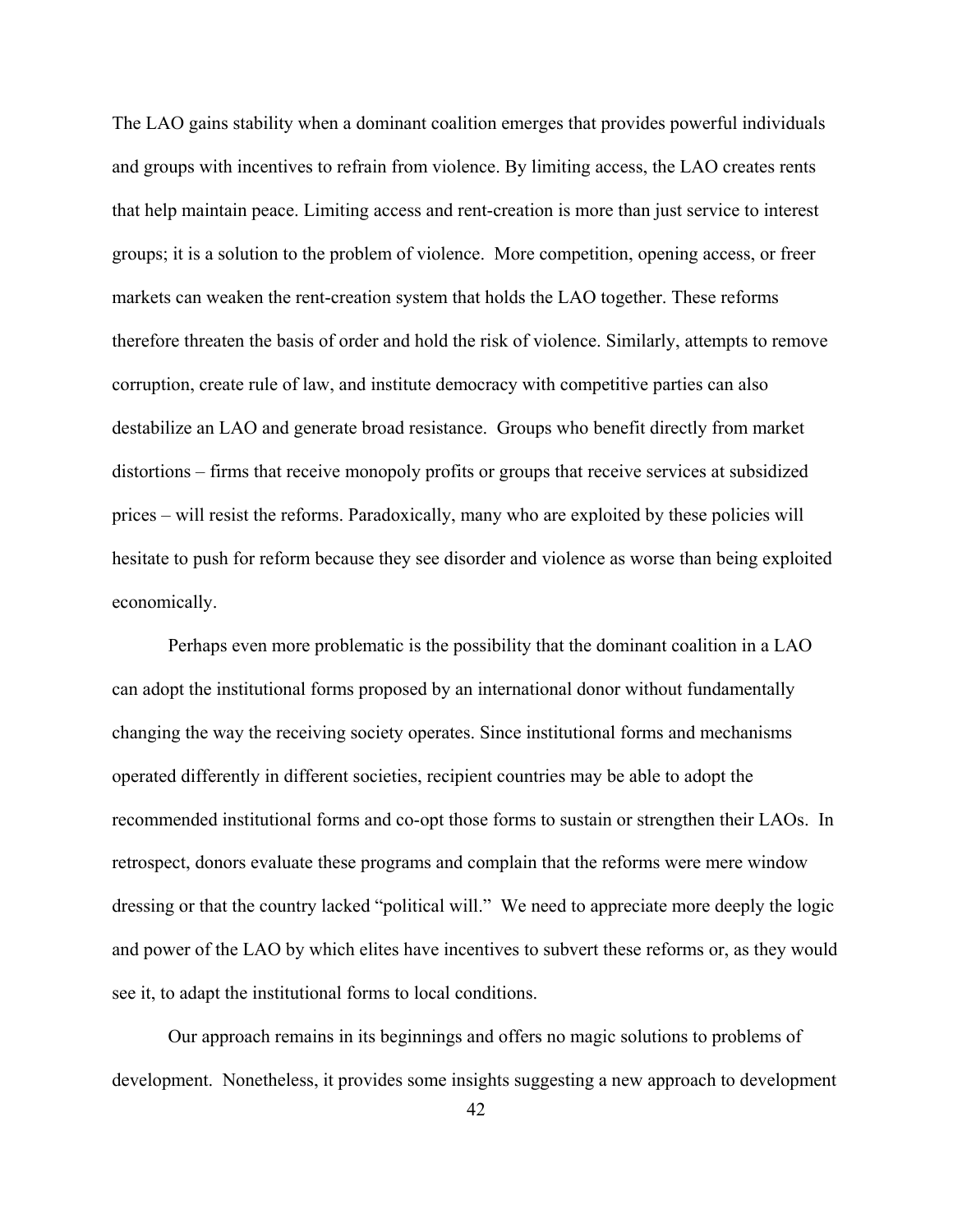policies. Developing countries face two separate development problems, not one, and the policies necessary to foster development are different for each problem. The first development problem is the movement along the spectrum of LAOs – fragile, basic, mature – and the creation of the doorstep conditions. Historically, only the most sophisticated and, as it turns out, rich LAOs were ready for the transition (namely, those that meet the doorstep conditions). The first development problem is therefore more relevant for most of the World Bank's clients, especially the poorest, most fragile, and most prone to violence. The second development problem is the transition from a limited access order to an open access order.

Making progress under the first development problem requires concentrating on steps that can help the state solidify itself, maintain or improve control of violence, and eventually to create a legal framework for non-state organizations. Fragile LAOs should focus on creating the possibilities for moving towards a basic LAO, including more specialized governmental agencies and services. Basic LAOs should focus on creating the conditions that can foster and sustain private organizations. Mature LAOs should focus on creating the doorstep conditions. Because LAOs are elite-controlled, many of reforms will have the most direct effect of improving the lives of elites or even helping elites solidify their rents. For example, in states with high violence, the important step in making the society better off is reducing violence. Failing states do not turn around by becoming OAOs. Our approach suggests that creating peace in violence-torn societies involves creating a basic LAO, not in creating an open access order with democracy and markets, nice as that is for a long-term goal.

Our approach does address the problem of poverty in that mature LAOs are significantly richer than fragile LAOs. Moving developing countries along the progression of types of LAOs typically expands the elite and at least some LAOs have thus made significant progress in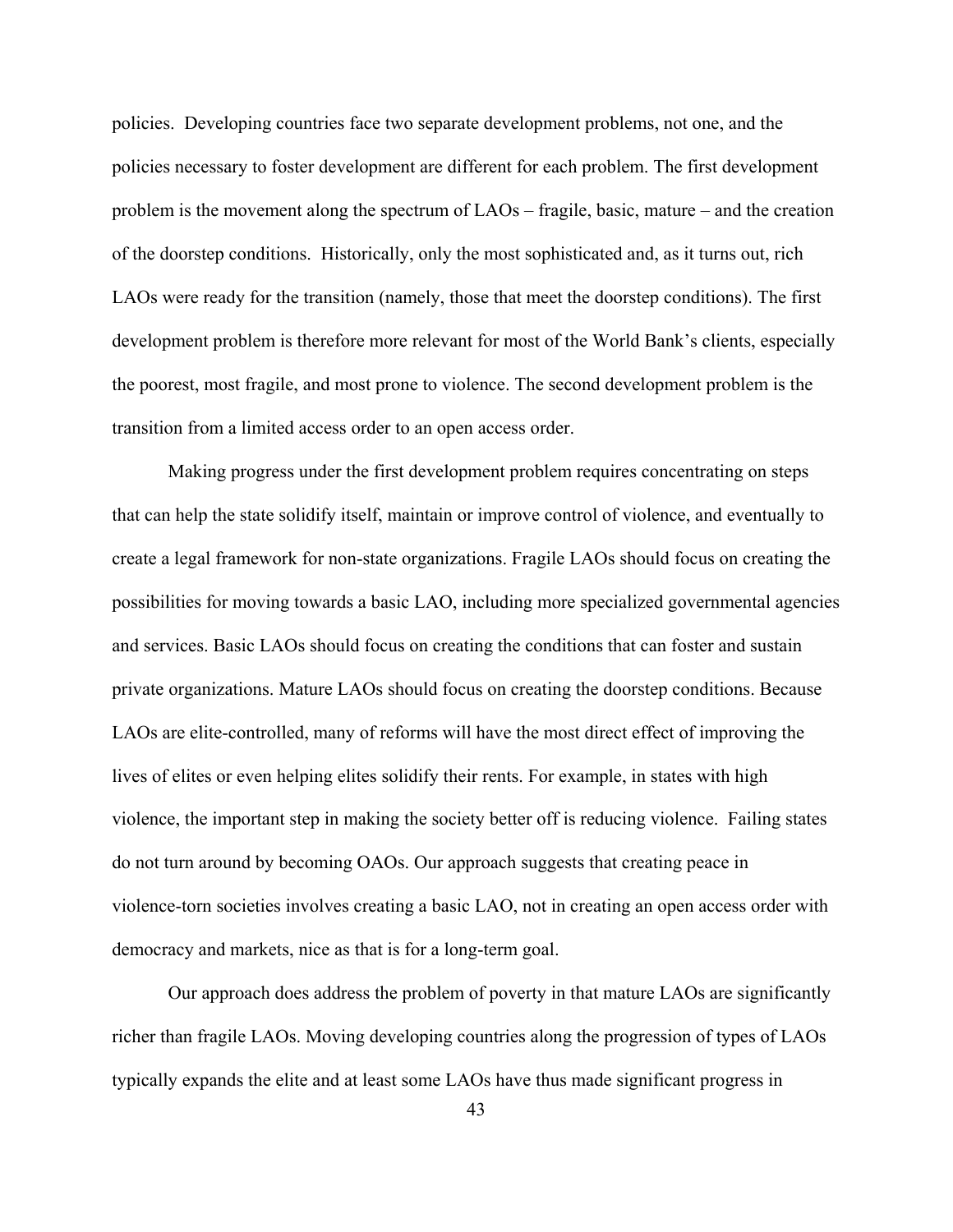reducing poverty (Dollar 2005). Moving states along the LAO progression benefit for the poor as these states become more resilient to shocks and therefore suffer fewer debilitating crises that hurt everyone in the society.

These important issues deserve further investigation. Modern economics provides a good understanding of thriving markets and the competitive mechanisms that create them. Legal scholarship provides a good understanding of the legal systems required to sustain property rights, enforce contracts, and regulate certain types of externalities (as in torts). Missing is the equivalent knowledge in political science that affords an understanding of the political and constitutional institutions that can sustain these. Consider the mature LAO's sustaining of private organizations. We know something about the legal mechanisms necessary for sustaining these organizations, including contract enforcement between the organization and its members and among organizations. Yet we know too little about the mechanisms and institutions by which a mature LAO sustains these institutions and motivates members of the dominant coalition to respect these services. It is one thing to create courts and justices and another to ensure they can sustain the independence necessary to produce the impartial delivery of justice. Having given some reasons why existing development policy is inadequate, we can only point in the direction of what should replace it.

44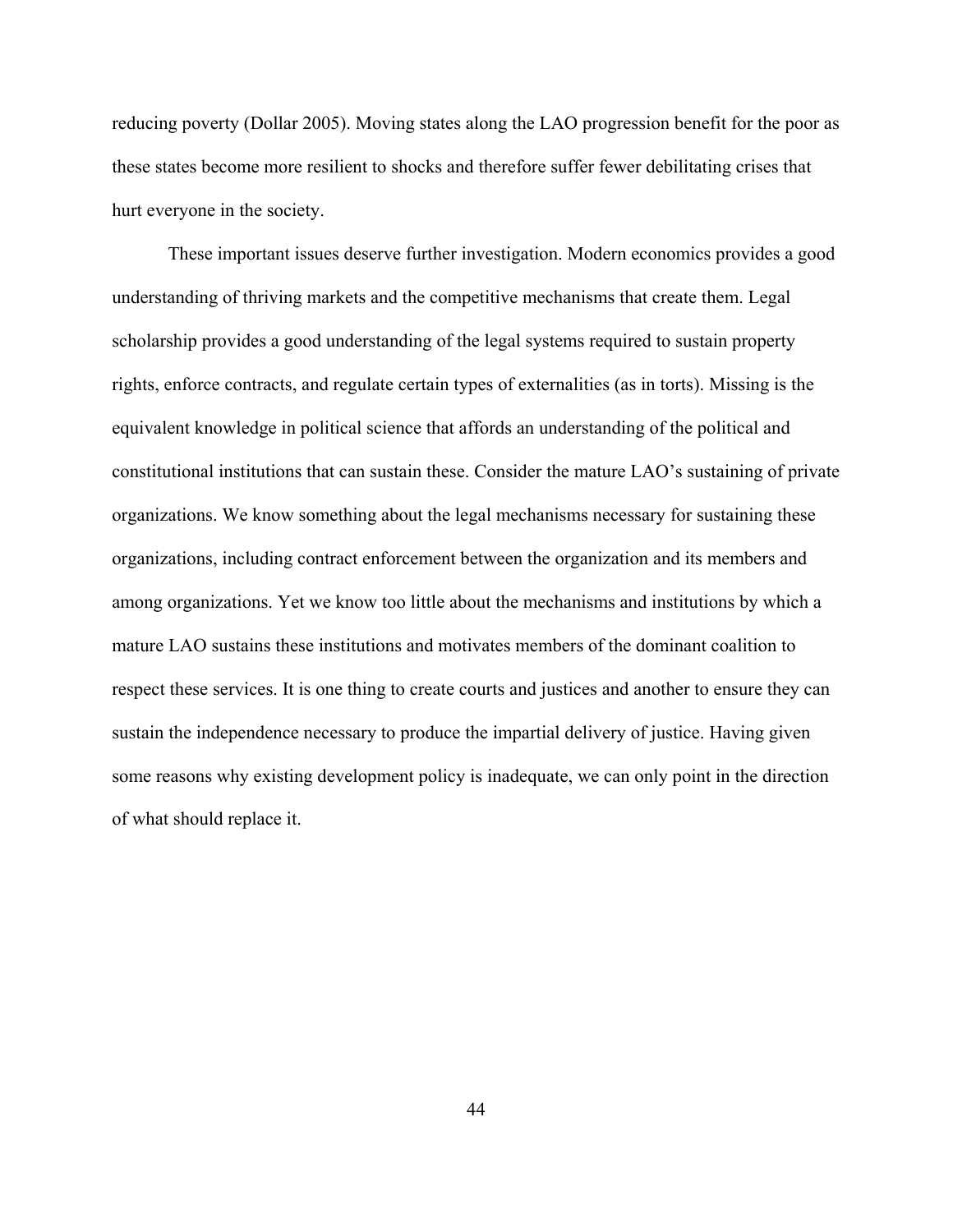## **References**

Abernethy, David B. 2000. *The Dynamics of Global Dominance: European Overseas Empires, 1415-1980.* New Haven: Yale University Press.

Barzel, Yoram 2001. *A Theory of the State*. New York: Cambridge Univ. Press.

- Bertrand, Marianne, Simeon Djankov, Rema Hanna, and Sendhil Mullainathan. 2006. "Does Corruption Produce Safer Drivers?" Working paper.
- Buchanan, James M, Robert D. Tollison and Gordon Tullock 1980. *Toward a Theory of the Rent-Seeking Society*. College Station, TX: Texas A&M Press.
- Bueno de Mesquita, Bruce, Alastair Smith, Randolph M. Silverson, and James D. Morrow. 2003. *The Logic of Political Survival.* Cambridge, MA: MIT Press.
- Collier, Paul 2007. *The Bottom Billion: Why the Poorest Countries Are Failing and What Can Be Done About It*. Oxford and New York: Oxford University Press.

Cukierman, Alex, Steven B. Webb and Belin Neyapti. "Central Bank Independence: Measurement and Effects in Industrialized and Developing Countries," *World Bank Economic Review* 6, September 1992.

Diaz-Cayeros, Alberto, Beatriz Magaloni, and Barry Weingast 2006. "Tragic Brilliance: Hegemony and Democratization in Mexico." Stanford University. Processed.

Dollar, David 2005. "Globalization, Poverty, and Inequality since 1980," *World Bank Research Observer*, 20(2): 145-175.

Grossman, Gene and Elhanan Helpman 2001. *Special Interest Politics*. Cambridge MA: MIT Press.

Landes, David S. 1969. *The Unbound Prometheus*. NY: Cambridge University Press.

\_\_\_\_\_\_\_\_\_\_ 1998. *The Wealth and Poverty of Nations: Why some are so rich and some so poor*. NY: W.W. Norton.

Lenin, Vladimir 1910. *Imperialism: The Highest Stage of Capitalism.*

Levi, Margaret 1988. *Of Rule and Revenue*. Berkeley: Univ. of California Press.

Khan, Mushtaq H. and K. S. Komo, eds. 2000. *Rents, Rent-Seeking, and Economic Development: Theory and Evidence in Asia*. Cambridge, UK: Cambridge University Press.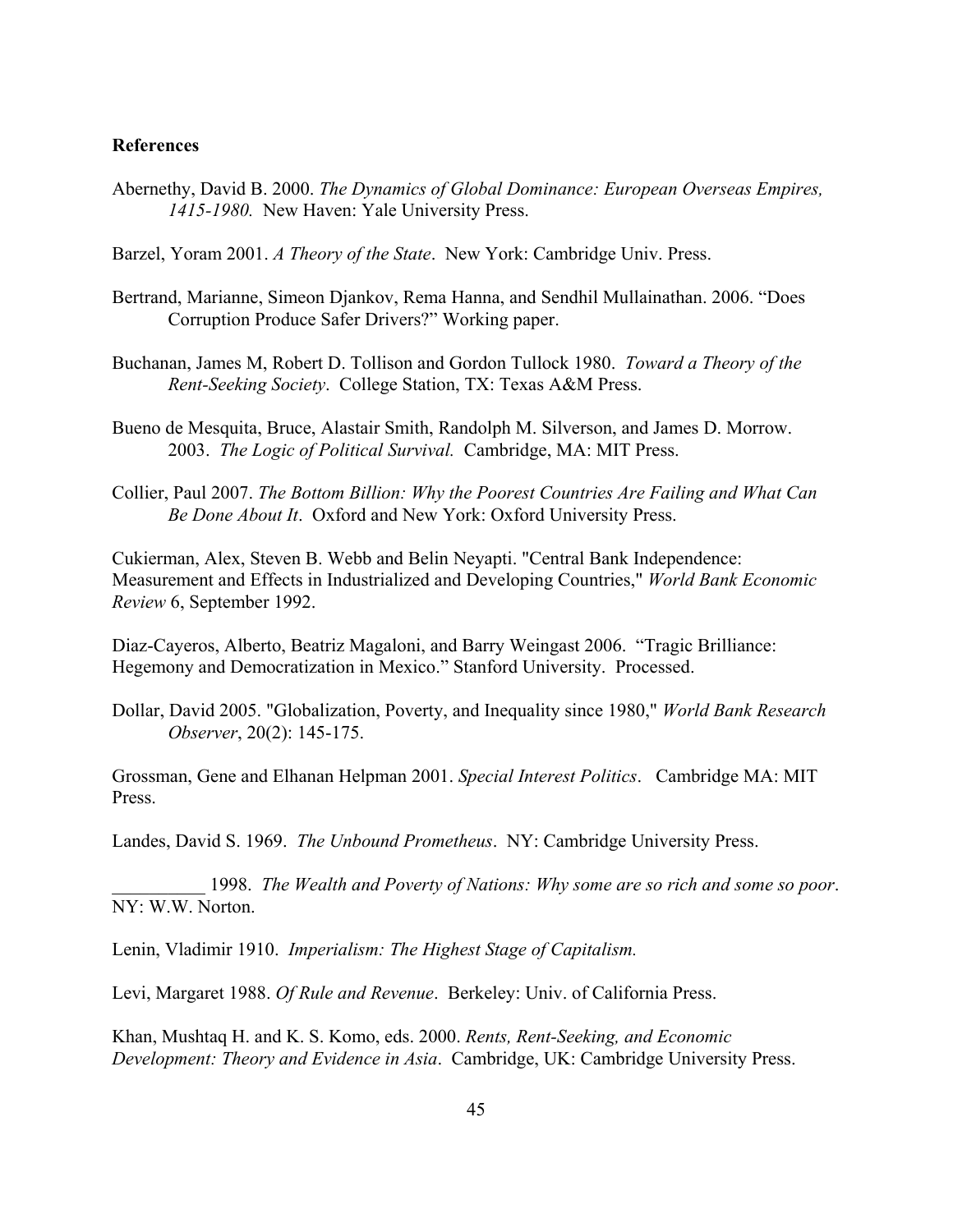Klein, Benjamin, and Keith B. Leffler. 1981. "The Role of Market Forces in Assuring Contractual Performance" *Journal of Political Economy* 89 (August): 615-41.

Khan, Mushtaq H. 2007. "State Failure in Developing Countries and Institutional Reform Strategies," processed.

Mokyr, Joel 1990. *The Lever of Riches: technological creativity and economic progress*. NY: Oxford Univ. Press.

North, Douglass C. 1981. *Structure and Change*. New York: W.W. Norton.

- North, Douglass C., John Joseph Wallis and Barry R. Weingast 2006. "A Framework for Interpreting Recorded Human History." NBER working paper w12795, December.
- Olson, Mancur 1993. "Democracy, Dictatorship, and Development," *American Political Science Review*, 87 (3): 567-75.
- Tilly, Charles 1990. *Coercion, Capital, and European States, AD 990-1990.* Cambridge, Mass.: Basil Blackwell.

Wallerstein, Immanuel 1974-88. *The Modern World Systems. 3 vols*. NY: Academic Press.

Wallis, John 2005. "Constitutions, Corporations, and Corruption: American States and Constitutional Change, 1842 to 1852." *Journal of Economic History*, 65 1, March: 211-256.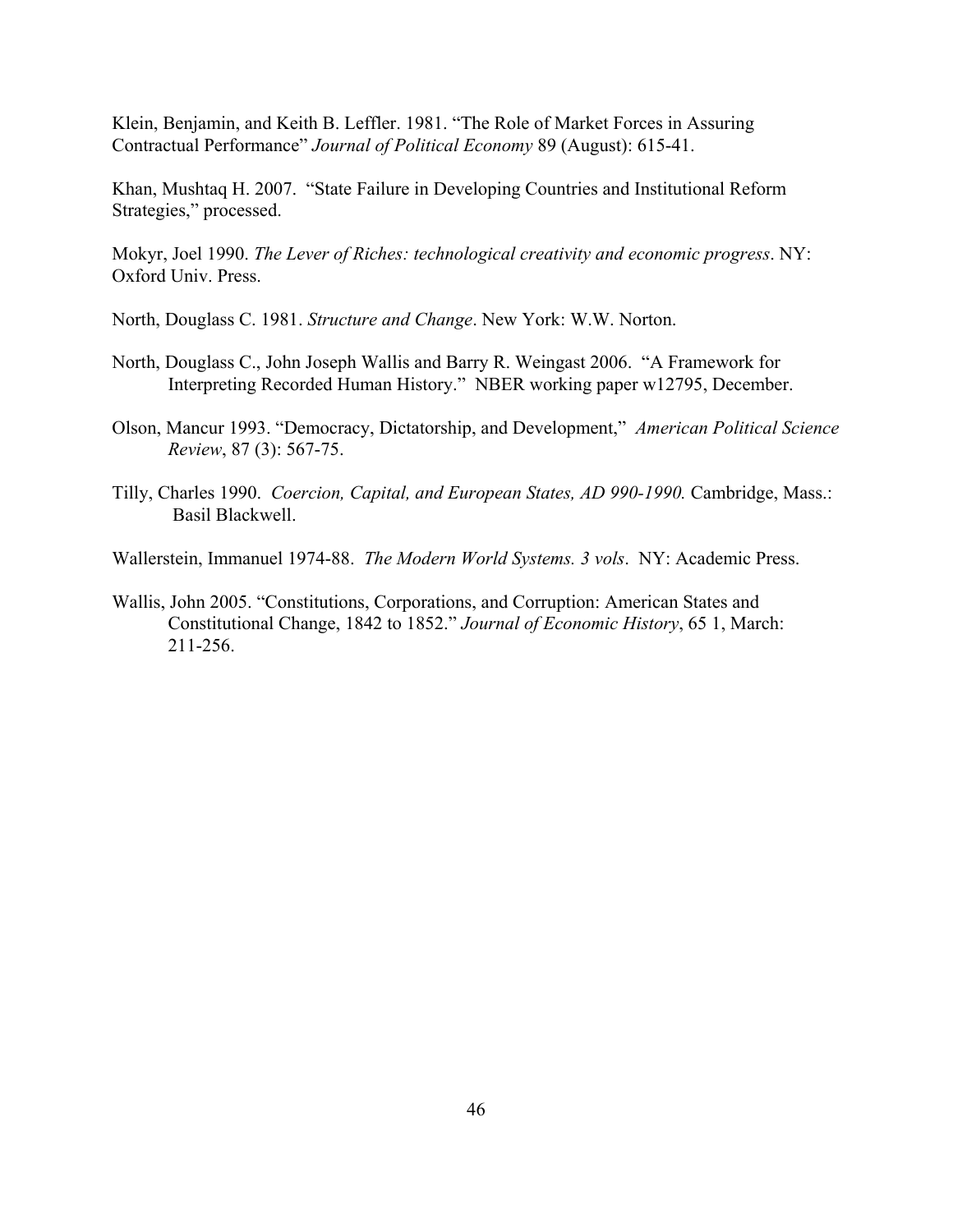## Endnotes

 $\overline{a}$ 

ii.The terms "order" and "social order" have different meanings. The former means peace and security -- the opposite of disorder; the latter means the organization of society and its component economic, political, and social systems. So as not to confuse the two meanings, we will always use the adjective "social" to indicate the latter, and "order" alone to indicate the former.

iii.Most other approaches to the state are also Weberian, e.g., Barzel (2000), Levi (1988), and Tilly (1993); see also Brennan and Buchanan's (1980) leviathan model. More recent political economy models of policymaking also make the Weberian assumptions, including Bueno de Mesquita et. al. (2003) and Grossman and Helpman (2001).

 $\mu$ <sup>iv</sup> Klein and Leffler (1981) make a similar argument in the context of rents and commitment to assure contractual performance.

v.Notice that this view of rent-creation differs from the more well-known approach to rent-seeking (e.g., Buchanan, Tollison and Tullock 1980). That approach is also Weberian: it assumes away the problem of violence and takes the state as given.

vi.The independence of private organizations is a continuous variable, not a zero/one condition.

vii.Soviet Russia, however, is a clear example where a basic LAO was able to obtain consolidated political control of violence, but could not sustain private elite organizations outside the framework of the state.

<sup>viii</sup> As discussed later, multinational corporations are important exceptions and generally operate in enclaves when they come to basic or fragile LAOs.

 $\frac{1}{10}$  The fragile-basic-mature spectrum is only one possible way to differentiate LAOs. For instance Mushtaq Khan and coauthors have made insightful distinctions about forms of rentcreation—to explain they produce incentives that promote or inhibit productivity growth in the economy (Khan and Komo 2000; Khan 2007)

i.The authors are affiliated, respectively, with Washington University (St. Louis), the University of Maryland (College Park), the World Bank, and Stanford University. The opinions in this paper are those of the authors and do not reflect official positions of the World Bank or the universities with which the authors are affiliated. For comments on earlier versions of this paper, we wish to thank Phil Keefer, Ali Khadr, Mushtaq Khan, Brian Levy and the participants at the May 2007 World Bank workshop on Limited Access Orders and the July 2007 SOAS/DFID workshop on Governance for Growth.